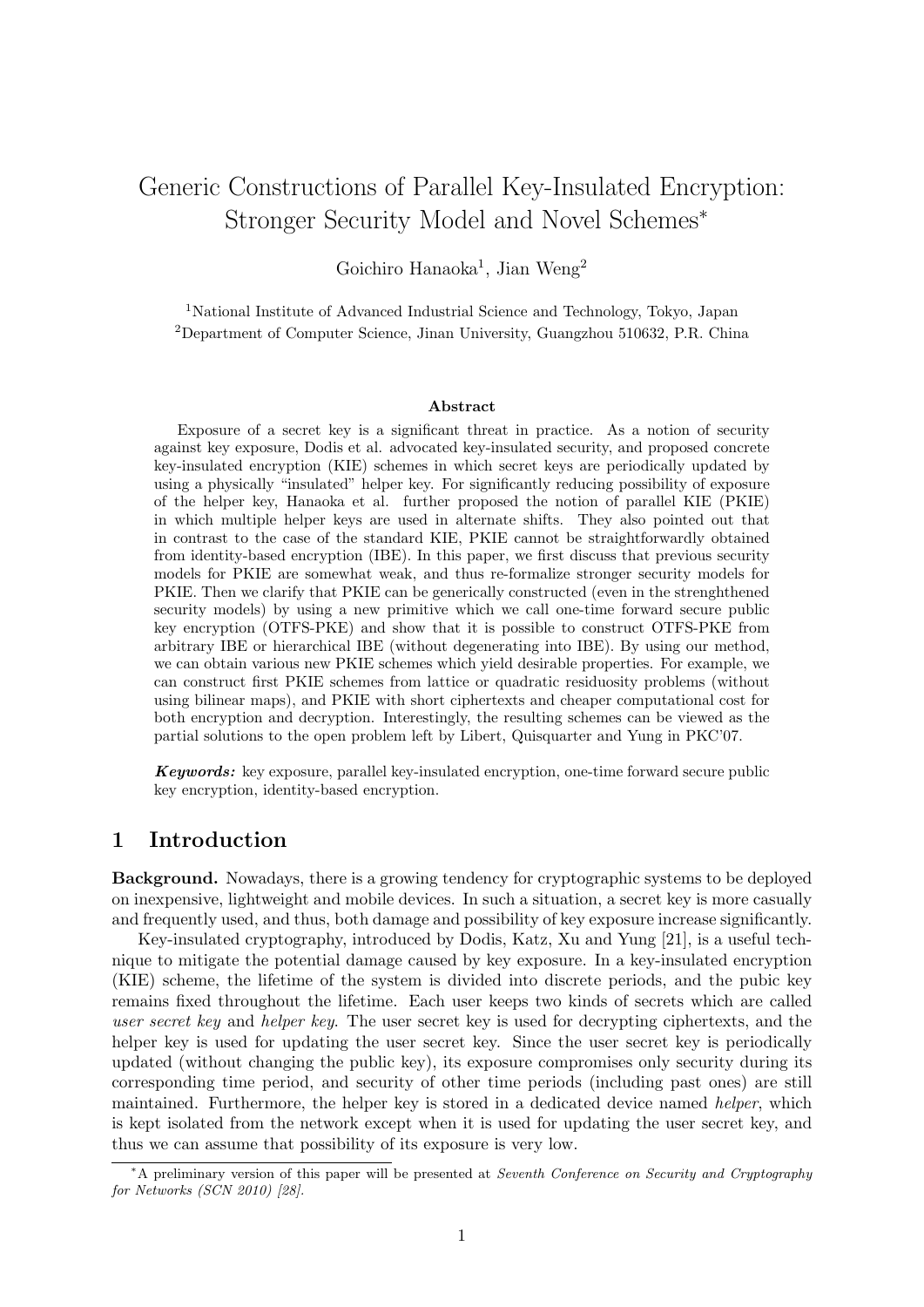The key-insulation paradigm is an effective solution to the key exposure problem. However, we also notice that it is not easy to simultaneously handle (1) reducing damage by exposure of the user secret key, and (2) reducing possibility of exposure of the helper key. Namely, if we update the user secret key more frequently, then exposure of the user secret key compromises security for only a shorter time period. But, this also increases frequency of the helper's connection to insecure environments, and hence increases the risk of helper key exposure. We note that exposure of the helper key may compromise security of *all* time periods.

To address the above problem, Hanaoka, Hanaoka, and Imai [26] introduced the concept of parallel key-insulated encryption (PKIE), where two (or more) distinct helpers are *alternately* used to update the user secret keys. As indicated in [26], PKIE allows frequent updating of the user secret key, and at the same time reduces the risk of the helper key exposure. Namely, assuming that in some time period, the user secret key is updated by using one of two helper keys, next updating procedure cannot be carried out without using the other helper key. Therefore, even if one of helper keys is exposed, its damage is still very limited.

Based on Boneh-Franklin identity-based encryption (IBE) scheme [8], Hanaoka et al. [26] also proposed a concrete PKIE scheme (referred to as HHI scheme) in the random oracle model [5]. Later, based on Boneh-Boyen IBE scheme [6], Libert, Quisquater and Yung [36] further proposed another PKIE scheme (referred to as LQY scheme) without using random oracles.

Libert et al. also pointed out an important fact that in contrast to the standard KIE, *it is not straightforward to construct PKIE from IBE*. Actually, it has not been known if it is possible to generically construct PKIE from any IBE or not, and therefore, we cannot flexibly design PKIE schemes according to individual system requirement.

**Our Results.** In this paper, we first discuss that previous security models for PKIE are somewhat weak, and thus re-formalize stronger security models for PKIE. Next, we show that it is possible to generically construct a PKIE scheme (even in the strengthened security models) from an arbitrary IBE scheme, and give various useful instantiations. Specifically, we first introduce a new primitive named one-time forward secure public key encryption (OTFS-PKE), and then present a generic construction of PKIE from OTFS-PKE. Furthermore, we present two generic constructions of OTFS-PKE: one is from standard IBE, and the other is from two-level hierarchical identity-based encryption (2-HIBE). We note that IBE can be trivially obtained from 2-HIBE, but our generalization based on OTFS-PKE yields more flexibility which results in a wider range of applications.

First examples of instantiations of our generic construction are PKIE schemes from various assumptions. Namely, by converting lattice-based IBE schemes [16, 24, 37] into OTSF-PKE schemes, we immediately have PKIE schemes based on difficulty of lattice problems. These schemes can be considered as the first "post-quantum" PKIE schemes. Similarly, based on the quadratic-residuosity-based IBE schemes  $[9, 17]$ , we can easily construct PKIE schemes from the same underlying assumptions. These are the first PKIE schemes from a factoring-related problem. We stress that all previously known PKIE schemes depend on pairings, and thus the above schemes can also be the first PKIE schemes without pairings.

Second examples are PKIE schemes with better efficiency in comparison to existing schemes (e.g. [36]) in some aspects. For instance, based on Boneh-Boyen IBE [6], we can construct a new PKIE scheme with shorter ciphertexts and cheaper computational cost for encryption and decryption. For another instance, based on Boneh-Boyen-Goh HIBE [7], we can also construct a new PKIE scheme which yields cheaper computation for helpers. This scheme is useful when helpers are computationally weak devices (e.g. smart cards). Surprisingly, when our Boneh-Boyen-based scheme is extended to support multiple helpers, its public key size, ciphertext size, encryption cost and decryption cost are all constant and independent with the number of helpers. This scheme can be viewed as a (partial) solution to the open question left by Libert et al. in PKC'07.

**Related Works.** In their seminal paper, Dodis, Katz, Xu and Yung [21] presented generic constructions as well as direct constructions of KIE schemes. Bellare and Palacio [4] proposed a new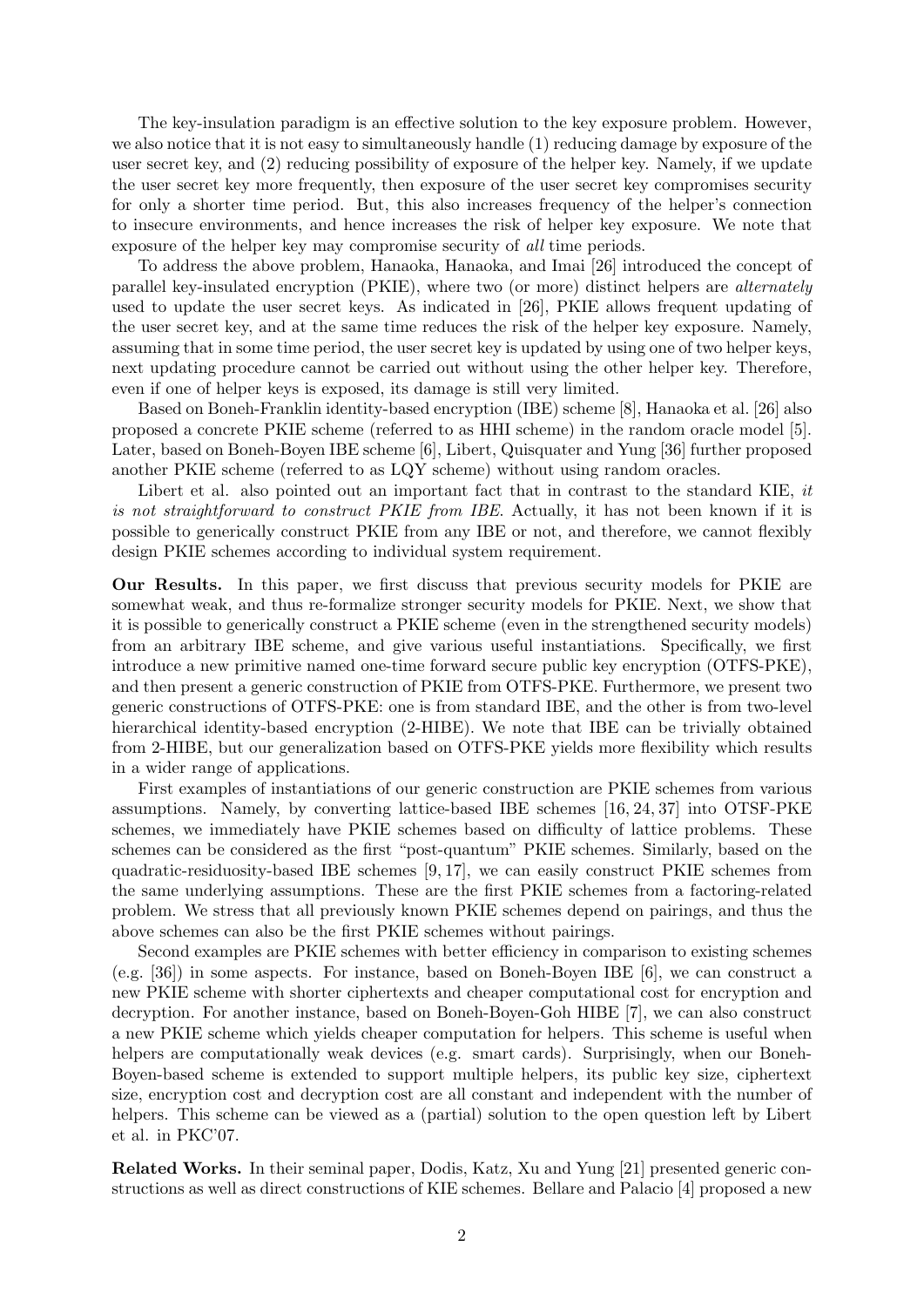KIE scheme based on Boneh-Franklin IBE scheme, and they also presented the generic construction of (non-strong key-insulated) KIE from IBE. We remark that these generic constructions cannot be applied to PKIE systems. Hanaoka et al. [27] studied KIE in the unconditional settings, and proposed a dynamic and mutual KIE scheme.

Phan et al. [38] generalized the notion of PKIE and introduced a new paradigm called key-insulated public key encryption with auxiliary helper. Weng et al. [43] extended PKIE to identity-based scenarios, and proposed an identity-based PKIE scheme without random oracles. However, the efficiency of their scheme also degrades with the number of helpers. Hanaoka et al. [29] introduced the paradigm of hierarchial key-insulation, and presented the constructions of identity-based hierarchial KIE. Weng et al. [44] introduced the notion of threshold keyinsulation, and proposed an identity-based threshold KIE scheme.

There exist some other related techniques to deal with the key exposure problem. Forward secure cryptography [1, 3, 12, 14, 32, 35] can ensure that, exposure of the current key does not render usages of previous keys insecure, but security of the future periods is lost. Intrusionresilient cryptography [18, 19, 31] strengths the key-insulated security in the sense that, the system remains secure even after arbitrarily many compromises of both helper key and user secret keys, as long as the compromises are not simultaneous.

# **2 Preliminaries**

# **2.1 Notations**

For a bit  $f \mid g \in \{0, 1\}$ ,  $\overline{f \mid g}$  denotes  $1 - f \mid g$ . For a finite set *S*,  $x \stackrel{\$}{\leftarrow} S$  means choosing an element x from *S* with a uniform distribution. For a string x, |x| denotes its bit-length. We use  $\mathcal{A}(x, y, \dots)$  to denote that  $\mathcal{A}$  is an algorithm with the input  $(x, y, \dots)$ , and use  $z \leftarrow \mathcal{A}(x, y, \dots)$ to denote the running of  $\mathcal{A}(x, y, \cdots)$  with the output *z*. For  $\mathcal{A}^{\mathcal{O}_1, \mathcal{O}_2, \cdots}(x, y, \cdots)$ , it means that *A* is an algorithm with the input  $(x, y, \cdots)$  and can access to oracles  $\mathcal{O}_1, \mathcal{O}_2, \cdots$ . By  $z \leftarrow$  $\mathcal{A}^{\mathcal{O}_1, \mathcal{O}_2, \cdots}(x, y, \cdots)$ , we denote the running of  $\mathcal{A}^{\mathcal{O}_1, \mathcal{O}_2, \cdots}(x, y, \cdots)$  with the output *z*. Throughout this paper, we use  $M$  to denote the message space of the encryption schemes. A function  $F: \mathbb{N} \to [0, 1]$  is said to be *negligible* if for all  $c \in \mathbb{N}$  there exists a  $k_c \in \mathbb{N}$  such that  $F(k) < k^{-c}$ for all  $k > k_c$ .

# **2.2 Public Key Encryption**

A public key encryption (PKE) scheme PKE = (KGen*,* Enc*,* Dec) consists of three algorithms: The *key generation* algorithm  $(pk, sk) \leftarrow \mathsf{KGen}(\lambda)$ , taking as input a security parameter  $\lambda$ , outputs a public/secret key pair  $(pk, sk)$ . The *encryption* algorithm  $C \leftarrow \mathsf{Enc}(pk, M)$ , on input a public key *pk* and a message  $M \in \mathcal{M}$ , outputs a ciphertext *C*. The *decryption* algorithm  $M \leftarrow \text{Dec}(sk, C)$ , on input a cipertext *C* and the secret key *sk*, outputs a plaintext *M* (or "*⊥*" if *C* is invalid).

Next, we review the definition of semantic security [25] for PKE, i.e. IND-ATK [2, 22, 40] where  $ATK \in \{CPA, CCA\}$ . Let *B* be an adversary running in two stages find and guess. Consider the following experiment:

$$
\mathbf{Exp}_{\mathcal{B},\text{PKE}}^{\mathsf{IND-ATK}}(\lambda) : [(pk, sk) \leftarrow \mathsf{KeyGen}(\lambda); (M_0, M_1) \leftarrow \mathcal{B}_{\text{find}}^{\mathcal{O}_d(\cdot)}(pk); \delta \stackrel{\$}{\leftarrow} \{0, 1\};
$$
  

$$
C^* \leftarrow \mathsf{Enc}(pk, M_\delta); \delta' \leftarrow \mathcal{B}_{\text{guess}}^{\mathcal{O}_d(\cdot)}(C^*, pk); \text{ return 1 if } \delta = \delta', \text{ or 0 otherwise },
$$

where  $\mathcal{O}_d(\cdot)$  is a decryption oracle which for given *C* returns  $M \leftarrow \mathsf{Dec}(sk, C)$  if  $ATK = CCA$ , or " $\perp$ " if ATK = CPA. It is required that  $|M_0| = |M_1|$ , and *B* cannot issue the query  $\mathcal{O}_d(C^*)$ . We define *A*'s advantage as  $\widehat{Adv}_{B,PRE}^{IND-ATK}(\lambda) = \left[ Pr[\mathbf{Exp}_{B,PRE}^{IND-ATK}(\lambda) = 1] - \frac{1}{2}$  $\frac{1}{2}$ .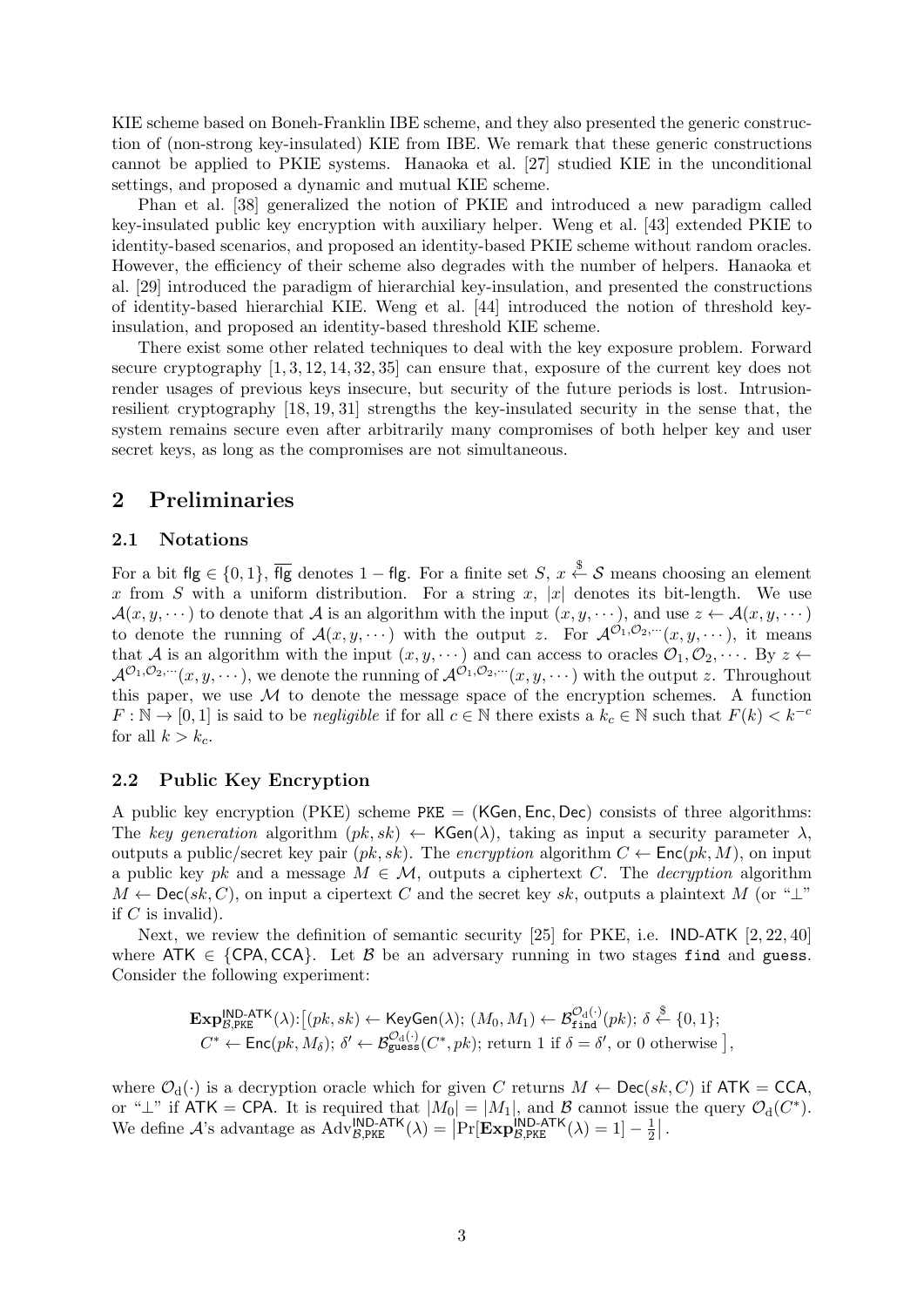**Definition 1** *We say that a* PKE *scheme is* IND*-*CCA *(resp.* IND*-*CPA*) secure, if there exists no probabilistic polynomial time (PPT) adversary*  $\mathcal{B}$  *who has advantage*  $\text{Adv}_{\mathcal{B},\text{PKE}}^{\text{IND-CCA}}(\lambda)$  (resp.  $\mathrm{Adv}_{\mathcal{B},\text{PKE}}^{\text{IND-CPA}}(\lambda)).$ 

# **2.3 Hierarchical Identity-Based Encryption**

Hierarchical identity-based encryption (HIBE) is a generalization of IBE that mirrors an organizational hierarchy. An HIBE scheme HIBE = (Setup*,* Extract*,* Enc*,* Dec) consists of four algorithms: The *setup* algorithm ( $param, msk$ )  $\leftarrow$  Setup( $\lambda, l$ ), run by the private key generator (PKG), on input a security parameter  $\lambda$  and the maximum hierarchy depth *l*, outputs the public parameters *param* and the master secret key *msk*. The *key extraction* algorithm  $sk_{\text{ID}} \leftarrow$  Extract(*param*,  $sk_{\text{ID}_{|k-1}}$ , ID), on input *param*, an identity  $\text{ID} = (\text{ID}_1, \cdots, \text{ID}_k)$  of depth *k* ≤ *l*, and the secret key  $sk_{\text{ID}_{|k-1}}$  of the parent identity  $\text{ID}_{|k-1} = (\text{ID}_{1}, \cdots, \text{ID}_{k-1})$ , outputs the secret key  $sk_{\text{ID}}$  for ID. The *encryption* algorithm  $C \leftarrow \text{Enc}(param, \text{ID}, M)$ , on input *param*, a message  $M \in \mathcal{M}$  and an identity ID with a depth equal or less than *l*, outputs a ciphertext *C*. The *decryption* algorithm  $m \leftarrow \text{Dec}(sk_{\text{ID}}, C)$ , on input a secret key  $sk_{\text{ID}}$  and a ciphertext *C*, outputs a plaintext *M* (or " $\perp$ " if *C* is invalid).

Note that when the maximal hierarchy depth in HIBE degenerates to a single level, it yields an IBE system. For IBE, we use  $\mathsf{Setup}(\lambda)$  instead of  $\mathsf{Setup}(\lambda, l)$  to denote its setup algorithm. Next, we review the definition of semantic security for HIBE/IBE, i.e. IND-ID-ATK where  $ATK = \{CPA, CCA\}$ . For an adversary A, we consider the following experiment:

$$
\mathbf{Exp}_{\mathcal{A},\text{HIBE}/\text{IBE}}^{\text{IND-ID-ATK}}(\lambda):[(param,msk) \leftarrow \mathsf{Setup}(\lambda,l); (M_0,M_1,\mathsf{ID}^*) \leftarrow \mathcal{A}_{\text{find}}^{\mathcal{O}_{\text{ext}}(\cdot),\mathcal{O}_{\text{d}}(\cdot,\cdot)}(param); \delta \leftarrow \{0,1\};
$$
  

$$
C^* \leftarrow \mathsf{Enc}(param, \mathsf{ID}^*, M_\delta); \delta' \leftarrow \mathcal{A}_{\text{guess}}^{\mathcal{O}_{\text{ext}}(\cdot),\mathcal{O}_{\text{d}}(\cdot,\cdot)}(param, C^*); \text{ return 1 if } \delta = \delta' \text{ or 0 otherwise}\},
$$

where  $\mathcal{O}_{ext}(\cdot)$  is a key extraction oracle which for given ID returns  $sk_{ID} \leftarrow$  Extract $(param, msk, ID),$ and  $\mathcal{O}_d(\cdot, \cdot)$  is a decryption oracle which for given (ID, C) returns  $M \leftarrow \text{Dec}(sk_{\text{ID}}, C)$  if  $ATK =$ CCA, or " $\perp$ " if ATK = CPA. It is required that  $|M_0| = |M_1|$ , *A* cannot submit ID<sup>\*</sup> nor a prefix of  $ID^*$  to oracle  $\mathcal{O}_{ext}$ , and *A* cannot submit  $(ID^*, C^*)$  to oracle  $\mathcal{O}_d$ . We define *A*'s advantage as  $\mathrm{Adv}_{\mathcal{A},\text{HIBE}/\text{IBE}}^{\text{IND-ID-ATK}}(\lambda) = \left| \Pr[\mathbf{Exp}_{\mathcal{A},\text{HIBE}/\text{IBE}}^{\text{IND-ID-ATK}}(\lambda) = 1] - \frac{1}{2} \right|$ 2 *.*

**Definition 2** *An* HIBE*/*IBE *scheme is said to be* IND*-*ID*-*CCA *(resp.* IND*-*ID*-*CPA*) secure, if there exits no PPT adversary A who has non-negligible advantage*  $\text{Adv}^{\text{IND-ID-CCA}}_{\mathcal{A},\text{HIEE}/\text{IEE}}(\lambda)$  (resp.  $\mathrm{Adv}_{\mathcal{A},\text{HIBE}/\text{IBE}}^{\textsf{IND-CPA}}(\lambda)).$ 

Remark 1. Canetti, Halevi, and Katz [14] defined a weaker notion of security for HIBE/IBE (i.e., IND-sID-CCA*,* IND-sID-CPA), in which the adversary must declare the identity ID*∗* he intends to attack before seeing the public parameters of the system.

# **2.4 Parallel Key-Insulated Encryption**

In this subsection, we first review the definition of PKIE systems as defined in [26, 36], with slight notational differences. Then, we further re-formalize the security model for PKIE which is stronger than previous one [26, 36].

Formally, a PKIE scheme consists of the following algorithms:

- KeyGen( $\lambda$ ): The *key generation* algorithm, on input a security parameter  $\lambda$ , outputs a public key pk, an initial user secret key usk<sub>0</sub> and two helper keys ( $mst<sub>1</sub>, mst<sub>0</sub>$ ). Here usk<sub>0</sub> is kept by the user, while  $mst_1$  and  $mst_0$  are kept by the first and the second helper respectively. We write  $(\mathsf{pk}, \mathsf{usk}_0, (\mathsf{mst}_1, \mathsf{mst}_0)) \leftarrow \mathsf{KeyGen}(\lambda)$ .
- *•* ∆-Gen(*t,* mst*<sup>t</sup>* mod 2): The *helper key-update* algorithm is run by the helpers at the beginning of each period. On input a period index *t* and the corresponding helper key  $m$ st<sub>t</sub> mod 2, it outputs an update key hsk<sub>t</sub> for period *t*. We write hsk<sub>t</sub>  $\leftarrow \Delta$ -Gen(*t*, mst<sub>t mod</sub> 2).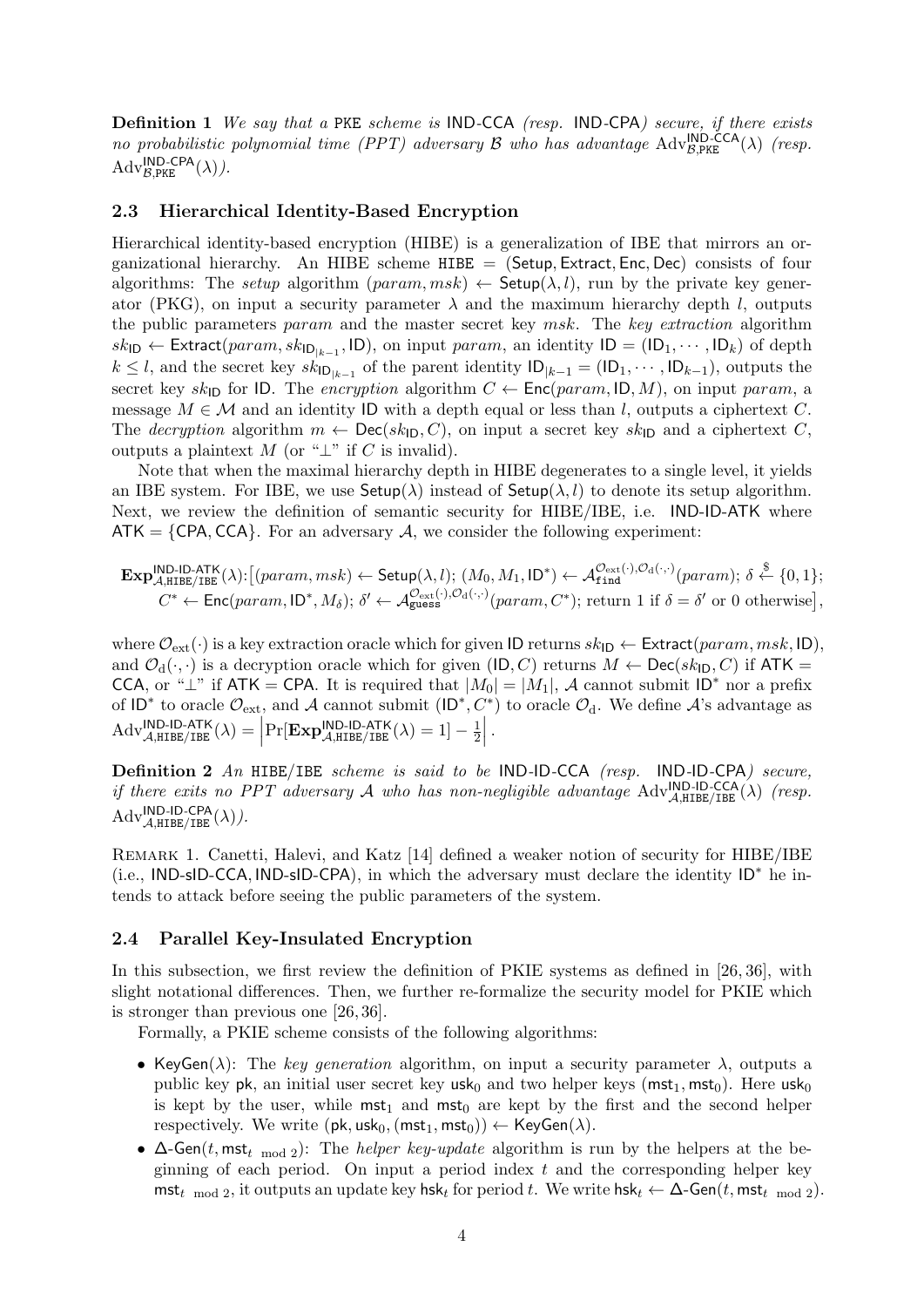- *•* Update(*t,* usk*t−*1*,* hsk*t*): The *user key-update* algorithm is run by the user at the beginning of each period. Taking as input a period index *t*, the user secret key usk*t−*<sup>1</sup> for period *t −* 1 and the update key hsk*<sup>t</sup>* , it returns the user secret key usk*<sup>t</sup>* for period *t*. We write usk*<sup>t</sup> ←* Update(*t,* usk*t−*1*,* hsk*t*).
- *•* Enc(pk*, t, m*): The *encryption* algorithm takes as input the public key pk, a period index *t* and a message  $m \in \mathcal{M}$ . It outputs a ciphertext CT. We write  $CT \leftarrow \text{Enc}(pk, t, m)$ .
- *•* Dec(usk*<sup>t</sup> ,* CT): The *decryption* algorithm takes as input a ciphertext CT under period index *t*, and the matching user secret key usk*<sup>t</sup>* . It outputs a plaintext *m* (or "*⊥*" if CT is invalid). We write  $m \leftarrow \mathsf{Dec}(\mathsf{usk}_t, \mathsf{CT}).$

**Key-insulated security.** This security notion captures the intuition that, if an adversary does not compromise the helper, exposure of the user secret keys for some periods does not affect other periods; furthermore, if a single helper is broken into while a given period *t* is exposed, only one other period adjacent to *t* is exposed (recall that even strong key-insulated KIE schemes collapse in this scenario). We refer to this security as  $IND-KI-ATK$  where  $ATK \in \{CCA,CPA\}$ . For an adversary  $A$ , we consider the following experiment:

$$
\mathbf{Exp}_{\mathcal{A},\mathsf{PKIE}}^{\mathsf{IND}\text{-}\mathsf{KL}\text{-}\mathsf{ATK}}(\lambda) : \big[(\mathsf{pk},\mathsf{usk}_0,(\mathsf{mst}_1,\mathsf{mst}_0)) \leftarrow \mathsf{KeyGen}(\lambda); (m_0,m_1,t^*) \leftarrow \mathcal{A}_{\mathtt{find}}^{\mathcal{O}_\mathrm{u}(\cdot),\mathcal{O}_\mathrm{h}(\cdot),\mathcal{O}_\mathrm{d}(\cdot,\cdot)}(\mathsf{pk});\\ \beta \stackrel{\$}{\leftarrow} \{0,1\};\mathsf{CT}^* \leftarrow \mathsf{Enc}(\mathsf{pk},t^*,m_\beta); \ \beta' \leftarrow \mathcal{A}_{\mathtt{guess}}^{\mathcal{O}_\mathrm{u}(\cdot),\mathcal{O}_\mathrm{h}(\cdot),\mathcal{O}_\mathrm{d}(\cdot,\cdot)}(\mathsf{pk},\mathsf{CT}^*); \ \text{return } 1 \ \text{if } \beta = \beta' \ \text{or } 0 \ \text{otherwise} \big],
$$

where  $\mathcal{O}_{\mathfrak{u}}(\cdot)$  is a user secret key oracle which for given a period index t returns the user secret key usk<sub>t</sub>,  $\mathcal{O}_{h}(\cdot)$  is a helper key oracle which for given an index  $i \in \{0,1\}$  returns the helper key  $m$ st<sub>i</sub>, and  $\mathcal{O}_d(\cdot, \cdot)$  is a decryption oracle which for given  $(t, CT)$  returns  $m \leftarrow \mathsf{Dec}(\mathsf{usk}_t, CT)$ if ATK = CCA, or " $\perp$ " if ATK = CPA. It is mandated that  $|m_0| = |m_1|$  and the following requirements are satisfied:

- (1). *A* cannot issue the user secret key query  $\mathcal{O}_u(t^*)$ ;
- (2). *A* cannot issue both queries  $\mathcal{O}_u(t^* 1)$  and  $\mathcal{O}_h(t^* \mod 2)$ ;
- (3). *A* cannot issue both the helper key queries  $\mathcal{O}_{h}(1)$  and  $\mathcal{O}_{h}(0)$ ;
- (4). if  $ATK = CCA$ , *A* cannot issue the decryption query  $\mathcal{O}_d(t^*, CT^*)$ .

We define *A*'s advantage as  $Adv_{\mathcal{A},\text{PKIE}}^{\text{IND-KI-ATK}}(\lambda) = \left| \Pr[\mathbf{Exp}_{\mathcal{A},\text{PKIE}}^{\text{IND-KI-ATK}}(\lambda) = 1] - \frac{1}{2}$  $\frac{1}{2}$  | .

REMARK 2. This experiment considers two kinds of adversaries: Type I attackers who do not corrupt helpers during the simulation. In contrast, Type II adversaries corrupt exactly one helper without corrupting a user secret key that would trivially expose the target period *t ∗* .

REMARK 3. In the previous security model for PKIE [26, 36], it is additionally required that the adversary cannot issue both queries  $\mathcal{O}_u(t^* + 1)$  and  $\mathcal{O}_h((t^* + 1) \mod 2)$ . We also notice that, in previous PKIE schemes [26, 36], the adversary is able to derive usk*<sup>t</sup> <sup>∗</sup>* if she corrupts both  $\text{usk}_{t^*+1}$  and  $\text{mst}_{(t^*+1) \mod 2}$ . However, according to the definition of PKIE, corruption of  $\mathsf{usk}_{t^*+1}$  and  $\mathsf{mst}_{(t^*+1) \mod 2}$  does not inherently mean the exposure of  $\mathsf{usk}_{t^*}$ . So, in our security model, we do not impose this restriction on the adversary. As can be seen later, in our PKIE schemes, it is impossible for the adversary to derive  $\mathsf{usk}_{t^*}$  even if she corrupts both  $\mathsf{usk}_{t^*+1}$  and  $mst_{(t^*+1) \mod 2}$ .

**Definition 3** *A* PKIE *scheme is said to be* IND*-*KI*-*CCA *(resp.* IND*-*KI*-*CPA*) secure, if there exists no PPT adversary A who has non-negligible advantage*  $Adv$ <sup>*NND-KI-CCA*( $\lambda$ ) *(resp.*  $Adv$ <sup>*NND-KI-CPA*( $\lambda$ )*)*.</sup></sup>

**Strong key-insulated security.** Key-insulated security can be further enhanced to cover the compromise of both helper keys. To define this security notion, we first define the notion of strong-IND-KI-ATK security, where ATK *∈ {*CCA*,* CPA*}*. For an adversary *A*, we consider the following experiment: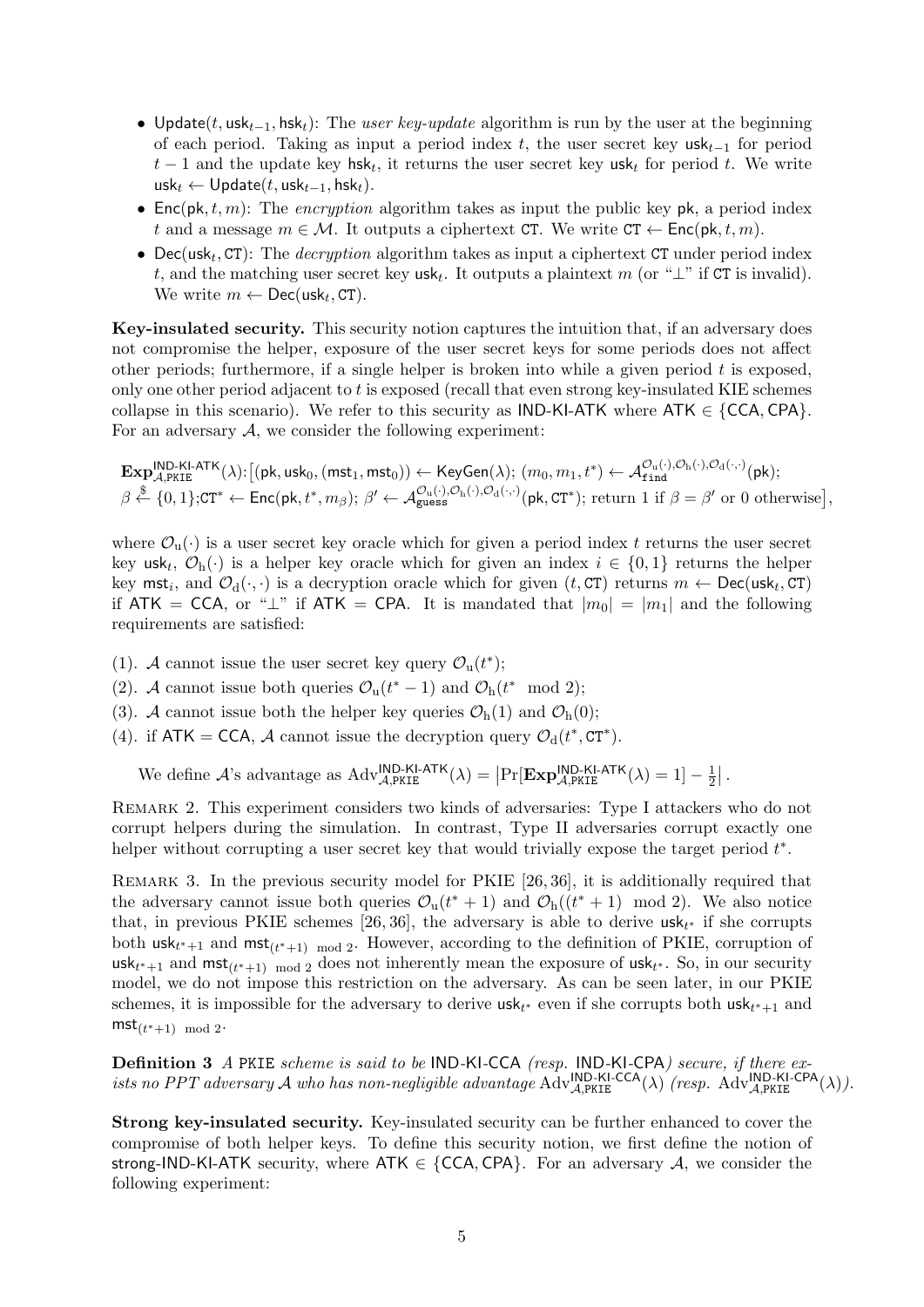$\mathbf{Exp}_{\mathcal{A},\mathtt{PKIE}}^{\mathsf{strong-IND-KI-ATK}}(\lambda) : \big[(\mathsf{pk},\mathsf{usk}_0,(\mathsf{mst}_1,\mathsf{mst}_0)) \leftarrow \mathsf{KeyGen}(\lambda); \ (m_0,m_1,t^*) \leftarrow \mathcal{A}_{\mathtt{find}}^{\mathcal{O}_\mathrm{d}(\cdot,\cdot)}(\mathsf{pk},\mathsf{mst}_1,\mathsf{mst}_0);$  $\beta \overset{\$}{\leftarrow} \{0,1\};$ CT\*  $\leftarrow$  Enc(pk,  $t^*,m_\beta);$   $\beta' \leftarrow \mathcal{A}^{\mathcal{O}_{\text{d}}(\cdot,\cdot)}_{\text{guess}}$ (pk, mst $_1,$  mst $_0,$  CT\*); return 1 if  $\beta = \beta'$  or 0 otherwise] ,

where  $\mathcal{O}_d(\cdot, \cdot)$  is the same as in experiment  $\mathbf{Exp}_{\mathcal{A}, PKIE}^{IND-KI-ATK}(\lambda)$ . It is mandated that  $|m_0| = |m_1|$ , and if  $ATK = CCA$  then *A* cannot issue the decryption query  $\mathcal{O}_d(t^*, CT^*)$ . We define *A*'s  $\text{advantage as Adv}_{\mathcal{A}, \text{PKIE}}^{\text{strong-IND-KI-ATK}}(\lambda) = \left| \Pr[\mathbf{Exp}_{\mathcal{A}, \text{PKIE}}^{\text{strong-IND-KI-ATK}}(\lambda) = 1] - \frac{1}{2}$ 2 *.*

**Definition 4** *We say that a* PKIE *scheme is* strong*-*IND*-*KI*-*CCA *(resp.* strong*-*IND*-*KI*-*CPA*) secure, if there is no PPT adversary A who has non-negligible advantage*  $Adv_{A,PRE}^{strong-IND-KI-CCA}(\lambda)$  $(resp. Adv<sub>A,PE</sub><sup>strong-IND-KI-CPA</sup>(\lambda)).$ 

**Definition 5** *We say that a* PKIE *scheme is strongly key-insulated secure under chosen-ciphertext attack (resp. chosen-plaintext attack), if it is both* IND*-*KI*-*CCA *secure (resp.* IND*-*KI*-*CPA *secure) and* strong*-*IND*-*KI*-*CCA *secure (resp.* strong*-*IND*-*KI*-*CPA *secure).*

# **2.5 Bilinear Pairings and Related Complexity Assumptions**

In this subsection, we review the definition of bilinear pairings and some related complexity assumptions on which the security of our concrete PKIE schemes are based.

Let  $\mathbb{G}$  and  $\mathbb{G}_T$  be two cyclic multiplicative groups with the same prime order  $p$ . A bilinear pairing is a map  $e : \mathbb{G} \times \mathbb{G} \to \mathbb{G}_T$  with the following properties:

- Bilinearity:  $\forall g_1, g_2 \in \mathbb{G}, \forall a, b \in \mathbb{Z}_p^*$ , we have  $e(g_1^a, g_2^b) = e(g_1, g_2)^{ab}$ ;
- Non-degeneracy: There exist  $g_1, g_2 \in \mathbb{G}$  such that  $e(g_1, g_2) \neq 1$ ;
- Computability: There exists an efficient algorithm to compute  $e(g_1, g_2)$  for  $\forall g_1, g_2 \in \mathbb{G}$ .

**Definition 6** *The decisional bilinear Diffie-Hellman (DBDH) problem in groups*  $(\mathbb{G}, \mathbb{G}_T)$  *is,* given a tuple  $(g, g^a, g^b, g^c, Z) \in \mathbb{G}^4 \times \mathbb{G}_T$  with unknown  $a, b, c \stackrel{\$}{\leftarrow} \mathbb{Z}_p^*$ , to decide whether  $Z =$  $e(g,g)^{abc}$ . A polynomial time algorithm  $\mathcal B$  has advantage  $\epsilon$  in solving the DBDH problem in *groups*  $(\mathbb{G}, \mathbb{G}_T)$ *, if* 

$$
\left| Pr[\mathcal{B}(g, g^a, g^b, g^c, Z = e(g, g)^{abc}) = 1] - Pr[\mathcal{B}(g, g^a, g^b, g^c, Z = e(g, g)^d) = 1] \right| \ge \epsilon,
$$

*where the probability is taken over the random choices of*  $a, b, c, d$  *in*  $\mathbb{Z}_p^*$ *, the random choice of*  $g$ *in* G*, and the random bits consumed by B.*

*We say that the DBDH assumption holds in groups* (G*,* G*<sup>T</sup>* )*, if there exists no polynomial time algorithm B that has non-negligible advantage in solving the DBDH problem in*  $(\mathbb{G}, \mathbb{G}_T)$ *.* 

**Definition 7** *The ℓ decisional bilinear Diffie-Hellman exponentiation (ℓ-DBDHE) assumption* in groups  $(\mathbb{G}, \mathbb{G}_T)$  is, given a tuple  $(g, h, g^a, \dots, g^{a^\ell}, g^{a^{\ell+2}}, \dots, g^{a^{2\ell}}, Z) \in \mathbb{G}^{2\ell+1} \times \mathbb{G}_T$  with un $k$ nown  $a \stackrel{\$}{\leftarrow} \mathbb{Z}_p^*$ , to decide whether  $Z = e(g, h)^{a^{\ell+1}}$ . A polynomial time algorithm  $\mathcal B$  has advantage  $\epsilon$  *in solving the*  $\ell$ *-DBDHE problem in groups* ( $\mathbb{G}, \mathbb{G}_T$ ), *if* 

$$
\left| Pr[\mathcal{B}(g, h, g^a, \cdots, g^{a^{\ell}}, g^{a^{\ell+2}}, \cdots, g^{a^{2\ell}}, Z = e(g, h)^{a^{\ell+1}}) = 1] \right|
$$
  
- 
$$
Pr[\mathcal{B}(g, h, g^a, \cdots, g^{a^{\ell}}, g^{a^{\ell+2}}, \cdots, g^{a^{2\ell}}, Z = e(g, g)^b) = 1] \right| \ge \epsilon,
$$

*where the probability is taken over the random choices of*  $a, b$  *in*  $\mathbb{Z}_p^*$ *, the random choices of*  $g$ *and h in* G*, and the random bits consumed by B.*

*We say that the*  $\ell$ -DBDHE assumption holds in groups ( $\mathbb{G}, \mathbb{G}_T$ ), if there exists no polynomial *algorithm*  $\beta$  *that has non-negligible advantage in solving the*  $\ell$ *-DBDHE problem in* ( $\mathbb{G}, \mathbb{G}_T$ )*.*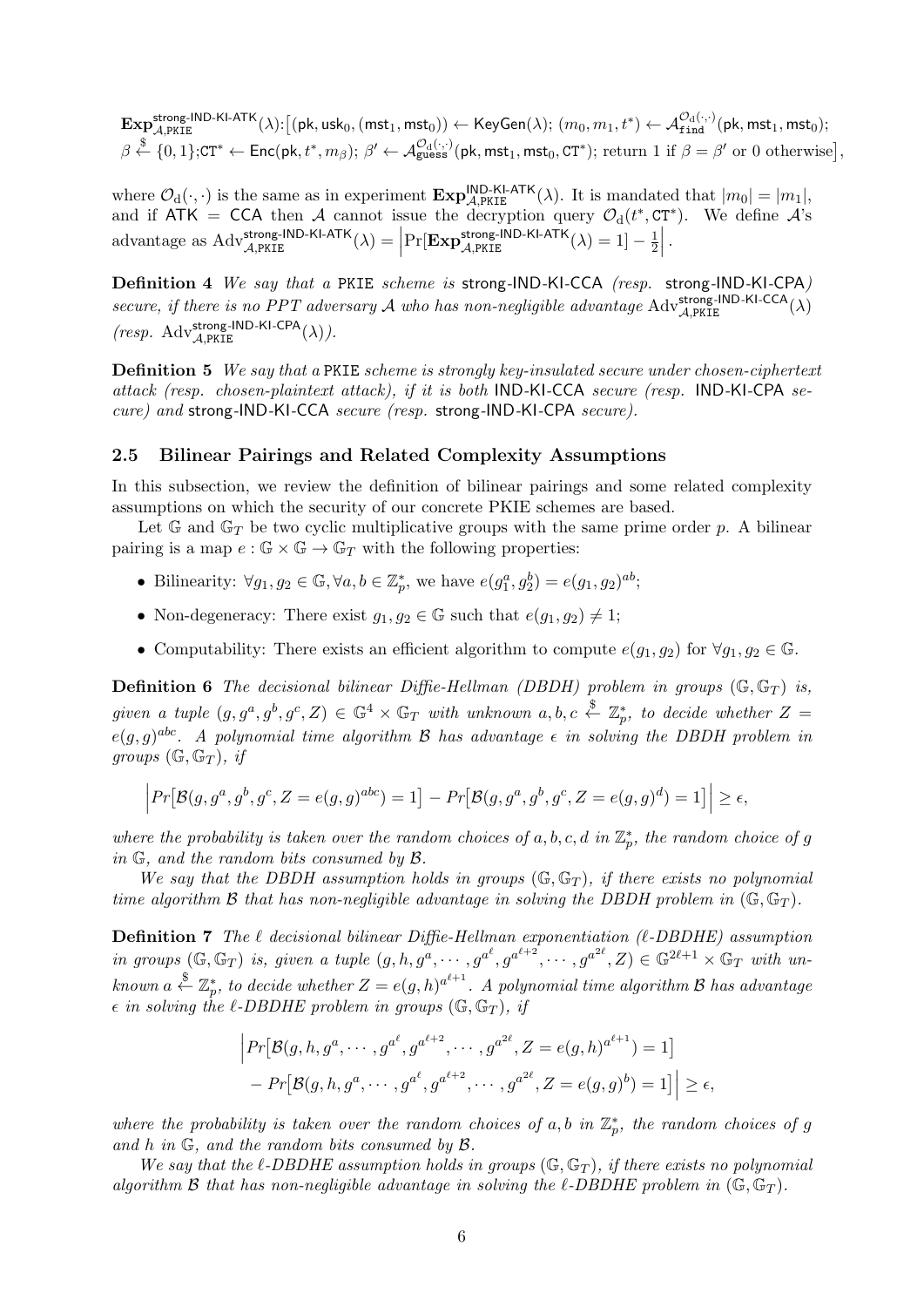# **3 Generic Construction of Parallel Key-Insulated Encryption**

In this section, we first explain the difficulties in generic constructions of PKIE. Then we introduce a new primitive named one-time forward secure public key encryption (OTFS-PKE). Based on this new primitive, we present a generic construction of PKIE.

# **3.1 Difficulties in Generic Constructions of PKIE**

In [21], Dodis et al. showed that an IBE scheme can be converted to a KIE scheme, by viewing the period index as an "identity" and having the PKG as the helper. However, Hanaoka et al. [26] pointed out that it is non-trivial to construct a PKIE scheme from IBE systems.

To illustrate the difficulties, two important facts should first be kept in mind: On the one hand, according to the definition of PKIE, *only one* (not both) of the helper keys are used to update the user secret key in each period. On the other hand, the user secret key should *simultaneously* contain the update keys generated by  $mst<sub>0</sub>$  and  $mst<sub>1</sub>$ ; otherwise, the compromise of a single helper and some periods will harm other periods.

Next, let's review a unsuccessful solution which was previously discussed by Libert et al. [36]. To construct a PKIE scheme by combining two IBE schemes, this solution uses the two PKGs to alternatively act as the helpers for even and odd periods, taking the period indices as identities. For example, a user secret key for an *even* period index *t* consists of  $\text{usk}_t = (sk_{t-1}, sk_t)$ , where  $sk_{t-1}$  is the secret key generated by the first PKG in the previous period for identity " $t-1$ ", and *sk<sup>t</sup>* is the secret key generated by the second PKG in current period for identity "*t*". At first glance, such a solution appears to be feasible. Unfortunately, this is not necessary true, since the user secret key for period *t* will be exposed by corrupting periods *t−*1 and *t*+1. More specifically, usk<sub>t</sub> =  $(sk_{t-1}, sk_t)$  can be derived by *combining*  $sk_{t-1}$ , picked from  $usk_{t-1} = (sk_{t-2}, sk_{t-1})$ , and  $sk_t$ , picked from  $\textsf{usk}_{t+1} = (sk_t, sk_{t+1}).$ 

The insecurity of the above solution lies in the fact that, the two components generated by distinct PKGs can be individually extracted from the user secret keys, which enables the adversary to assemble another user secret key. Based on this observation, Libert et al. [36] pointed out an intuitive relation between secure PKIE and a category of IBE systems whose key extraction algorithm can be viewed as a signature supporting *aggregation*. Now, the user secret key of the resulting PKIE scheme is the aggregation of two components generated by distinct helpers, so that the individual component cannot be extracted. In fact, both HHI scheme [26] and LQY scheme [36] follow this intuition. However, both HHI scheme and LQY scheme are only concrete, and the aggregation property is not generally satisfied in *all* IBE systems, e.g.  $[6, 9, 17, 23, 42]$ . Furthermore, both HHI scheme and LQY scheme cannot satisfy our strengthened security notion, since the adversary is able to derive the user secret key  $\mathsf{usk}_t$  if she corrupts both  $usk_{t+1}$  and  $mst_j$ . For example, in HHI scheme, the user secret key for period *t* is defined to be  $\textsf{usk}_t = H(t-1)^{\textsf{mst}_j}H(t)^{\textsf{mst}_i}$ , where  $j = (t-1) \mod 2$  and  $i = t \mod 2$ . If the adversary corrupts  $\text{usk}_{t+1} = H(t)^{\text{mst}_i}H(t+1)^{\text{mst}_j}$  and  $\text{mst}_j$ , then she can derive the user secret key for period t by computing  $\mathsf{usk}_t = \mathsf{usk}_{t+1} \cdot \frac{H(t-1)^{\mathsf{mst}_j}}{H(t+1)^{\mathsf{mst}_j}} = H(t-1)^{\mathsf{mst}_j} H(t)^{\mathsf{mst}_i}$ . Thus the above intuition cannot be utilized to generic construction of PKIE from *any* IBE systems, and we must find a different way.

# **3.2 A New Primitive: One-Time Forward Secure Public Key Encryption**

To present our generic construction of PKIE, we first introduce a new primitive named one-time forward secure public key encryption (OTFS-PKE). Like forward secure public key encryption [14, 32], the lifetime of OTFS-PKE is divided into distinct time periods, and the public key remains fixed throughout the lifetime. However, unlike forward secure public key encryption, the secret key in OTFS-PKE can only be evolved once (this is the reason why we use the terminology "one-time" to name this primitive), and then it needs to be regenerated. For convenience, we shall use a bit  $f|g \in \{0,1\}$  to identify whether a secret key of a given period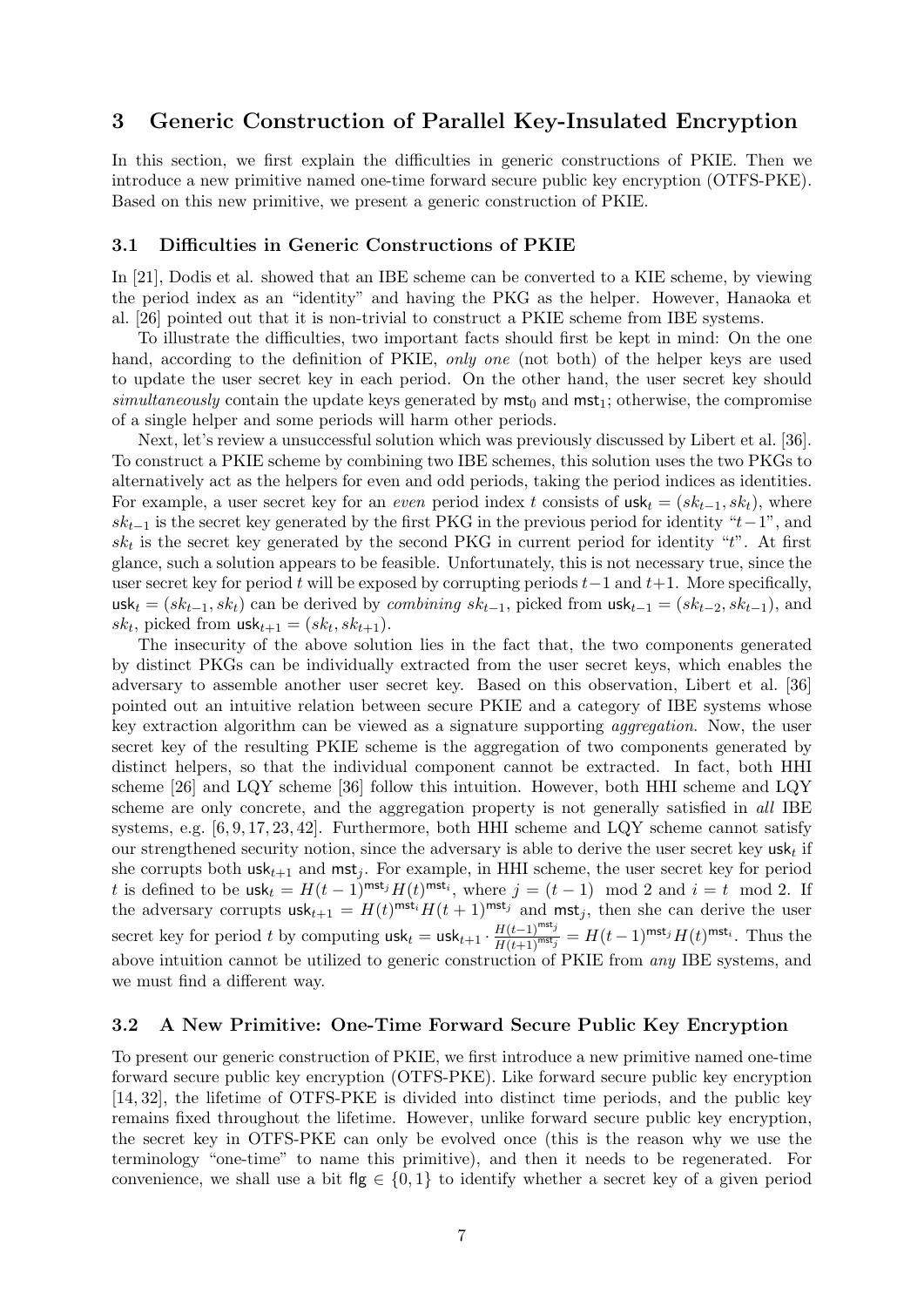can be evolved or not. Concretely, in the beginning of a period  $t$  where  $t \mod 2 = \text{fig}$ , the user regenerates a new secret key *d<sup>t</sup>* (refer to it as an *evolvable* secret key), which can be further evolved in the next period  $t + 1$ . While for a period index t where t mod  $2 = \overline{f} \overline{g}$ , the secret key  $d_t$  is evolved from the previous secret key, and cannot be further evolved (refer to it as an *evolved* secret key). Formally, an OTFS-PKE scheme consists of the following algorithms:

- Setup( $\lambda$ , flg): The *setup* algorithm takes as input a security parameter  $\lambda$  and a bit flg  $\in$  $\{0,1\}$ . It returns a public key *PK* and a master key *MK*. We write  $(PK, MK)$   $\leftarrow$ Setup( $\lambda$ , flg). (Without loss of generality, we assume flg is included in *PK*.)
- *•* KeyGen(*PK, MK, t*): The *key generation* algorithm takes as input *PK*, *MK* and a period index *t* where *t* mod  $2 =$  flg. It outputs an evolvable secret key  $d_t$  for period *t*. We write  $d_t \leftarrow \mathsf{KeyGen}(PK, MK, t).$
- *•* Upd(*PK, t, dt−*1): The *key update* algorithm takes as input *PK*, a period index *t* where *t* mod  $2 = \overline{f} \cdot g$ , and the evolvable secret key  $d_{t-1}$  of the previous period. It returns the evolved secret key  $d_t$  for period  $t$ . We write  $d_t \leftarrow \text{Upd}(PK, t, d_{t-1})$ .
- *•* Enc(*PK, t, M*): The *encryption* algorithm takes as input *PK*, a period index *t* and a message  $M \in \mathcal{M}$ . It returns a ciphertext *C* (or "*⊥*" if *C* is invalid). We write  $C \leftarrow$ Enc(*PK, t, M*).
- Dec( $d_t$ , *C*): The *decryption* algorithm takes as input the secret key  $d_t$  and a ciphertext *C*. It returns a message *M* (or " $\perp$ " if *C* is invalid). We write  $M \leftarrow \text{Dec}(d_t, C)$ .

The correctness of OTFS-PKE means that, for any  $M \in \mathcal{M}$  and any periods  $t_1$  (where  $t_1$ ) mod  $2 = \text{fig}$ ) and  $t_2$  (where  $t_2$  mod  $2 = \overline{\text{fig}}$ ), it holds that

$$
\text{Dec}(\text{KeyGen}(PK, MK, t_1), \text{Enc}(PK, t_1, M)) = M,
$$
  

$$
\text{Dec}(\text{Upd}(PK, t_2, \text{KeyGen}(PK, MK, t_2 - 1)), \text{Enc}(PK, t_2, M)) = M.
$$

Roughly speaking, the security requirements for an OTFS-PKE scheme should capture the following intuitions: For a period  $t^*$  where  $t^*$  mod  $2 = \text{fig}$ , exposure of the secret key  $d_{t^*}$  does not affect any other period (in particular, it is impossible for an adversary to derive the previous secret key  $d_{t^*-1}$ ); while exposure of the secret key of period  $t^*$  where  $t^*$  mod  $2 = \text{fig}$  should merely affect periods  $t^*$  and  $t^* + 1$ . Next, we begin to define the formal semantic security for OTFS-PKE, and we refer to it as IND-FS-ATK where  $ATK = \{CCA,CPA\}$ . For an adversary  $B$ , we consider the following experiment:

$$
\mathbf{Exp}_{\mathcal{B},\mathtt{OTFS-PKE}}^{\mathsf{IND}\text{-}\mathsf{FS-ATK}}(\lambda):[\mathsf{flg}\leftarrow \mathcal{B}(\lambda);(PK, MK)\leftarrow \mathsf{Setup}(\lambda,\mathsf{flg}); (M_0,M_1,t^*)\leftarrow \mathcal{B}_{\mathtt{find}}^{\mathcal{O}_{\ker}(\cdot),\mathcal{O}_{\mathrm{d}}(\cdot,\cdot)}(PK);\\ \theta \stackrel{\$}{\leftarrow} \{0,1\};C^* \leftarrow \mathsf{Enc}(PK,t^*,M_{\theta}); \ \theta' \leftarrow \mathcal{B}_{\mathtt{guess}}^{\mathcal{O}_{\ker}(\cdot),\mathcal{O}_{\mathrm{d}}(\cdot,\cdot)}(PK,C^*); \ \text{return 1 if } \theta = \theta' \text{ or } 0 \text{ otherwise}],
$$

where  $\mathcal{O}_{ke}(\cdot)$  is a key-exposure oracle which on input index *t* returns  $d_t \leftarrow \text{KeyGen}(PK, MK, t)$ if *t* mod  $2 =$  flg or  $d_t \leftarrow$  Upd( $PK, t$ , KeyGen( $PK, MK, t - 1$ )) if *t* mod  $2 =$   $\overline{flg}$ , and  $\mathcal{O}_d(\cdot, \cdot)$ is a decryption oracle which on input  $(t, C)$  returns  $m \leftarrow \mathsf{Dec}(d_t, C)$  if  $\mathsf{ATK} = \mathsf{CCA},$  or " $\perp$ " if  $ATK = CPA$ . It is mandated that  $|M_0| = |M_1|$ , and the following requirements should be satisfied:

(1). *B* cannot issue the key-exposure query  $\mathcal{O}_{\rm ke}(t^*)$ ;

- (2). If  $t^* \mod 2 = \text{fig}, \mathcal{B}$  cannot issue the key-exposure query  $\mathcal{O}_{\text{ke}}(t^* 1);$
- (3). If  $ATK = CCA$ ,  $\beta$  cannot issue the decryption query  $\mathcal{O}_d(t^*, C^*)$ .

We define *B*'s advantage as  $Adv_{B,0TFS-PKE}^{IND-FS-ATK}(\lambda) = \left| \Pr[\mathbf{Exp}_{B,0TFS-PKE}^{IND-FS-ATK}(\lambda) = 1] - \frac{1}{2}$  $\frac{1}{2}$ .

**Definition 8** *We say that an* OTFS*-*PKE *scheme is* IND*-*FS*-*CCA *(resp.* IND*-*FS*-*CPA*) secure, if there exists no PPT adversary*  $B$  *who has non-negligible advantage*  $\text{Adv}^{\text{IND-FS-CCA}}_{B,\text{OTFS-PKE}}(\lambda)$  (resp.  $\mathrm{Adv}_{\mathcal{B},\texttt{OTFS-PKE}}^{\textsf{IND-FS-CPA}}(\lambda)).$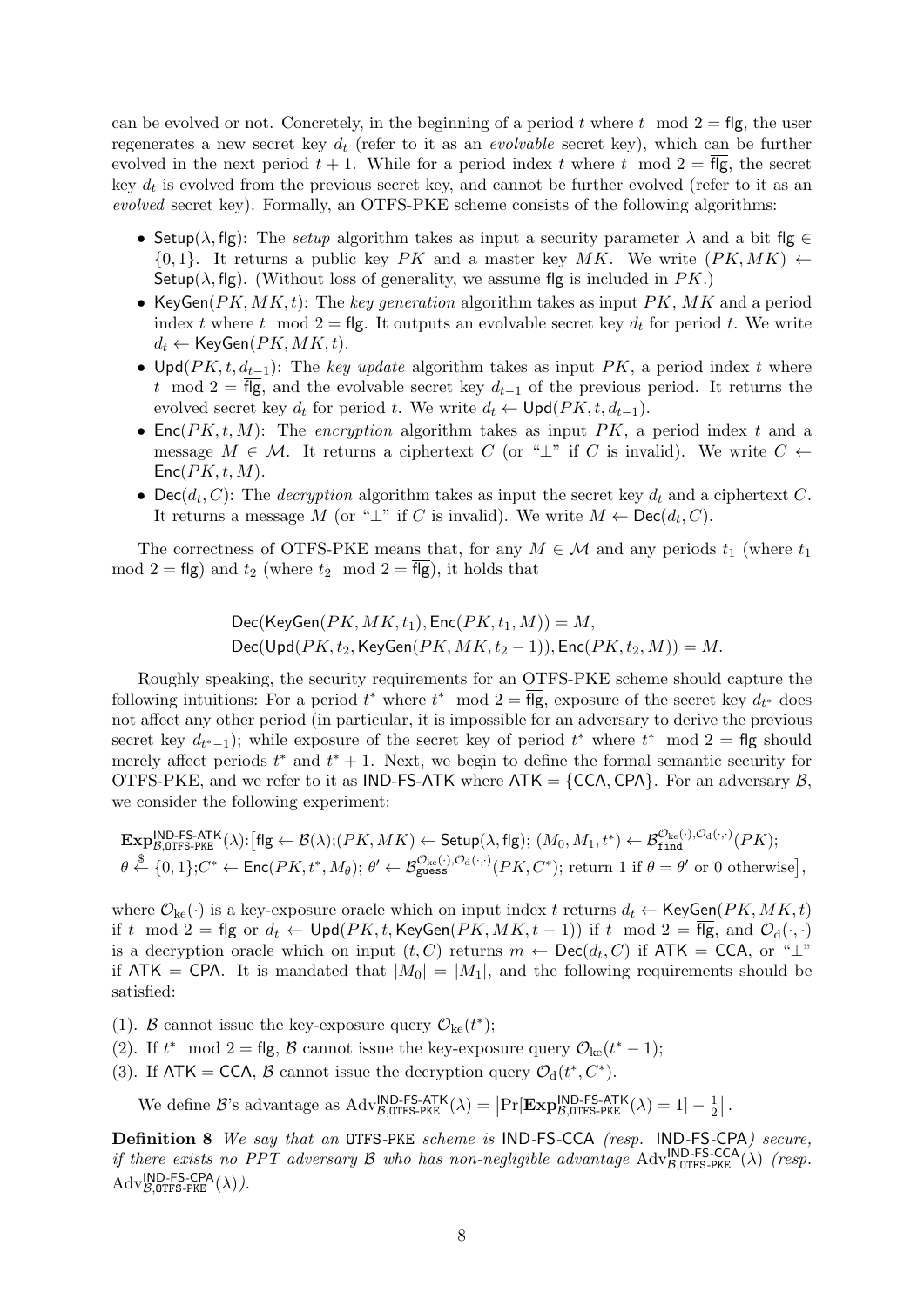# **3.3 Generic Construction of PKIE from OTFS-PKE**

In this section, we first show how to generically construct a chosen-plaintext secure PKIE scheme from OTFS-PKE and PKE. Then we discuss how to achieve the chosen-ciphertext security.

## **3.3.1 CPA-Secure Construction**

**Basic Idea.** We first explain how to use two OTFS-PKE schemes to construct a PKIE scheme with (non-strong) key-insulated security. The basic idea of our construction is as follows. We use two OTFS-PKE schemes:  $\text{OTFS-PKE}_1$  with flg = 1 and  $\text{OTFS-PKE}_0$  with flg = 0. The master key  $MK_1$  (resp.  $MK_0$ ) in OTFS-PKE<sub>1</sub> (resp. OTFS-PKE<sub>0</sub>) acts as the helper key mst<sub>1</sub> (resp. mst<sub>0</sub>) for the resulting PKIE scheme. In a given period *t* (let  $i = t \mod 2$  and  $j = (t - 1)$ mod 2), the user secret key is of the form  $usk_t = (d_{j,t}, d_{i,t})$ , where  $d_{i,t}$  is an *evolvable* secret key directly generated by  $mst_i$ , and  $d_{j,t}$  is an *evolved* secret key evolved from  $d_{j,t-1}$ , which is directly generated by  $mst<sub>j</sub>$  in the previous period. In the next period  $t+1$ , the helper key mst<sub>j</sub> generates a new *evolvable* secret key  $d_{j,t+1}$ , while  $d_{i,t}$  evolves into an *evolved* secret key  $d_{i,t+1}$ . And hence the user secret key for period  $t + 1$  is  $\text{usk}_{t+1} = (d_{i,t+1}, d_{i,t+1})$ . Due to the "forward security" of the OTFS-PKE scheme, it is impossible to derive  $d_{i,t}$  from  $d_{i,t+1}$ , thus it implies that: (1) unlike the unsuccessful solution mentioned in Section 3.1, even if both  $\textsf{usk}_{t-1} = (d_{i,t-1}, d_{j,t-1})$ and  $\text{usk}_{t+1} = (d_{i,t+1}, d_{j,t+1})$  are corrupted,  $\text{usk}_t = (d_{j,t}, d_{i,t})$  are still unexposed; (2) unlike HHI scheme and LQY scheme, even if the adversary corrupts  $\text{usk}_{t+1} = (d_{i,t+1}, d_{j,t+1})$  and  $\text{mst}_j$ , it is still impossible to derive  $usk_t = (d_{i,t}, d_{i,t}).$ 

The above resulting PKIE scheme cannot achieve the strong key-insulated security, since the corruption of both helper keys means all the periods will be exposed. To achieve the strong key-insulated security, we use an additional PKE scheme. Suppose the secret key of the PKE scheme is *sk*, then the user secret key for period t is of the form  $\text{usk}_t = (sk, d_{i,t}, d_{i,t})$ . Now, even if both of the helper keys are corrupted, the security of all the periods are still ensured, since *sk* is unknown to the adversary. The detailed construction is shown in Figure 1.

| KeyGen( $\lambda$ ): Given a security parameter $\lambda$ ,                                                                                                                                                                                                                                                                                                                                                                                                                                                                                                                                                                                                                       |                                                                                                                                                                                                                                                                                                  |  |
|-----------------------------------------------------------------------------------------------------------------------------------------------------------------------------------------------------------------------------------------------------------------------------------------------------------------------------------------------------------------------------------------------------------------------------------------------------------------------------------------------------------------------------------------------------------------------------------------------------------------------------------------------------------------------------------|--------------------------------------------------------------------------------------------------------------------------------------------------------------------------------------------------------------------------------------------------------------------------------------------------|--|
| 1. choose a PKE scheme PKE and two OTFS-PKE schemes $OTFS-PKE_1$ and $OTFS-PKE_0$ ,<br>2. run $(pk, sk) \leftarrow \text{PKE.KGen}(\lambda)$ , $(PK_1, MK_1) \leftarrow \text{OTFS-PKE}_1$ . Setup $(\lambda, 1)$ and $(PK_0, MK_0) \leftarrow \text{OTFS-PKE}_0$ . Setup $(\lambda, 0)$ ,<br>3. run $d_{1,-1} \leftarrow$ OTFS-PKE <sub>1</sub> .KeyGen( $PK_1, MK_1, -1$ ), $d_{1,0} \leftarrow$ OTFS-PKE <sub>1</sub> .Upd( $PK_1, 0, d_{1,-1}$ ) and<br>$d_{0,0} \leftarrow$ OTFS-PKE <sub>0</sub> .KeyGen( $PK_0, MK_0, 0$ ),<br>4. output $pk = (pk, PK_1, PK_0)$ , usk <sub>0</sub> = $(sk, d_{1,0}, d_{0,0})$ , mst <sub>1</sub> = $MK_1$ and mst <sub>0</sub> = $MK_0$ . |                                                                                                                                                                                                                                                                                                  |  |
| $\Delta$ -Gen(t, mst <sub>t mod 2</sub> ): To generate the update key hsk <sub>t</sub>                                                                                                                                                                                                                                                                                                                                                                                                                                                                                                                                                                                            | Update(t, $usk_{t-1}$ , hsk <sub>t</sub> ): In period t, to update the user                                                                                                                                                                                                                      |  |
| with the matching helper key $mst_{t \mod 2}$ ,                                                                                                                                                                                                                                                                                                                                                                                                                                                                                                                                                                                                                                   | secret key from $usk_{t-1}$ to usk <sub>t</sub> ,                                                                                                                                                                                                                                                |  |
| 1. let $i = t \mod 2$ ,<br>2. run $d_{i,t} \leftarrow$ OTFS-PKE <sub>i</sub> .KeyGen( $PK_i$ , mst <sub>i</sub> , t),<br>3. output the update key for period t as $hsk_t = d_{i,t}$ .                                                                                                                                                                                                                                                                                                                                                                                                                                                                                             | 1. let $i = t \mod 2$ and $j = (t - 1) \mod 2$ ,<br>2. parse $\textsf{usk}_{t-1}$ as $(sk, d_{i,t-1}, d_{i,t-1})$ and $\textsf{hsk}_t$ as $d_{i,t}$ ,<br>3. run $d_{i,t} \leftarrow$ OTFS-PKE <sub>j</sub> .Upd( $PK_j, t, d_{i,t-1}$ ),<br>4. return $\textsf{usk}_t = (sk, d_{i,t}, d_{i,t}).$ |  |
| $Enc(\mathsf{pk}, t, m)$ : In period t, to encrypt a message m                                                                                                                                                                                                                                                                                                                                                                                                                                                                                                                                                                                                                    | $Dec(CT,usk_t)$ : To decrypt a ciphertext CT with the                                                                                                                                                                                                                                            |  |
| under public key pk,                                                                                                                                                                                                                                                                                                                                                                                                                                                                                                                                                                                                                                                              | matching user secret key $usk_t$ ,                                                                                                                                                                                                                                                               |  |
| 1. let $i = t \mod 2$ and $j = (t - 1) \mod 2$ ,                                                                                                                                                                                                                                                                                                                                                                                                                                                                                                                                                                                                                                  | 1. let $i = t \mod 2$ and $j = (t - 1) \mod 2$ ,                                                                                                                                                                                                                                                 |  |
| 2. pick $M', M'_i \stackrel{\$}{\leftarrow} \mathcal{M}$ , and set $M'_i = m \oplus M'_i \oplus M'$ ,                                                                                                                                                                                                                                                                                                                                                                                                                                                                                                                                                                             | 2. parse CT as $(C, C_j, C_i)$ and usk <sub>t</sub> as $(sk, d_{j,t}, d_{i,t}),$                                                                                                                                                                                                                 |  |
| 3. run $C \leftarrow$ PKE. Enc $(pk, M')$ ,                                                                                                                                                                                                                                                                                                                                                                                                                                                                                                                                                                                                                                       | 3. run $M' \leftarrow$ PKE.Dec(sk, C),                                                                                                                                                                                                                                                           |  |
| $C_i \leftarrow$ OTFS-PKE <sub>j</sub> .Enc( $PK_i, t, M'_i$ ),                                                                                                                                                                                                                                                                                                                                                                                                                                                                                                                                                                                                                   | $M'_i \leftarrow$ OTFS-PKE <sub>j</sub> .Dec( $d_{j,t}, C_j$ ),                                                                                                                                                                                                                                  |  |
| $C_i \leftarrow$ OTFS-PKE <sub>i</sub> . Enc $(PK_i, t, M'_i)$ ,                                                                                                                                                                                                                                                                                                                                                                                                                                                                                                                                                                                                                  | $M'_{i} \leftarrow$ OTFS-PKE <sub>i</sub> .Dec( $d_{i,t}, C_i$ ),                                                                                                                                                                                                                                |  |
| 4. return $CT = (C, C_i, C_i)$ .                                                                                                                                                                                                                                                                                                                                                                                                                                                                                                                                                                                                                                                  | 4. return $m = M' \oplus M'_i \oplus M'_i$ .                                                                                                                                                                                                                                                     |  |

Figure 1: Generic Construction of PKIE from OTFS-PKE and PKE

Remark 4. In the above construction, we assume that the PKE scheme and the OTFS-PKE schemes have the same message space. Otherwise, we can use proper encoding functions or the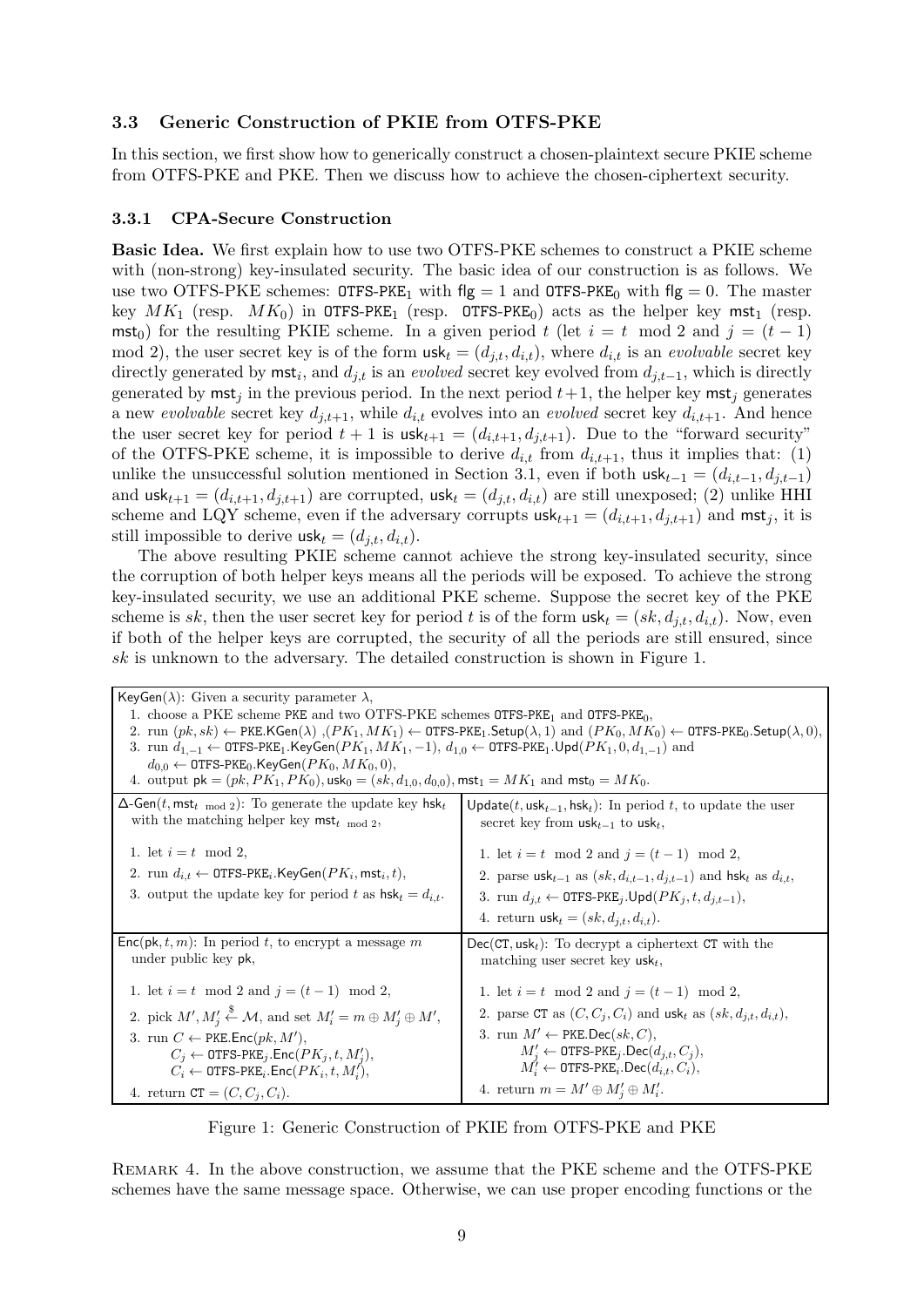standard KEM/DEM framework to satisfy this requirement.

**Theorem 1** *The above* PKIE *scheme is strongly key-insulated secure under chosen-plaintext attack, if the underlying* PKE *scheme is* IND*-*CPA*-secure and the underlying* OTFS*-*PKE *schemes are* IND*-*FS*-*CPA*-secure.*

Theorem 1 follows directly from the following Lemmas 1 and 2.

**Lemma 1** *The above* PKIE *scheme is* IND*-*KI*-*CPA *secure, if the* OTFS*-*PKE *schemes* OTFS*-*PKE<sup>1</sup> *and* OTFS*-*PKE<sup>0</sup> *are* IND*-*FS*-*CPA *secure.*

**Proof.** Given a *t*-time adversary *A* who can break the IND-KI-CPA security of our generic PKIE scheme with advantage  $\epsilon$ , we indicate that we can construct a  $(t + q_u \tau_{ku})$ -time adversary *B* that can break the IND-FS-CPA-security of the OTFS-PKE schemes with advantage  $\epsilon/8$ , where *τ*ku denotes the running time of algorithms KeyGen and Upd in the OTFS-PKE schemes, and *q<sup>u</sup>* denote the number of oracle  $\mathcal{O}_u$  queries. Here  $\mathcal B$  act as two principals: on the one hand, he is the *challenger* for adversary  $\mathcal{A}$  in the experiment  $\mathbf{Exp}_{\mathcal{A},\text{PKIE}}^{\text{IND-KI-CPA}}$ ; on the other hand, he is the *adversary* in the experiment **Exp**IND-FS-CPA *<sup>B</sup>,*OTFS-PKE .

As explained in REMARK 2, two kinds of adversaries should be distinguished. So, before starting the simulation, *B* first tosses a coin  $\mathcal{COLN} \overset{\$}{\leftarrow} \{0,1\}$  to guess which kind of adversary *A* will be. If  $\mathcal{COIN} = 0$ , it expects to face a Type I adversary. If  $\mathcal{COIN} = 1$ , it forecasts a Type II adversary.

If  $\mathcal{COIN} = 0$ , below shows how  $\mathcal B$  acts as the challenger and provides the simulations for  $\mathcal A$  in the experiment  $\mathbf{Exp}_{A,\text{PKIE}}^{\text{IND-KI-CPA}}$ , with the help of his challenger in the experiment  $\mathbf{Exp}_{B,\text{OTFS-PKE}}^{\text{IND-FS-CPA}}$ .

Init Stage. *B* first picks a random bit  $c \stackrel{\$}{\leftarrow} \{0,1\}$  to guess  $t^* \mod 2 = c$ , where  $t^*$  is the target period index output by *A* later. In the following, *B* will challenge with the OTFS-PKE scheme OTFS-PKE<sub>c</sub> with flg = c, and then  $\beta$  is given the public key  $PK_c$ .  $\beta$  chooses a PKE scheme PKE and another OTFS-PKE scheme OTFS-PKE<sub>c</sub>, where  $\bar{c}$  denotes  $1 - c$ . Then  $\mathcal{B}$  runs  $(PK_{\overline{c}}, MK_{\overline{c}}) \leftarrow$  OTFS-PKE<sub>c</sub><sup>*.*Setup( $\lambda, \overline{c}$ ) and  $(pk, sk) \leftarrow$ PKE*.KeyGen(* $\lambda$ *)*. Finally,  $\mathcal{B}$ </sup> gives  $pk$ ,  $PK<sub>c</sub>$  and  $PK<sub>c</sub>$  as the public key pk to A, and keeps sk and  $MK<sub>c</sub>$  to himself.

Find Stage**.** In this stage, *A* issues a series of queries, and *B* responds as follows:

- User secret key oracle  $\mathcal{O}_u(t)$ : *B* responds to this query as follows:
	- 1. Issue a key-exposure query  $\mathcal{O}_{ke}(t)$  to his challenger, and then is given the secret key  $d_{c,t}$ .
	- 2. If  $t \mod 2 = \overline{c}$ , run  $d_{\overline{c},t} \leftarrow$  OTFS-PKE<sub> $\overline{c}$ </sub>. KeyGen( $PK_{\overline{c}}, MK_{\overline{c}}, t$ ), and return usk<sub>t</sub> =  $(sk, d_{c,t}, d_{\overline{c},t})$  to A.
	- 3. Otherwise, first run  $d_{\bar{c},t-1}$  ← OTFS-PKE<sub> $\bar{c}$ </sub>.KeyGen( $PK_{\bar{c}}$ ,  $MK_{\bar{c}}$ ,  $t-1$ ), and then run  $d_{\overline{c},t}$  ← OTFS-PKE<sub>*c*</sub></sub>.Upd( $PK_{\overline{c}}, t, d_{\overline{c},t-1}$ ). Return usk<sub>t</sub> = (*sk, d<sub>c,t</sub>, d<sub>c,t</sub>)* to *A*.
- *•* Helper key query  $\mathcal{O}_{h}(i)$  with  $i \in \{0, 1\}$ : *B* outputs a random bit and **aborts**, since it means that *B* guessed the wrong *COIN* .
- Challenge**.** Once *A* decides that guess stage is over, he outputs a target period index *t ∗* and two equal-length plaintexts  $m_0, m_1 \in \mathcal{M}$  on which it wishes to be challenged. If  $t^* \mod 2 = \overline{c}$ , *B* outputs a random bit and **aborts**, since it means that *B* guessed the wrong *c*. Otherwise, *B* performs the following steps:
	- 1. Randomly choose  $M'$ ,  $M'_{\overline{c}} \in M$ , and set  $M_{c,0} = m_0 \oplus M' \oplus M'_{\overline{c}}$  and  $M_{c,1} = m_1 \oplus$  $M' \oplus M'_{\overline{c}}$ .
	- 2. Submit  $(M_{c,0}, M_{c,1})$  and  $t^*$  to his challenger, and then is given the corresponding challenge ciphertext  $C_c^*$ .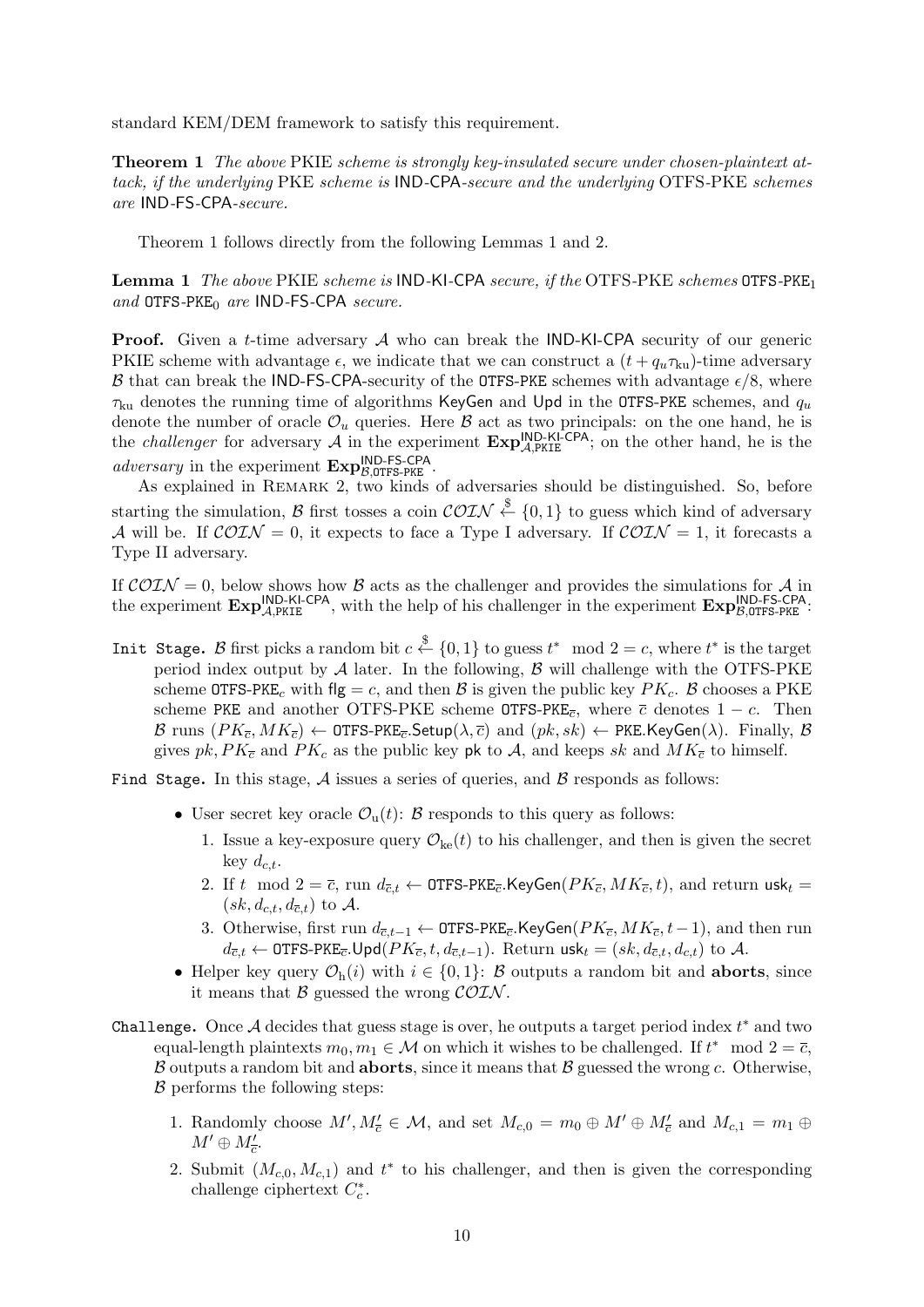- 3. Compute  $C_{\overline{c}} \leftarrow \text{OTFS-PKE}_{\overline{c}}$ .Enc $(PK_{\overline{c}}, t^*, M'_{\overline{c}})$  and  $C \leftarrow \text{PKE}$ .Enc $(pk, M')$ .
- 4. Finally, return  $CT^* = (C, C_{\overline{c}}, C_c^*)$  to A.
- Guess stage**.** *A* continues to adaptively issue additional queries as in find stage, and *B* also responds as in find stage.
- Output**.** Finally, *A* outputs a guess *β ′ ∈ {*0*,* 1*}*. Then *B* simply outputs *θ ′* = *β ′* as his guess for his experiment  $\text{Exp}_{\beta, \text{OTFS-PKE}}^{\text{IND-FS-CPA}}$ .
- If  $\mathcal{COTN} = 1$ ,  $\mathcal{B}$  provides the simulation for  $\mathcal{A}$  as follows:
- Init Stage. *B* first picks a random bit  $b \stackrel{\$}{\leftarrow} \{0,1\}$  to guess that *A* will corrupt the helper key mst<sub> $\bar{b}$ </sub>, where *b* denotes 1 *− b*. In the following, *B* will challenge with the OTFS-PKE scheme OTFS-PKE<sub>b</sub> with flg = b, and then B is given the public key  $PK_b$ . B chooses another OTFS-PKE system OTFS-PKE<sub>*b*</sub></sub> as well as a PKE system PKE, and runs  $(PK_{\overline{b}}, MK_{\overline{b}}) \leftarrow$  $\texttt{OTFS-PKE}_{\overline{b}}$ . $\textsf{Setup}(\lambda, b)$  and  $(pk, sk) \leftarrow \textsf{PKE}$ . $\textsf{KeyGen}(\lambda)$ . Then,  $\mathcal B$  gives  $pk, PK_{\overline{b}}$  and  $PK_b$  as the public key **pk** to  $A$ , and keeps *sk* and  $MK_{\overline{b}}$  to himself.
- Find Stage**.** In this stage, *A* issues a series of queries, and *B* responds as follows:
	- User secret key oracle  $\mathcal{O}_u(t)$ : *B* responds to this query for *A* as follows:
		- 1. Issue a key-exposure query  $\mathcal{O}_{ke}(t)$  to his challenger, and then is given the secret key  $d_{b,t}$ .
		- 2. If  $t \mod 2 = b$ , run  $d_{\overline{b},t} \leftarrow \texttt{OTFS-PKE}_{\overline{b}}$ . KeyGen $(PK_{\overline{b}},MK_{\overline{b}},t)$ , and return usk $_t =$  $(sk, d_{b,t}, d_{\overline{b}t})$  to A.
		- 3. Otherwise, first run  $d_{\bar{b},t-1} \leftarrow$  OTFS-PKE<sub> $\bar{b}$ </sub>.KeyGen( $PK_{\bar{b}}$ ,  $MK_{\bar{b}}$ ,  $t-1$ ), and then  $d_{\bar{b},t} \leftarrow \texttt{OTFS-PKE}_{\bar{b}}.\textsf{Upd}(PK_{\bar{b}},t,d_{\bar{b},t-1}).$  Return  $\textsf{usk}_t = (sk,d_{\bar{b},t},d_{b,t})$  to  $\mathcal{A}.$
	- *•* Helper key query *O*h(*i*) with *i ∈ {*0*,* 1*}*: If *i* = *b*, *B* outputs a random bit and **aborts**. Otherwise,  $\mathcal{B}$  returns mst<sub>i</sub> =  $MK_{\overline{b}}$  to  $\mathcal{A}$ .
- Challenge**.** Once *A* decides that guess stage is over, he outputs a target period index *t ∗* and two equal-length plaintexts  $m_0, m_1 \in \mathcal{M}$  on which it wishes to be challenged. Then  $\beta$ performs the following steps:
	- 1. Randomly choose  $M', M'_{\overline{b}} \in \mathcal{M}$ , and set  $M_{b,0} = m_0 \oplus M' \oplus M'_{\overline{b}}$  and  $M_{b,1} = m_1 \oplus$  $M' \oplus M'_{\overline{b}}$ .
	- 2. Submit  $(M_{b,0}, M_{b,1})$  and  $t^*$  to his challenger, and then is given the corresponding challenge ciphertext  $C_b^*$ .
	- 3. Compute  $C_{\overline{b}} \leftarrow \text{OTFS-PKE}_{\overline{b}}$ . Enc $(PK_{\overline{b}}, t^*, M'_{\overline{b}})$  and  $C \leftarrow \text{PKE}$ . Enc $(pk, M')$ .
	- 4. If  $t^* \mod 2 = b$  then return  $CT^* = (C, C_{\overline{b}}, C_b^*)$  to  $\mathcal{A}$ ; otherwise return  $CT^* =$  $(C, C_b^*, C_{\overline{b}})$  to  $\mathcal{A}$ .
- Guess stage**.** *A* continues to adaptively issue additional queries as in find stage, and *B* also responds as in find stage.
- Output**.** Finally, *A* outputs a guess *β ′ ∈ {*0*,* 1*}*. Then *B* simply outputs *θ ′* = *β ′* as his guess for his experiment  $\text{Exp}_{\mathcal{B},\text{OTFS-PKE}}^{\text{IND-FS-CPA}}$ .
- *Analysis:* The simulations provided for *A* are perfect, unless the following events happens:
	- *E*<sub>1</sub>: a helper key query  $\mathcal{O}_{h}(i)$  was issued when  $\mathcal{COTN} = 0$
	- *E*<sub>2</sub>: the helper key query  $\mathcal{O}_{h}(b)$  was issued when  $\mathcal{COLN} = 1$
	- *E*<sub>3</sub>: the user secret key query  $\mathcal{O}_u(t^* 1)$  was issued when  $t^*$  mod  $2 = \overline{c}$  and  $\mathcal{COTN} = 0$

To analyze the above events, we alternately consider the following events: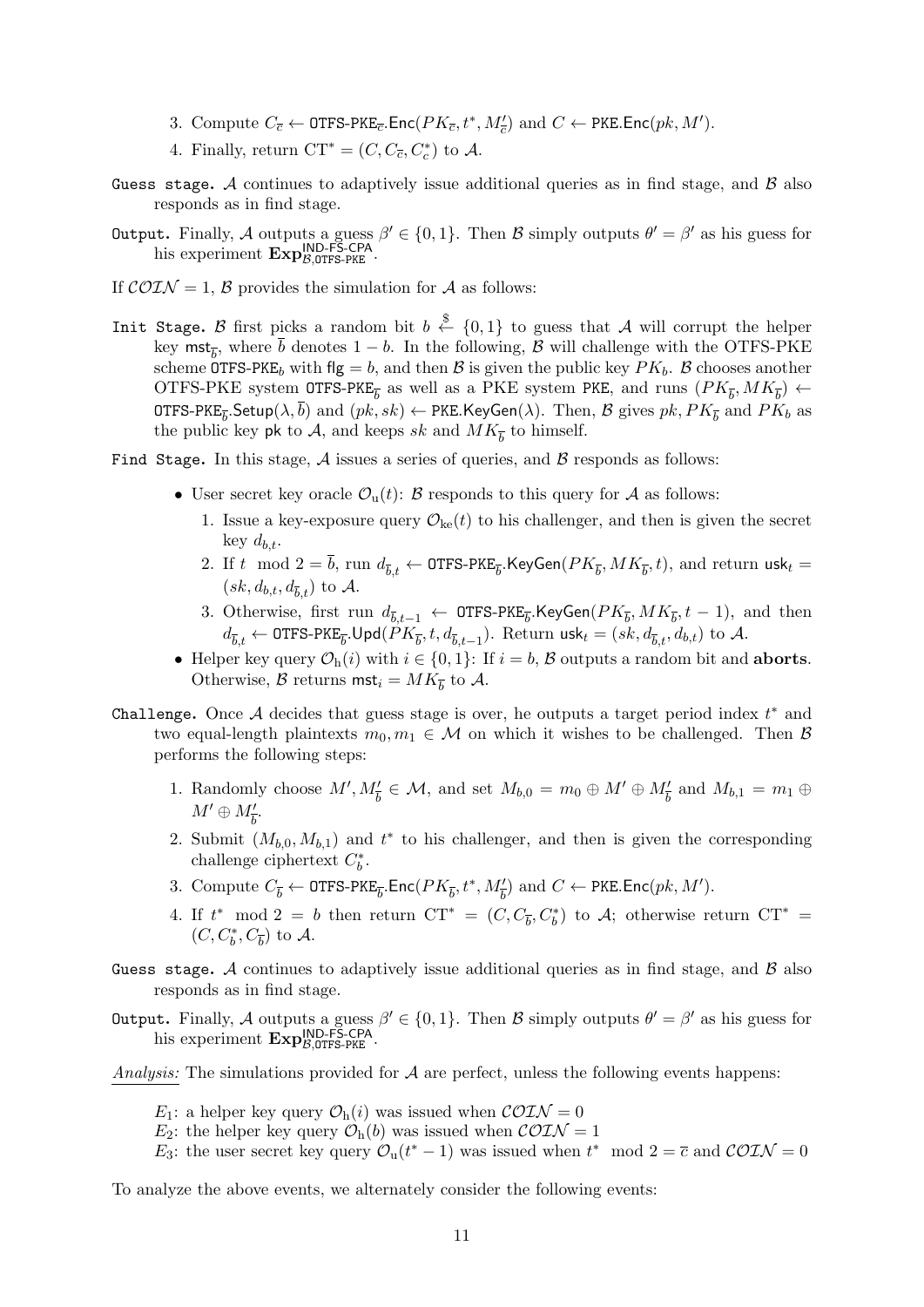- $H_1$ : *B* successfully guesses the kind of attack produced by  $A$
- *H*<sub>2</sub>: *B* successfully guesses the value of  $t^*$  mod 2 when  $\mathcal{COLN} = 0$
- *H*<sub>3</sub>: *B* luckily predicts which helper's key is exposed when  $\mathcal{CON} = 1$

Clearly, we have  $Pr[H_1] = Pr[H_2] = Pr[H_3] = 1/2$ . Also, we have  $H_1 \wedge H_2 \wedge H_3 \Rightarrow$  $\neg E_1 \land \neg E_2 \land \neg E_3$ . The conjunction of events  $H_1, H_2$  and  $H_3$  is readily seen to occur with probability greater than  $1/8$ , and hence *B*'s advantage is greater than  $\epsilon/8$ . It is also clear that *B*'s running time is bounded by  $t + q_u \tau_{ku}$ . Thus the proof of Lemma 1 is concluded.  $□$ 

**Lemma 2** *The above* PKIE *scheme is* strong*-*IND*-*KI*-*CPA *secure, if the* PKE *scheme* PKE *is* IND*-*CPA *secure.*

**Proof.** Suppose that there exists a *t*-time adversary *A* that breaks the strong-IND-KI-CPA security of our generic PKIE scheme with advantage  $\epsilon$ , then we can make use of  $\mathcal A$  to construct a *t*-time adversary *B* that can break the IND-CPA-security of the PKE scheme PKE with the same advantage. Given the public key *pk* of the PKE scheme PKE, *B* acts as the challenger and provides the simulations for  $\mathcal{A}$  in the experiment  $\mathbf{Exp}_{\mathcal{A},\text{PKIE}}^{\text{strong-IND-KI-CPA}}$  as below:

- Init Stage.  $\beta$  first chooses two OTFS-PKE schemes OTFS-PKE<sub>1</sub> and OTFS-PKE<sub>0</sub>, and runs  $(PK_1, MK_1) \leftarrow$  OTFS-PKE<sub>1</sub>. Setup( $\lambda$ , 1) and  $(PK_0, MK_0) \leftarrow$  OTFS-PKE<sub>0</sub>. Setup( $\lambda$ , 0). Then, *B* gives the public key  $pk = (pk, PK_1, PK_0)$  as well as the two helper keys  $mst_1 = MK_1$ and  $mst_0 = MK_0$  to A.
- Challenge. *A* outputs a target period index  $t^*$  and two equal-length plaintexts  $m_0, m_1 \in \mathcal{M}$ . *B* performs the following steps:
	- 1. *B* randomly chooses two equal-length messages  $M'_0, M'_1 \in \mathcal{M}$ , and defines  $M_0 =$  $m_0 \oplus M'_0 \oplus M'_1$  and  $M_1 = m_1 \oplus M'_0 \oplus M'_1$ .
	- 2. *B* submits  $(M_0, M_1)$  and  $t^*$  to his challenger, and then is given the corresponding challenge ciphertext *C ∗* .
	- 3. *B* computes  $C_1 \leftarrow \texttt{OTFS-PKE}_1$ .Enc $(PK_1, t^*, M'_1)$  and  $C_0 \leftarrow \texttt{OTFS-PKE}_0$ .Enc $(PK_0, t^*, M'_0)$ .
	- 4. If  $t^* \mod 2 = 1$ , then  $\mathcal{B}$  returns  $CT^* = (C^*, C_0, C_1)$  to  $\mathcal{A}$ ; else returns  $CT^* =$  $(C^*, C_1, C_0)$  to  $\mathcal{A}$ .
- Output**.** Finally, *A* outputs a guess *β ′ ∈ {*0*,* 1*}*. Then *B* simply outputs *δ ′* = *β ′* as his guess for his experiment  $\text{Exp}_{\beta, \text{OTFS-PKE}}^{\text{IND-FS-CPA}}$ .

Clearly, the simulations provided for *A* are perfect. It is also clear that *B*'s advantage is  $\epsilon$ , and his running time is bounded by *t*. *⊔⊓*

#### **3.3.2 Chosen-ciphertext Security**

In our generic PKIE scheme, the algorithm Enc is a multiple encryption, and only achieves the chosen-plaintext security. Using Dodis et al.'s technique [20], we can readily achieve the chosen-ciphertext security for our scheme. Since this is straightforward, we here do not provide the detailed construction.

# **3.4 Generic Constructions of OTFS-PKE**

In this section, we first show that OTFS-PKE can be generically constructed from any IBE scheme. Furthermore, we point out that it is also possible to directly construct OTFS-PKE from any 2-HIBE without degenerating into IBE.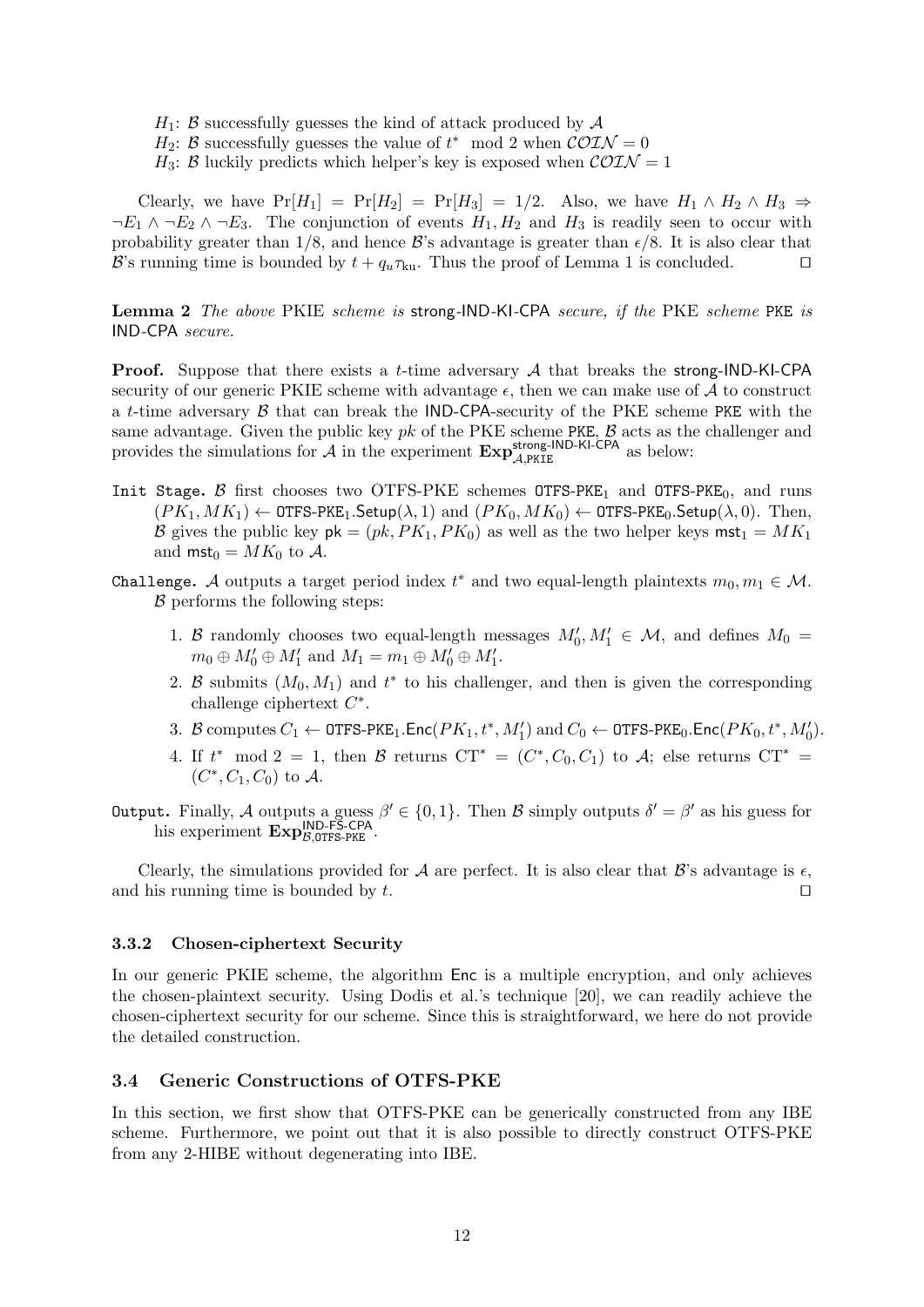## **3.4.1 Construction of OTFS-PKE from IBE**

In this subsection, we demonstrate a generic construction of OTFS-PKE from arbitrary IBE.

Our basic idea is as follows. We set the public parameter *param* and the master secret key *msk* in the IBE scheme as the public key *PK* and the master key *MK* in the OTFS-PKE scheme, respectively. In period *t* where  $t = \text{flg}$ , the evolvable secret key is  $d_t = (sk_t, sk_{t+1}),$ which consists of two secret keys for identities " $t$ " and " $t + 1$ ". Encryption is only carried under identity "*t*", and hence the decryption only involves  $sk_t$  while  $sk_{t+1}$  is merely used for evolution. That is, in the next period, the secret key evolves to be  $d_{t+1} = sk_{t+1}$ , where  $sk_t$  has been deleted. Observe that from  $d_{t+1} = sk_{t+1}$ , it is impossible to derive the decryption key  $sk_t$ in the previous secret key. Therefore, the security of period *t* is still ensured even if the period *t* + 1 is exposed. Recall that this is exactly the requirement for a *secure* OTFS-PKE scheme. Detailed construction is presented in Figure 2.

| Setup( $\lambda$ , flg): Given a security parameter $\lambda$ and a bit flg $\in \{0,1\}$ ,<br>1. run $(param, msk) \leftarrow$ IBE. Setup( $\lambda$ ), and return $PK = (param, \text{fig})$ and $MK = msk$ . |                                                                                                                                                                                                    |  |
|-----------------------------------------------------------------------------------------------------------------------------------------------------------------------------------------------------------------|----------------------------------------------------------------------------------------------------------------------------------------------------------------------------------------------------|--|
| key for period t (where t mod $2 = f(g)$ ,                                                                                                                                                                      | KeyGen $(PK, MK, t)$ : To generate an evolvable secret $\bigcup pd(PK, t, d_{t-1})$ : In period t where t mod $2 = \overline{fl}g$ , to<br>generate an evolved secret key for period $t$ ,         |  |
| 1. run $sk_t \leftarrow$ IBE. Extract( $PK, MK, t$ ),<br>$sk_{t+1} \leftarrow$ IBE.Extract( $PK, MK, t+1$ ),<br>2. return $d_t = (sk_t, sk_{t+1}).$                                                             | 1. parse $d_{t-1}$ as $(sk_{t-1}, sk_t)$ ,<br>2. return $d_t = sk_t$ .                                                                                                                             |  |
| $Enc(PK, t, m)$ : In period t, to encrypt a message m<br>under public key $PK$ ,                                                                                                                                | $Dec(d_t, C)$ : To decrypt a ciphertext C using secret key $d_t$ ,                                                                                                                                 |  |
| 1. run $C \leftarrow$ IBE.Enc( $PK, t, m$ ),<br>2. return the ciphertext $C$ .                                                                                                                                  | 1. parse $d_t$ as $d_t = sk_t$ (if t mod $2 = \overline{f} \overline{fg}$ )<br>or $d_t = (sk_t, sk_{t+1})$ (if t mod $2 = \text{fig}$ ),<br>2. return $m \leftarrow$ IBE.Dec(sk <sub>t</sub> , C). |  |

Figure 2: Generic Construction of OTFS-PKE from IBE

**Theorem 2** *The above* OTFS*-*PKE *scheme is* IND*-*FS*-*ATK *secure, if the underlying* IBE *scheme* IBE *is* IND-ID-ATK *secure, where*  $ATK \in \{CPA, CCA\}$ *.* 

**Proof.** Suppose that there exists a *t*-time adversary *B* who can break the IND-FS-ATK-security of our IBE-based generic OTFS-PKE scheme, then we can make use of *B* to construct a *t*time adversary *A* who can break the IND-ID-ATK-security of the IBE scheme with the same advantage.  $\mathcal A$  provides the simulations for  $\mathcal B$  as follows:

- Init Stage**.** *B* first commits to a bit flg *∈ {*0*,* 1*}*. Then *A* obtains the public parameter *param* from his challenger, and forwards  $PK = (param, \text{fig})$  to  $\beta$ .
- Find Stage**.** In this stage, *B* issues a series of queries, and *A* responds as follows:
	- Key-exposure oracle  $\mathcal{O}_{\rm ke}(t)$ : To answer this query, two cases should be distinguished:
		- $t$  = flg: A issues an extraction query  $\mathcal{O}_{ext}(t)$  and  $\mathcal{O}_{ext}(t+1)$  to his challenger, and then is given the secret keys  $sk_t$  and  $sk_{t+1}$  for identities  $t$  and  $t+1$  respectively. Then *A* forwards  $d_t = (sk_t, sk_{t+1})$  to *B*.
		- $-t = \text{fig: } A$  issues an extraction query  $\mathcal{O}_{ext}(t)$ , and obtains the secret key  $sk_t$ . Then *A* forwards  $d_t = sk_t$  to *B*.
	- If  $ATK = CCA$ ,  $\vec{A}$  is additionally allowed to issue the following decryption queries.
	- Decryption query  $\mathcal{O}_d(t, C)$ : Taking *t* as an identity, *A* submits  $(t, C)$  to his challenger as a decryption query, and then forwards the result to *B*.
- Challenge**.** Once *B* decides that guess stage is over, he outputs a target period index *t ∗* and two equal-length plaintexts  $M_0, M_1 \in \mathcal{M}$ . *A* submits  $t^*$  and  $(M_0, M_1)$  to his challenger, and then obtains a challenge ciphertext *C ∗* , which is then forwarded to *B*.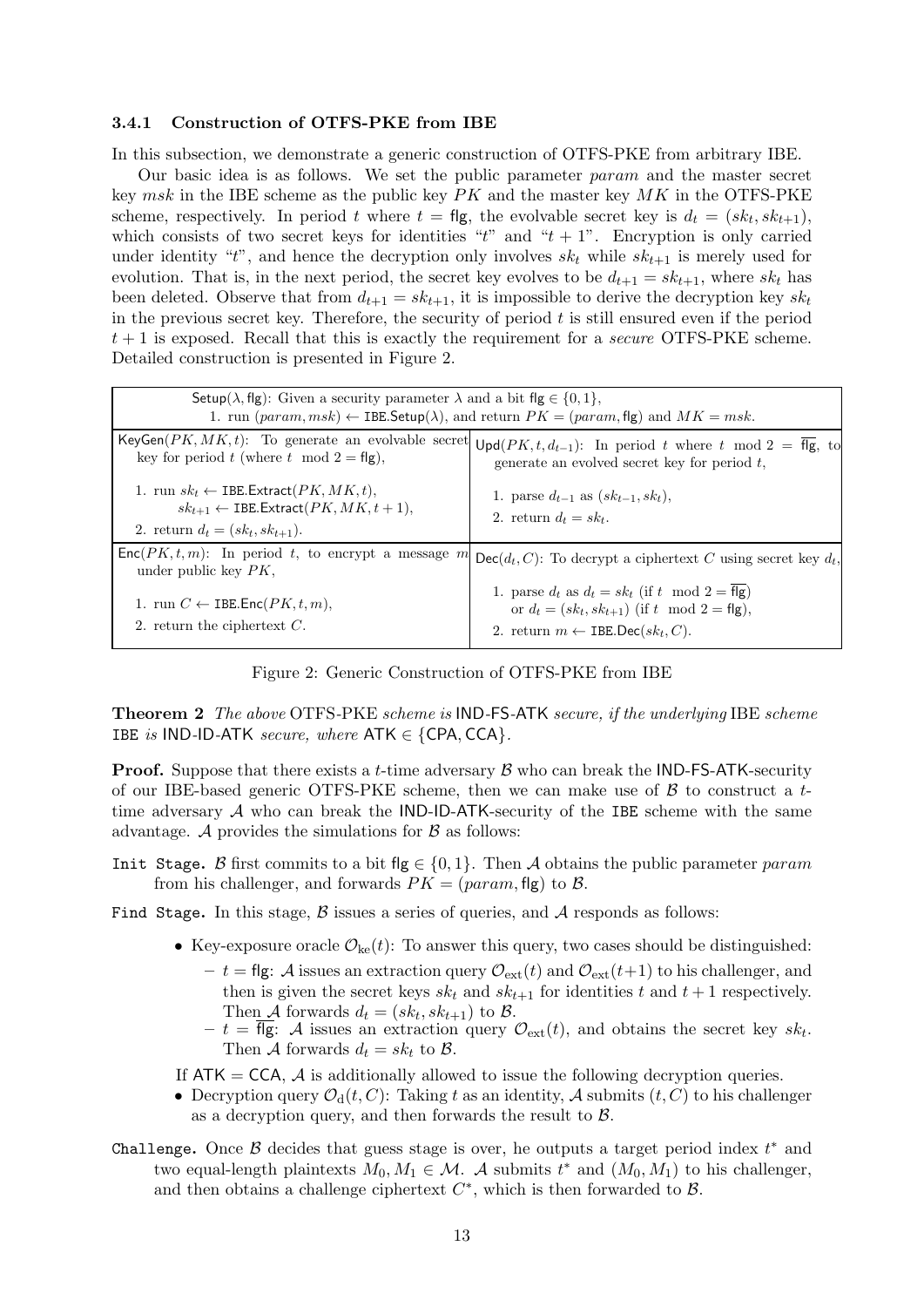- Guess stage**.** *B* continues to adaptively issue additional queries as in find stage, and *A* also responds as in find stage. Note that, if  $ATK = CCA$ ,  $\beta$  is not allowed to issue the decryption query  $\mathcal{O}_d(t^*, C^*)$ .
- Output**.** Finally, *B* outputs a guess *θ ′ ∈ {*0*,* 1*}*. Then *A* simply outputs *δ ′* = *θ ′* as his guess for his experiment  $\text{Exp}_{\mathcal{A},\text{IBE}}^{\text{IND-ID-ATK}}$ .

Clearly, the simulations provided for *B* are perfect, and *A* has the same advantage as *B* within the same time bound. Thus it completes the proof of Theorem 2. *⊔⊓*

#### **3.4.2 Construction of OTFS-PKE from 2-HIBE**

It is well known that forward secure public key encryption can be obtained by using HIBE [14]. Therefore, our next direction for designing OTFS-PKE is to directly use HIBE as a building block. Since in the previous approach, we can also construct OTFS-PKE from standard IBE (see Sec. 3.4.1), one might think that our HIBE-based construction is not necessary. However, due to the difference between these two approaches, there are concrete OTFS-PKE schemes with interesting properties which cannot be obtained without using our HIBE-based construction (see Sec. 4.2.2). Thus, we consider that HIBE-based construction is worth discussing despite of existence of IBE-based one.

Our basic idea is as follows. For a given 2-HIBE scheme, we have its public parameter *param* and the master secret key *msk* as the public key *PK* and the master key *MK* for the OTFS-PKE scheme, respectively. In the beginning of a period  $t$  (where  $t \mod 2 = \text{fg}$ ), taking the index *t* as a one-level identity, we use the master secret key *msk* to generate a secret key  $sk_t$ , which is viewed as an *evolvable* secret key for period *t*. In the next period  $t + 1$ , we use  $sk_t$ to generate a secret key  $sk_{(t,t+1)}$  for the two-level offspring identity " $(t, t+1)$ ". Here  $sk_{(t,t+1)}$ is viewed as an *evolved* secret key for period  $t + 1$ . Note that according to the property of HIBE, from  $sk_{(t,t+1)}$ , it is impossible to derive the pervious secret key  $sk_t$ . This is exactly the requirement for a *secure* OTFS-PKE scheme. The encryption and decryption algorithms can be accordingly designed. Figure 3 gives our construction:

| Setup( $\lambda$ , flg): Given a security parameter $\lambda$ and a bit flg $\in \{0,1\}$ ,<br>1. run $(param, msk) \leftarrow \text{HIBE}$ . Setup $(\lambda, 2)$ , and return $PK = (param, \text{fig})$ and $MK = msk$ .                     |                                                                                                                                                                                                                                                                                                 |  |  |
|-------------------------------------------------------------------------------------------------------------------------------------------------------------------------------------------------------------------------------------------------|-------------------------------------------------------------------------------------------------------------------------------------------------------------------------------------------------------------------------------------------------------------------------------------------------|--|--|
| key for period t where t mod $2 = \text{flg}$ ,<br>1. run $sk_t \leftarrow$ HIBE. Extract( $PK, MK, t$ ),<br>2. return $d_t = sk_t$ .                                                                                                           | KeyGen $(PK, MK, t)$ : To generate an evolvable secret $\text{Upd}(PK, t, d_{t-1})$ : In period t where t mod 2 = flg, to<br>generate an evolved secret key for period $t$ ,<br>1. run $sk_{(t-1,t)} \leftarrow \text{HIBE.Extract}(PK, d_{t-1}, (t-1,t)),$<br>2. return $d_t = sk_{(t-1,t)}$ . |  |  |
| $Enc(PK, t, m)$ : In period t, to encrypt a message m<br>under public key $PK$ ,<br>1. if t mod 2 = flg, run $C \leftarrow$ HIBE.Enc $(PK, t, M)$ ;<br>else run $C \leftarrow$ HIBE.Enc $(PK, (t-1, t), M)$ ,<br>2. return the ciphertext $C$ . | $Dec(d_t, C)$ : To decrypt a ciphertext C using the secret<br>key $d_t$ .<br>1. compute $M \leftarrow \text{HIBE.Dec}(d_t, C)$ ,<br>2. return $M$ .                                                                                                                                             |  |  |

REMARK 5. The above 2-HIBE scheme is assumed to have a property that, the intermediate nodes' keys can be used not only for key derivation but also for decryption. Such a property is shared by most of the existing HIBE schemes. We notice that Horwitz and Lynn [30] defined another model for HIBE where the intermediate nodes' keys are only used for key derivation. Note that, by appending a dummy identity (e.g., " $0 \cdots 0$ ") to a one-level (intermediate) identity, our generic construction can be easily modified to be compatible with this model. Concretely, if one wants to encrypt a message to the one-level identity "*t*", he encrypts it under the two-level identity " $(t, 0 \cdots 0)$ ". The decryption can be done by first deriving the secret key  $sk_{(t,0\cdots 0)}$  from *sk<sup>t</sup>* , and then using it to decrypt the ciphertext.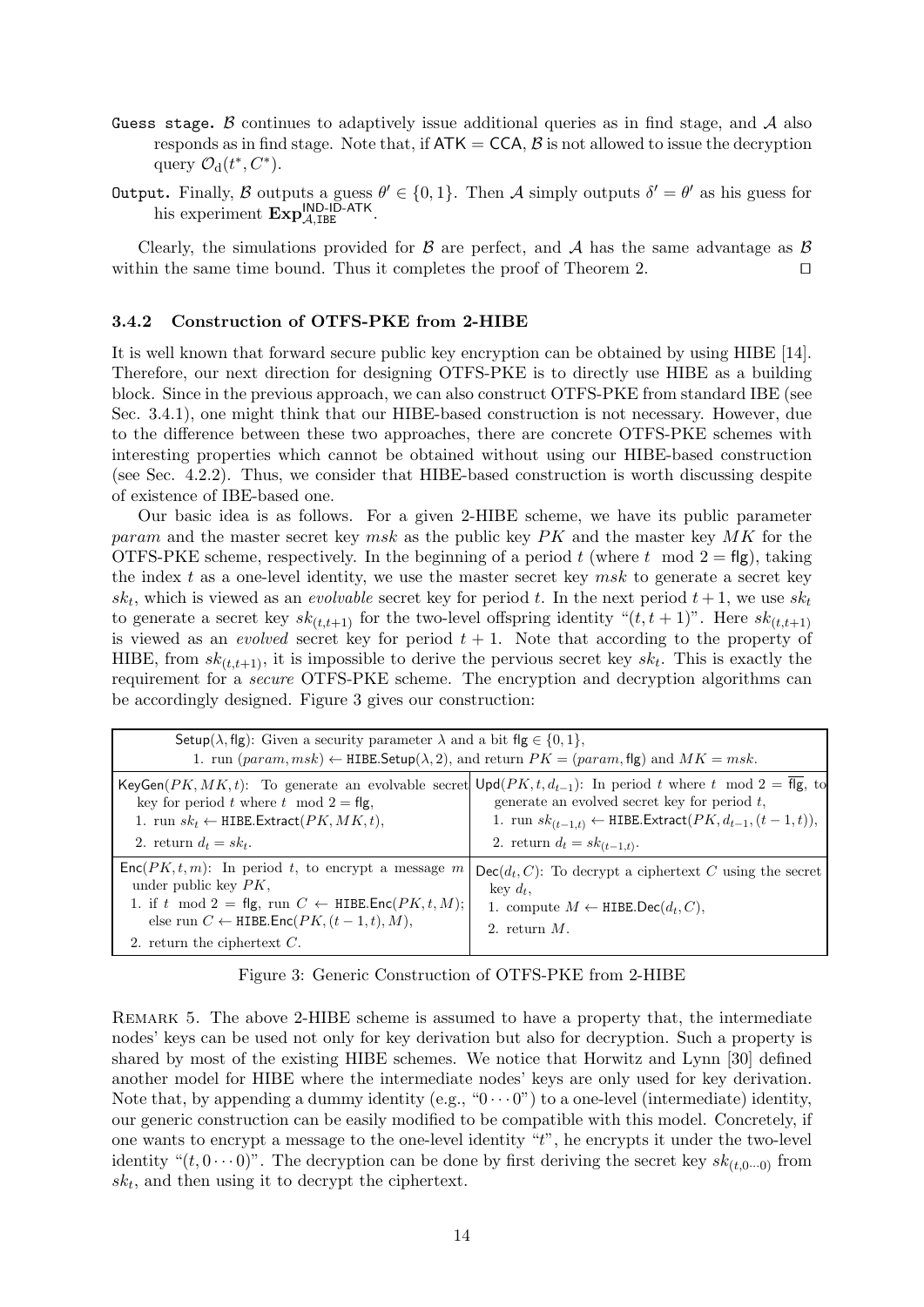**Theorem 3** *The above* OTFS*-*PKE *scheme is* IND*-*FS*-*ATK *secure, if the underlying* HIBE *scheme* HIBE *is* IND*-*ID*-*ATK *secure, where* ATK *∈ {*CPA*,* CCA*}.*

**Proof.** Suppose that there exists a *t*-time adversary *B* who can break the IND-FS-ATK-security of our HIBE-based generic OTFS-PKE scheme with advantage *ϵ*, then we can make use of *B* to construct a *t*-time adversary *A* who can break the IND-ID-ATK-security of the HIBE scheme with the same advantage.  $A$  provides the simulations for  $B$  as below:

Init Stage**.** *B* first commits to a bit flg *∈ {*0*,* 1*}*. Then *A* obtains the public parameter *param* from his challenger, and forwards  $PK = (param, fig)$  to  $\beta$ .

Find Stage. In this stage, *B* issues a series of queries, and *A* responds as follows:

- Key-exposure oracle  $\mathcal{O}_{\rm ke}(t)$ : To answer this query, two cases should be distinguished:
	- $-t = \text{fig: A}$  issues an extraction query  $\mathcal{O}_{\text{ext}}(t)$  to his challenger, and then is given the secret key  $sk_t$  for identity *t*. *A* simply forwards  $d_t = sk_t$  to *B*.
	- $\mathcal{F} = t = \overline{\text{fg}}$ : *A* issues an extraction query  $\mathcal{O}_{ext}((t-1,t))$ , and obtains the secret key *sk*<sub>(*t*−1*,t*)</sub> for the two-level identity (*t* − 1*, t*). Then *A* returns  $d_t = s k_{(t-1,t)}$  to *B*.
- If  $ATK = CCA$ ,  $\vec{A}$  is additionally allowed to issue the following decryption queries.
- Decryption query  $\mathcal{O}_d(t, C)$ : Taking *t* as an identity, *A* submits  $(t, C)$  to his decryption oracle in the experiment  $\mathbf{Exp}_{\mathcal{A},\text{HIEE}}^{\mathsf{IND}\text{-}\mathsf{ID}\text{-}\mathsf{ATK}}$ , and then forwards the result to  $\mathcal{B}$ .
- Challenge**.** Once *B* decides that guess stage is over, he outputs a target period index *t ∗* and two equal-length plaintexts  $M_0, M_1 \in \mathcal{M}$ . *A* prepares the challenge ciphertext for *B* according to two cases:
	- *•*  $t^*$  = flg: *A* submits the identity  $t^*$  and  $(M_0, M_1)$  to his challenger, and obtains a challenge ciphertext  $C^*$ , which is then forwarded to  $B$ .
	- $t^* = \text{fig: A submits the two-level identity } (t^* 1, t^*) \text{ and } (M_0, M_1) \text{ to his challenge, }$ and obtains a challenge ciphertext *C ∗* , which is then forwarded to *B*.
- Guess stage**.** *B* continues to adaptively issue additional queries as in find stage, and *A* also responds as in find stage. Note that, if  $ATK = CCA$ ,  $\beta$  is not allowed to issue the decryption query  $\mathcal{O}_d(t^*, C^*)$ .
- Output**.** Finally, *B* outputs a guess *θ ′ ∈ {*0*,* 1*}*. Then *A* simply outputs *δ ′* = *θ ′* as his guess for the experiment  $\text{Exp}_{\mathcal{A},\text{HIBE}}^{\text{IND-ID-ATK}}$ .

Obviously, the simulations provided for  $\beta$  are perfect. Hence it is clear that  $\mathcal A$  has the same advantage as *B*, and his running time is bounded by *t*. Thus Theorem 3 is proved. *⊔⊓*

# **4 Instantiations of Our Generic Constructions**

Previous section indicates that PKIE schemes can be generically constructed from IBE or 2- HIBE. Thus, from existing IBE and HIBE schemes with specific properties, we can construct PKIE schemes with a variety of features which previous PKIE schemes cannot have. In this section, we show such instantiations. There are mainly two kinds of instantiations: (1) constructions from various assumptions, and (2) constructions with better efficiency in certain aspects.

# **4.1 Instantiations from Various Assumptions**

As mentioned above, by using our generic construction, a PKIE scheme can be immediately obtained from arbitrary IBE. This means that if there exists an IBE scheme which is provably secure under some mathematical assumption, then there also exists a PKIE scheme under the same assumption.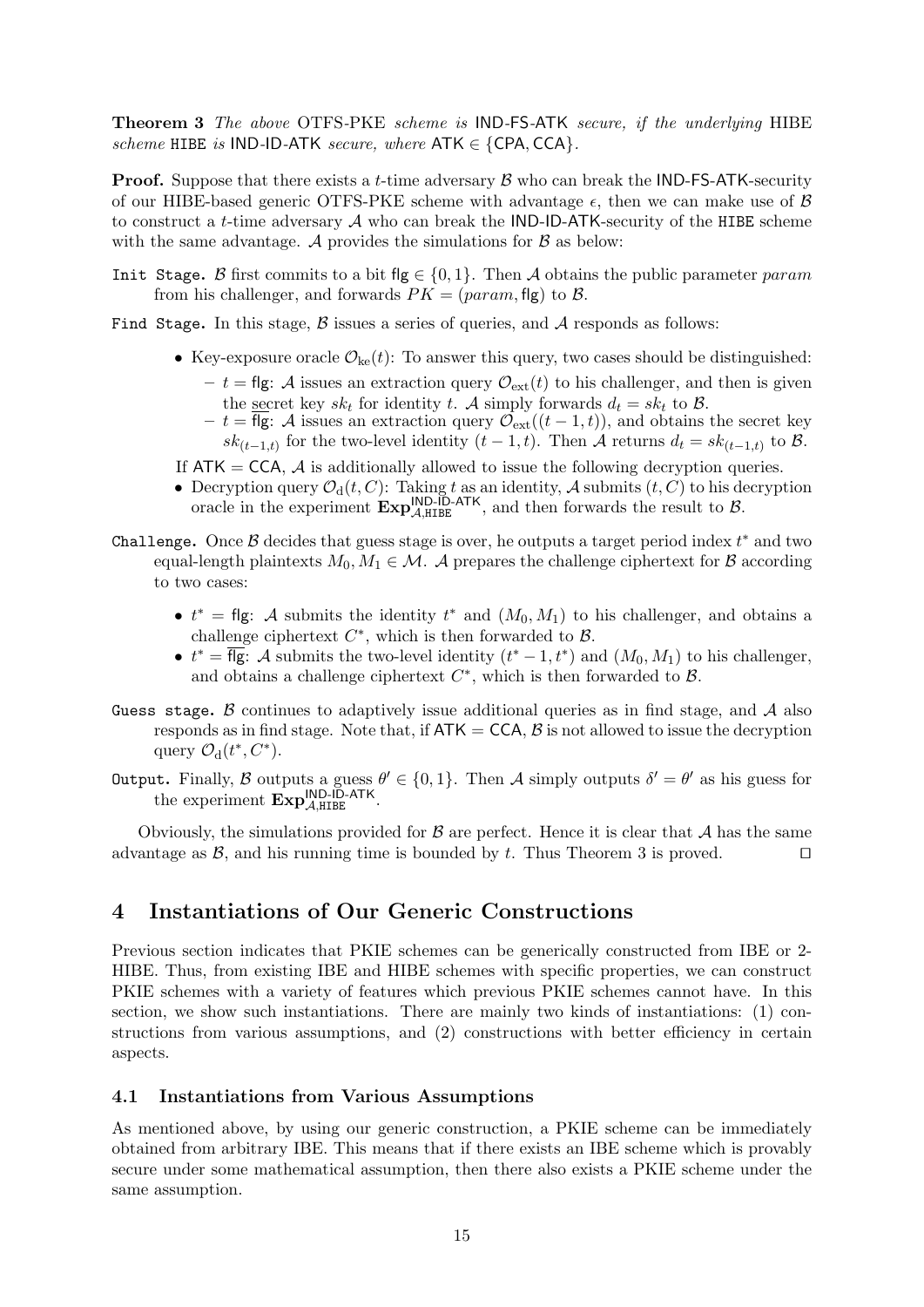For example, based on the lattice-based IBE schemes [16, 24, 37], we can construct PKIE schemes by assuming only difficulty of certain types of lattice problems, e.g. the learning with error problem [41]. These are considered as the first "post-quantum" PKIE schemes.

Furthermore, based on the quadratic-residuosity-based IBE schemes [9,17], we can construct PKIE schemes under the decisional quadratic residuosity assumption. These are considered as the first PKIE schemes based on the factoring problem.

## **4.2 Efficient Instantiations from Pairings**

For example, our IBE-based construction from Boneh-Boyen IBE [6] yields shorter ciphertexts and cheaper cost for encryption and decryption. Furthermore, our HIBE-based construction from Boneh-Boyen-Goh HIBE [7] yields cheaper cost for ∆-Gen algorithm, and this is useful when a helper is a cheap device, e.g. a smart card. It should be also noticed that in terms of computational cost for ∆-Gen, our Boneh-Boyen-Goh-based scheme is more efficient than both the LQY scheme and our Boneh-Boyen-based scheme, and this implies that our HIBE-based generic construction is still useful despite of existence of our IBE-based generic construction.

We remark that, in this subsection, we shall only present the CPA-secure instantiations, since their CCA-security can be achieved by applying the generic techniques in [10, 15] or the direct technique in [11].

In the rest of this paper, we shall use the bilinear groups  $(\mathbb{G}, \mathbb{G}_T)$  with prime order  $p \geq 2^{\lambda}$ , where  $\lambda$  is the security parameter, and there exists a bilinear map  $e : \mathbb{G} \times \mathbb{G} \to \mathbb{G}_T$ .

#### **4.2.1 Efficient Instantiation from Boneh-Boyen IBE**

LQY scheme is based on Boneh-Boyen IBE scheme [6] which is reviewed in Figure 4. Interestingly, when our IBE-based generic construction is instantiated with Boneh-Boyen IBE scheme, we can make use of its algebraic property to obtain a PKIE scheme more efficient than LQY scheme.

| Setup $(\lambda)$ :                                                                                                                                                                                                | $Extract(param, msk, ID)$ :                                                                                                                                                                                     |
|--------------------------------------------------------------------------------------------------------------------------------------------------------------------------------------------------------------------|-----------------------------------------------------------------------------------------------------------------------------------------------------------------------------------------------------------------|
| 1. pick $\alpha \stackrel{\$}{\leftarrow} \mathbb{Z}_p^*$ , $g, g_2, h \stackrel{\$}{\leftarrow} \mathbb{G}$ , and set $g_1 = g^{\alpha}$ ,                                                                        | 1. pick $r \stackrel{\$}{\leftarrow} \mathbb{Z}_n^*$ ,                                                                                                                                                          |
| 2. output $param = (g, g_1, g_2, h)$ and $msk = g_2^{\alpha}$ .                                                                                                                                                    | 2. output $sk_{\text{ID}} = (a_{\text{ID}}, b_{\text{ID}}) = (msk \cdot (g_1^{\text{ID}} h)^r, g^r)$ .                                                                                                          |
| $Enc(param, ID, m)$ :<br>1. pick $s \stackrel{\$}{\leftarrow} \mathbb{Z}_n^*$<br>2. compute $C_1 = e(g_1, g_2)^s \cdot m$ , $C_2 = g^s$ and $C_3 = (g_1^{\mathsf{ID}} h)^s$ ,<br>3. return $C = (C_1, C_2, C_3)$ . | $Dec(sk_{ID}, C)$ :<br>1. parse C as $(C_1, C_2, C_3)$ and $sk_{\text{ID}}$ as $(a_{\text{ID}}, b_{\text{ID}})$ ,<br>2. return $m \leftarrow \frac{C_1 \cdot e(C_3, b_{\mathsf{ID}})}{e(C_2, a_{\mathsf{ID}})}$ |

Figure 4: Boneh-Boyen IBE scheme [6]

Our concrete PKIE scheme consists of two Boneh-Boyen IBE systems, which share the same the public parameters  $g, g_2$  and  $h$ . The master secret keys of the two systems are  $mst_1 =$  $g_2^{\alpha_1}$  and  $mst_0 = g_2^{\alpha_0}$  respectively, which act as the two helper keys for the PKIE scheme and alternately update the user secret keys. It is worth noting that, Boneh-Boyen IBE system has a distinguished *aggregation* property, i.e., a product of secret keys for the same ID under different master keys also works as the secret key for that ID under another master key (which is the product of these underlying master keys). Based on this observation, we product the parameters (i.e.,  $g^{\alpha_1}$  and  $g^{\alpha_0}$ ) of the two systems into a single  $g_1 = g^{\alpha_1+\alpha_0}$  (this parameter will be further changed, which will be clear later). Also, two secret keys for the same identity are aggregated into a single one. For example, in the initial user secret key  $usk<sub>0</sub>$ , the secret key  $(\textsf{mst}_1 \cdot (g_1^{H(0)}h)^{r_{1,0}}, g^{r_{1,0}})$ , generated by the master secret key  $\textsf{mst}_1$  for identity "0", and the secret key  $(\textsf{mst}_0 \cdot (g_1^{H(0)} h)^{r_{0,0}}, g^{r_{0,0}})$ , generated by  $\textsf{mst}_0$  for identity "0", are integrated into  $(a_{0,0}, b_{0,0}) = (\text{mst}_1 \text{mst}_0 \cdot (g_1^{H(0)} h)^{r_{1,0}+r_{0,0}}, g^{r_{1,0}+r_{0,0}})$ . Note also that, we do not use a PKE scheme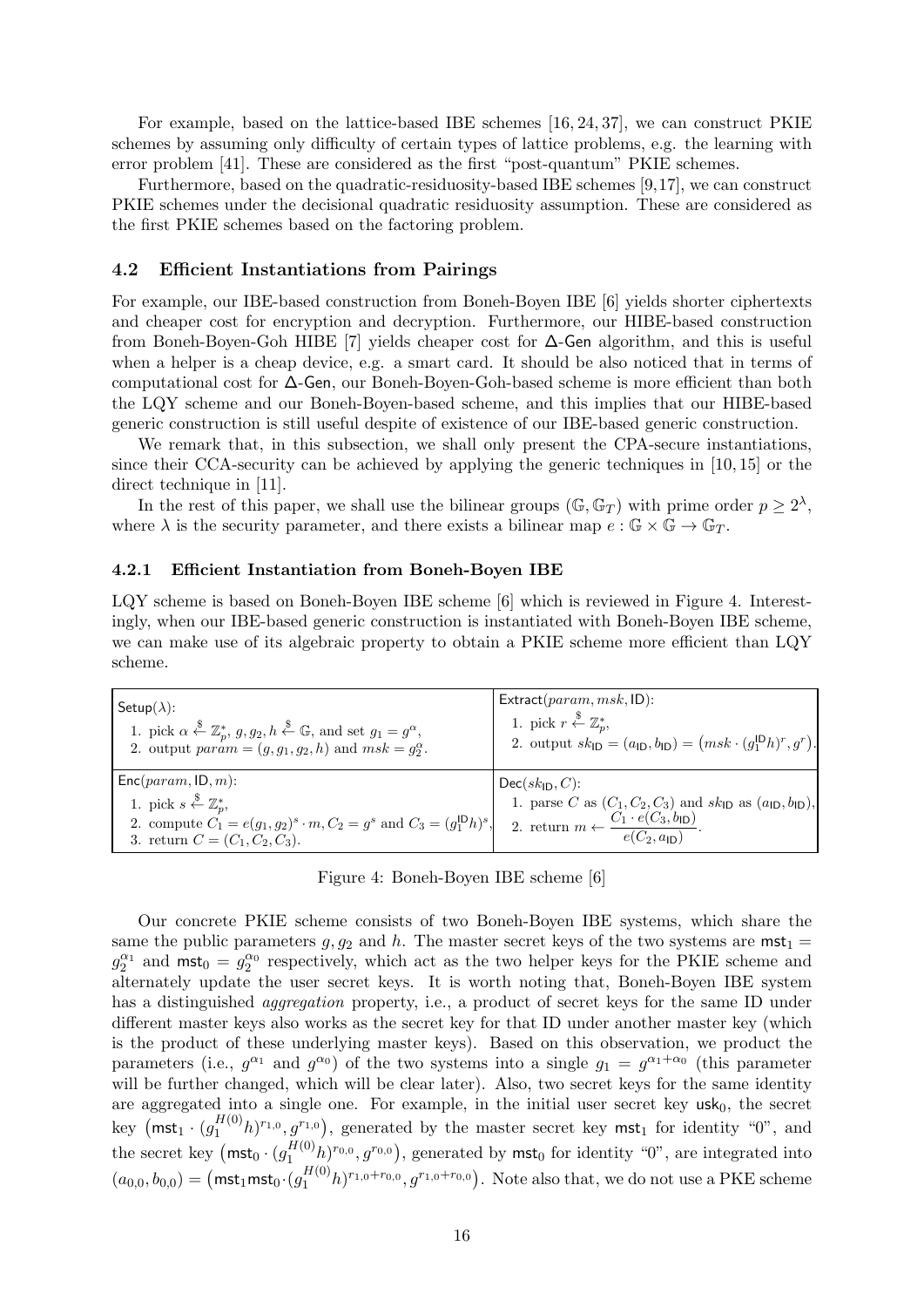to achieve the strong key-insulated security. Instead, an element  $g' = g_2^{\alpha'}$  is included in the user secret key, and the public parameter  $g_1$  is accordingly changed to be  $g_1 = g^{\alpha' + \alpha_1 + \alpha_0}$ . Now, even if an adversary corrupts both the helper keys, security of all the periods are still ensured, since *g ′* is unknown to the adversary. Figure 5 gives our detailed construction:

| KeyGen( $\lambda$ ): Given a security parameter $\lambda$ ,                                                                                                                                                                                                                                                                                                                                                                                                                                                                                                                  |                                                                                                                                                                                                                                                                                                                                                                                                                                                                                                                                                                                                             |
|------------------------------------------------------------------------------------------------------------------------------------------------------------------------------------------------------------------------------------------------------------------------------------------------------------------------------------------------------------------------------------------------------------------------------------------------------------------------------------------------------------------------------------------------------------------------------|-------------------------------------------------------------------------------------------------------------------------------------------------------------------------------------------------------------------------------------------------------------------------------------------------------------------------------------------------------------------------------------------------------------------------------------------------------------------------------------------------------------------------------------------------------------------------------------------------------------|
| 2. pick a target collision-resistant hash function $H : \mathbb{Z} \to \mathbb{Z}_p^*$ ,                                                                                                                                                                                                                                                                                                                                                                                                                                                                                     | 1. pick $\alpha', \alpha_0, \alpha_1 \stackrel{\$}{\leftarrow} \mathbb{Z}_p^*, g, g_2, h \stackrel{\$}{\leftarrow} \mathbb{G}$ , and set $g' = g_2^{\alpha'}, g_1 = g^{\alpha' + \alpha_0 + \alpha_1}$ , $\mathsf{mst}_1 = g_2^{\alpha_1}$ and $\mathsf{mst}_0 = g_2^{\alpha_0}$ ,                                                                                                                                                                                                                                                                                                                          |
| 3. pick $r_{1,0}, r_{0,0}, r_{0,1} \stackrel{\$}{\leftarrow} \mathbb{Z}_p^*$ ,                                                                                                                                                                                                                                                                                                                                                                                                                                                                                               |                                                                                                                                                                                                                                                                                                                                                                                                                                                                                                                                                                                                             |
| 5. return $pk = (g, g_1, g_2, h)$ , $usk_0 = (g', (a_{0,0}, b_{0,0}), (a_{0,1}, b_{0,1}))$ and $(mst_1, mst_0)$ .                                                                                                                                                                                                                                                                                                                                                                                                                                                            | 4. set $(a_{0,0}, b_{0,0}) = (\text{mst}_1 \text{mst}_0 \cdot (g_1^{H(0)} h)^{r_{1,0}+r_{0,0}}, g^{r_{1,0}+r_{0,0}}), (a_{0,1}, b_{0,1}) = (\text{mst}_0 \cdot (g_1^{H(1)} h)^{r_{0,1}}, g^{r_{0,1}}),$                                                                                                                                                                                                                                                                                                                                                                                                     |
| $\Delta$ -Gen(t, mst <sub>t mod 2</sub> ): To generate the update key hsk <sub>t</sub><br>with the matching helper key $mst_{t \mod 2}$ ,<br>1. let $i = t \mod 2$ ,<br>2. pick $r_{i,t}, r_{i,t+1} \stackrel{\$}{\leftarrow} \mathbb{Z}_p^*$ ,<br>3. set $(\hat{a}_{i,t}, \hat{b}_{i,t}) = (\text{mst}_i \cdot (g_1^{H(t)} h)^{r_{i,t}}, g^{r_{i,t}})$ and<br>$(\hat{a}_{i,t+1}, \hat{b}_{i,t+1}) = (\text{mst}_i \cdot (g_1^{H(t+1)}h)^{r_{i,t+1}}, g^{r_{i,t+1}}),$<br>4. return $\mathsf{hsk}_t = ((\hat{a}_{i,t}, \hat{b}_{i,t}), (\hat{a}_{i,t+1}, \hat{b}_{i,t+1})).$ | $Update(t, \text{usk}_{t-1}, \text{hsk}_{t})$ : In period t, to update the user secret<br>key from $usk_{t-1}$ to usk <sub>t</sub> ,<br>1. let $i = t \mod 2$ and $j = (t - 1) \mod 2$ ,<br>2. parse usk <sub>t-1</sub> as $(g', (a_{j,t-1}, b_{j,t-1}), (a_{j,t}, b_{j,t}))$ , and hsk <sub>t</sub><br>as $((\hat{a}_{i,t}, b_{i,t}), (\hat{a}_{i,t+1}, b_{i,t+1}))$<br>3. set $a_{i,t} = a_{j,t} \cdot \hat{a}_{i,t}$ , $b_{i,t} = b_{j,t} \cdot b_{i,t}$ , $a_{i,t+1} = \hat{a}_{i,t+1}$ and<br>$b_{i,t+1} = b_{i,t+1},$<br>4. return $\text{usk}_t = (g', (a_{i,t}, b_{i,t}), (a_{i,t+1}, b_{i,t+1})).$ |
| $\mathsf{Enc}(\mathsf{pk}, t, m)$ : In period t, to encrypt a message $m \in \mathbb{G}_T$<br>under public key pk,<br>1. pick $s \stackrel{\$}{\leftarrow} \mathbb{Z}_p^*$ , and compute $C_1 = e(g_1, g_2)^s \cdot m$ ,<br>$C_2 = q^s$ , $C_3 = (q_1^{H(t)}h)^s$ ,<br>2. return $CT = (C_1, C_2, C_3)$ .                                                                                                                                                                                                                                                                    | $Dec(usk_t, CT)$ : To decrypt a ciphertext CT with user secret<br>key usk $_t$ ,<br>1. let $i = t \mod 2$ ,<br>2. parse usk <sub>t</sub> as $(g', (a_{i,t}, b_{i,t}), (a_{i,t+1}, b_{i,t+1}))$ , and CT as<br>$(C_1, C_2, C_3),$<br>3. return $m \leftarrow \frac{C_1 \cdot e(C_3, b_{i,t})}{e(C_2, g' \cdot a_{i,t})}$ .                                                                                                                                                                                                                                                                                   |

Figure 5: Our Concrete PKIE Scheme Based on Boneh-Boyen IBE

**Theorem 4** *The above Boneh-Boyen-based* PKIE *scheme is strongly key-insulated secure under chosen-plaintext attack, assuming the DBDH assumption holds in groups*  $(\mathbb{G}, \mathbb{G}_T)$ *.* 

Theorem 4 follows directly from the following Lemmas 3 and 4.

**Lemma 3** *The Boneh-Boyen-based* PKIE *scheme presented in Figure 5 is* IND*-*KI*-*CPA *secure, assuming the DBDH assumption holds in groups*  $(\mathbb{G}, \mathbb{G}_T)$ *.* 

Proof. Given a polynomial time adversary *A* who can break the IND-KI-CPA security of our Boneh-Boyen-based PKIE scheme with advantage  $\epsilon$ , we indicate that we can construct a polynomial time algorithm *B* that can break the DBDH assumption in groups  $(\mathbb{G}, \mathbb{G}_T)$  with advantage  $\frac{\epsilon}{4N}$ , where *N* denotes the total number of periods.

Given a DBDH instance  $(g, g^a, g^b, g^c, Z) \in \mathbb{G}^4 \times \mathbb{G}_T$  with unknown  $a, b, c \stackrel{\$}{\leftarrow} \mathbb{Z}_p^*, \mathcal{B}$ 's goal is to decide whether  $Z = e(g, g)^{abc}$ . *B* first tosses a coin  $\mathcal{COTN} \stackrel{\$}{\leftarrow} \{0, 1\}$  to guess which kind of adversary *A* will be. If  $\widehat{\mathcal{COLN}} = 0$ , it expects to face a Type I adversary, while for  $\widehat{\mathcal{COLN}} = 1$ , it forecasts a Type II adversary. *B* also chooses an index  $\ell \stackrel{\$}{\leftarrow} \{1, \cdots, N\}$  as a guess for the target time period to be attacked by *A*.

For  $\mathcal{COLN} = 0$ ,  $\mathcal B$  acts as the challenger and provides the simulations for  $\mathcal A$  in the experiment **Exp**<sup>IND-KI-CPA</sup> as follows:

Init Stage. Let  $i^* = \ell \mod 2$  and  $j^* = (\ell - 1) \mod 2$ . B picks  $\alpha', \alpha_{j^*}, \mu \stackrel{\$}{\leftarrow} \mathbb{Z}_p^*$ , and defines  $g_2 = g^b, g' = g_2^{\alpha'}, g_1 = g^{\alpha' + \alpha_{j^*}} g^a$  and  $h = g_1^{-H(\ell)} g^{\mu}$ . Then  $\mathcal{B}$  gives  $pk = (g, g_1, g_2, h)$  to A. Note that the helper keys are implicitly  $\text{mst}_{i^*} = g^{ab}$  and  $\text{mst}_{j^*} = g_2^{\alpha_j^*}$  $\frac{\alpha_j}{2}$ .

Find Stage**.** In this stage, *A* issues a series of queries, and *B* responds as follows: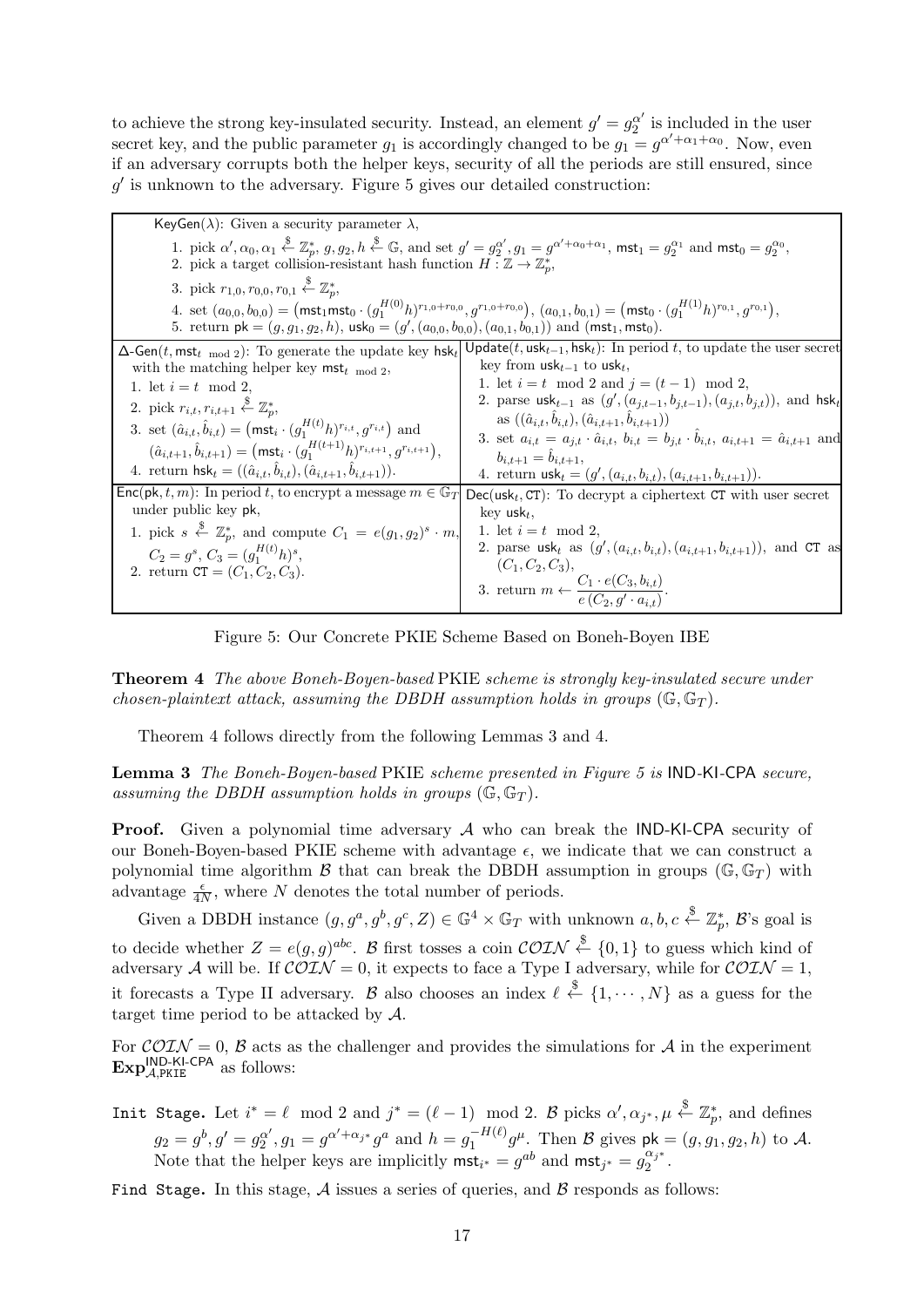- User secret key oracle  $\mathcal{O}_u(t)$ : If  $t = \ell$ ,  $\mathcal B$  outputs a random bit and **aborts**. Otherwise, let  $i = t \mod 2$ ,  $j = (t - 1) \mod 2$ , and *B* responds to this query according to the following two cases:
	- $-$  If  $i = i^*$ : Pick  $r'_{i,t}, r_{j,t}, r'_{i,t+1}$  $\overset{\$}{\leftarrow} \mathbb{Z}_p^*$ , and returns  $\textsf{usk}_t = (g', (a_{i,t}, b_{i,t}), (a_{i,t+1}, b_{i,t+1}))$ to *A*, where

$$
a_{i,t} = (g^b)^{-(\alpha' + \frac{\mu}{H(t) - H(\ell)})} \left( g_1^{H(t)} h \right)^{r'_{i,t} + r_{j,t}}, b_{i,t} = (g^b)^{\frac{-1}{H(t) - H(\ell)}} g^{r'_{i,t} + r_{j,t}}, \tag{1}
$$

$$
a_{i,t+1} = (g^b)^{-(\alpha' + \alpha_j + \frac{\mu}{H(t+1) - H(\ell)})} \left( g_1^{H(t+1)} h \right)^{r'_{i,t+1}}, b_{i,t+1} = (g^b)^{\frac{-1}{H(t+1) - H(\ell)}} g^{r'_{i,t+1}}. (2)
$$

Observe that the above usk<sub>t</sub> has the correct form, since letting  $r_{i,t} = \frac{-b}{H(t) - H(\ell)} +$  $r'_{i,t}$  and  $r_{i,t+1} = \frac{-b}{H(t+1)-H(\ell)} + r'_{i,t+1}$ , we have

$$
a_{i,t} = (g^{b})^{-(\alpha' + \frac{\mu}{H(t)-H(\ell)}}) \left( g_{1}^{H(t)} h \right)^{r'_{i,t} + r_{j,t}} \n= g^{ab}g^{-ab}(g^{b})^{\alpha_{j}} \cdot (g^{b})^{-(\alpha' + \alpha_{j} + \frac{\mu}{H(t)-H(\ell)}}) \left( g_{1}^{H(t)} h \right)^{r'_{i,t} + r_{j,t}} \n= g^{ab}g^{-ab}g_{2}^{\alpha_{j}} \cdot (g^{(\alpha' + \alpha_{j})(H(t)-H(\ell))} g^{\mu})^{\frac{-b}{H(t)-H(\ell)}} \left( g_{1}^{H(t)} h \right)^{r'_{i,t} + r_{j,t}} \n= g^{ab}g_{2}^{\alpha_{j}} \left( (g^{\alpha' + \alpha_{j}} g^{a})^{H(t)-H(\ell)} g^{\mu} \right)^{\frac{-b}{H(t)-H(\ell)}} \left( g_{1}^{H(t)} h \right)^{r'_{i,t} + r_{j,t}} \n= g^{ab}g_{2}^{\alpha_{j}} \left( g_{1}^{H(t)} \cdot (g_{1}^{-H(\ell)} g^{\mu}) \right)^{\frac{-b}{H(t)-H(\ell)}} \left( g_{1}^{H(t)} h \right)^{r'_{i,t} + r_{j,t}} \n= \text{mst}_{i} \text{mst}_{j} \left( g_{1}^{H(t)} h \right)^{\frac{-b}{H(t)-H(\ell)}} + r'_{i,t} + r_{j,t} \n= \text{mst}_{i} \text{mst}_{j} \left( g_{1}^{H(t)} h \right)^{r_{i,t} + r_{j,t}},
$$
\n
$$
b_{i,t} = (g^{b})^{\frac{-1}{H(t)-H(\ell)}} g^{r'_{i,t} + r_{j,t}} = g^{\frac{-b}{H(t)-H(\ell)}} + r'_{i,t} + r_{j,t} = g^{r_{i,t} + r_{j,t}},
$$
\n
$$
a_{i,t+1} = (g^{b})^{-(\alpha' + \alpha_{j} + \frac{-b}{H(t+1)-H(\ell)}}) \cdot (g_{1}^{H(t+1)} h)^{r'_{i,t+1}} \n= g^{ab} g^{-ab} \cdot (g^{(\alpha' + \alpha_{j})(H(t+1) - H(\ell)} g^{\mu})^{\frac{-b}{H(t+1)-H(\ell)}} \cdot (g_{1}^{H(t+1)}
$$

 $-$  If  $j = i^*$ : Pick  $r_{i,t}, r'_{j,t}, r_{i,t+1} \stackrel{\$}{\leftarrow} \mathbb{Z}_p^*$ , and returns  $\mathsf{usk}_t = (g',(a_{i,t}, b_{i,t}), (a_{i,t+1}, b_{i,t+1}))$ to *A*, where

$$
a_{i,t} = (g^b)^{-(\alpha' + \frac{\mu}{H(t) - H(\ell)})} \cdot (g_1^{H(t)} h)^{r_{i,t} + r'_{j,t}}, \quad b_{i,t} = (g^b)^{\frac{-1}{H(t) - H(\ell)}} g^{r_{i,t} + r'_{j,t}}, \quad (3)
$$
  

$$
a_{i,t+1} = g_2^{\alpha_i} (g_1^{H(t+1)} h)^{r_{i,t+1}}, \quad b_{i,t+1} = g^{r_{i,t+1}}.
$$

Letting  $r_{j,t} = \frac{-b}{H(t) - H(\ell)} + r'_{j,t}$ , we can similarly see that the above usk<sub>t</sub> has the correct form as required.

*•* Helper key query  $\mathcal{O}_h(i)$  with  $i \in \{0, 1\}$ : *B* outputs a random bit and **aborts**, since it means that *B* guessed the wrong *COIN* .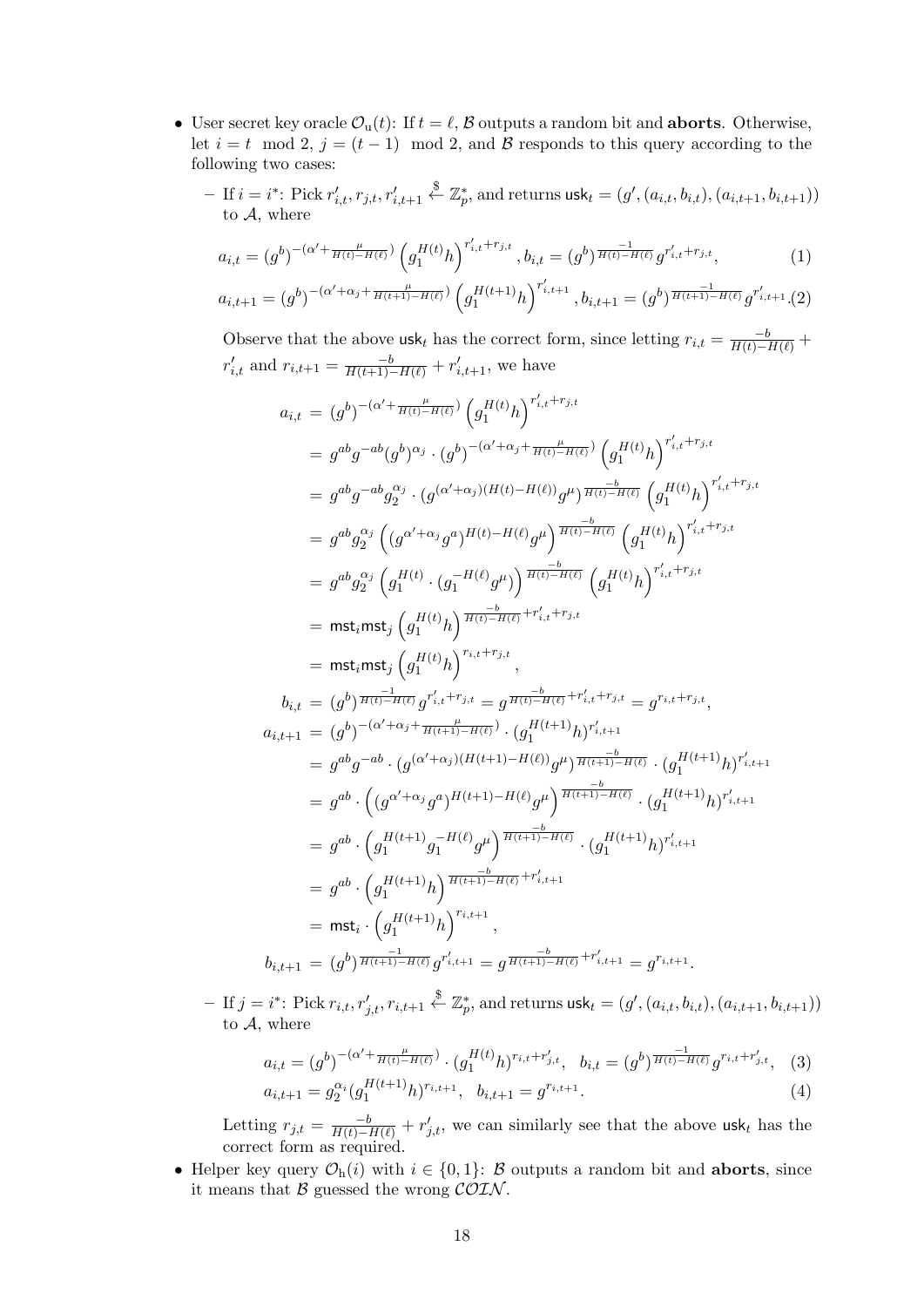Challenge**.** Once *A* decides that guess stage is over, he outputs a target period index *t ∗* and two equal-length plaintexts  $m_0, m_1 \in \mathbb{G}_T$  on which it wishes to be challenged. If  $t^* \neq \ell, \mathcal{B}$ outputs a random bit and **aborts**. Otherwise, *B* picks *β* \$*← {*0*,* 1*}*, and gives the challenge ciphertext  $CT^* = (C_1^*, C_2^*, C_3^*) = (Z \cdot e(g^c, g^b)^{\alpha' + \alpha_{j^*}} \cdot m_{\beta}, g^c, (g^c)^{\mu})$  to A.

Observe that, if  $Z = e(g, g)^{abc}$ , the above challenge ciphertext has the correct form as required, since

$$
C_1^* = Z \cdot e(g^c, g^b)^{\alpha' + \alpha_{j^*}} \cdot m_\beta = e(g, g)^{abc} \cdot e(g^{\alpha' + \alpha_{j^*}}, g^b)^c \cdot m_\beta
$$
  
=  $e(g^{\alpha' + \alpha_{j^*}} g^a, g^b)^c \cdot m_\beta = e(g_1, g_2)^c \cdot m_\beta,$   

$$
C_3^* = (g^c)^\mu = (g^\mu)^c = (g_1^{H(\ell)} g_1^{-H(\ell)} g^\mu)^c = (g_1^{H(\ell)} h)^c = (g_1^{H(\ell^*)} h)^c
$$

On the other hand, when  $Z$  is uniform and independent in  $\mathbb{G}_T$ , the challenge ciphertext CT*∗* is independent of *β* in the adversary's view.

- Guess stage**.** *A* continues to adaptively issue additional queries as in find stage, and *B* also responds as in find stage.
- Output**.** Finally, *A* outputs a guess *β ′ ∈ {*0*,* 1*}*. If *β ′* = *β*, then *B* outputs 1; otherwise, *B* outputs 0.
- If  $\mathcal{COLN} = 1$ ,  $\mathcal{B}$  provides the simulation for  $\mathcal{A}$  as follows:
- Init Stage. *B* first picks a random bit  $\nu \stackrel{\$}{\leftarrow} \{0,1\}$  to guess that *A* will corrupt the helper key  $\mathsf{mst}_{\overline{\nu}},$  where  $\overline{\nu}$  denotes  $1-\nu$ . B picks  $\alpha', \alpha_{\overline{\nu}}, \mu \stackrel{\$}{\leftarrow} \mathbb{Z}_p^*$ , and defines  $g_2 = g^b, g' = g_2^{\alpha'}, g_1 = g_1^{\alpha'}$  $g^{\alpha'+\alpha_{\overline{\nu}}}g^a$  and  $h=g_1^{-H(\ell)}g^{\mu}$ . Then  $\mathcal B$  gives  $pk=(g,g_1,g_2,h)$  to  $\mathcal A$ . Note that the helper keys are implicitly  $mst_{\nu} = g^{ab}$  and  $mst_{\overline{\nu}} = g_2^{\alpha_j *}$  $\frac{\alpha_j}{2}$ <sup>2</sup>, where mst<sub>*ν*</sub> is unknown to *B*.

Find Stage**.** In this stage, *A* issues a series of queries, and *B* responds as follows:

- User secret key oracle  $\mathcal{O}_u(t)$ : *B* outputs a random bit and **aborts** if  $t = \ell$  or  $(t =$  $\ell - 1$ )  $\wedge (\overline{\nu} = \ell \mod 2)$ . Otherwise, let  $i = t \mod 2$ ,  $j = (t - 1) \mod 2$ , and *B* responds to this query according to the following two cases:
	- $-$  If  $i = \nu$ : Pick  $r'_{i,t}, r_{j,t}, r'_{i,t+1}$  $\overset{\$}{\leftarrow} \mathbb{Z}_p^*$ , and returns usk $_t = (g', (a_{i,t}, b_{i,t}), (a_{i,t+1}, b_{i,t+1}))$ to A, where  $a_{i,t}, b_{i,t}, a_{i,t+1}$  and  $b_{i,t+1}$  are generated as in Eqs. (1) and (2).
	- $-$  If  $i=\overline{\nu}$ : Pick  $r_{i,t}, r'_{j,t}, r_{i,t+1} \overset{\$}{\leftarrow} \mathbb{Z}_p^*$ , and returns  $\mathsf{usk}_t = (g',(a_{i,t}, b_{i,t}), (a_{i,t+1}, b_{i,t+1}))$ to *A*, where  $a_{i,t}$ ,  $b_{i,t}$ ,  $a_{i,t+1}$  and  $b_{i,t+1}$  are generated as in Eqs. (3) and (4).
- *•* Helper key query *O*h(*i*) with *i ∈ {*0*,* 1*}*: If *i* = *ν*, *B* outputs a random bit and **aborts**. Otherwise,  $\beta$  returns mst<sub> $\overline{\nu}$ </sub> to  $\overline{\mathcal{A}}$ .
- Challenge**.** Once *A* decides that guess stage is over, he outputs a target period index *t ∗* and two equal-length plaintexts  $m_0, m_1 \in \mathbb{G}_T$  on which it wishes to be challenged. If  $t^* \neq \ell, \mathcal{B}$ outputs a random bit and **aborts**. Otherwise, *B* picks *β* \$*← {*0*,* 1*}*, and gives the challenge ciphertext  $CT^* = (C_1^*, C_2^*, C_3^*) = (Z \cdot e(g^c, g^b)^{\alpha' + \alpha_{\overline{\nu}}} \cdot m_\beta, g^c, (g^c)^\mu)$  to A. It can also verified that, if  $Z = e(g, g)^{abc}$  the challenge ciphertext  $CT^*$  has the correct form as required, and when *Z* is uniform and independent in  $\mathbb{G}_T$ , the challenge ciphertext  $CT^*$  is independent of *β* in the adversary's view.
- Guess stage**.** *A* continues to adaptively issue additional queries as in find stage, and *B* also responds as in find stage.
- Output**.** Finally, *A* outputs a guess *β ′ ∈ {*0*,* 1*}*. If *β ′* = *β*, then *B* outputs 1; otherwise, *B* outputs 0.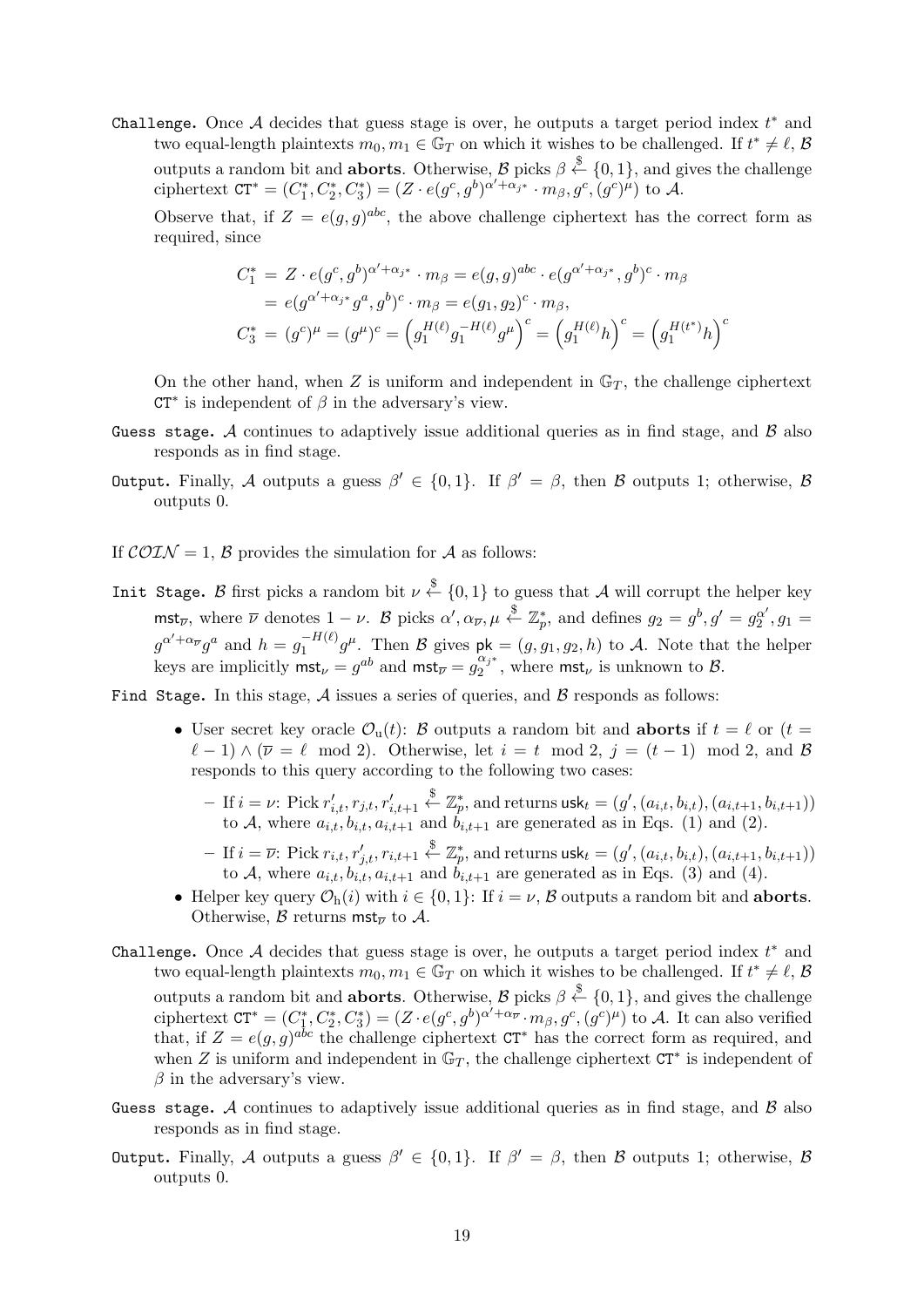*Analysis:* The simulations provided for *A* are perfect, unless the following events happens:

- *E*<sub>1</sub>: a helper key query  $\mathcal{O}_{h}(i)$  was issued when  $\mathcal{COTN} = 0$ ;
- *E*<sub>2</sub>: the helper key query  $\mathcal{O}_{h}(\nu)$  was issued when  $\mathcal{COTN} = 1$ ;
- *E*<sub>3</sub>: the user secret key query  $\mathcal{O}_u(\ell)$  was issued when  $\mathcal{COIN}=0$ ;

*E*<sub>4</sub>: the user secret key query  $\mathcal{O}_u(t)$  was issued such that  $t = \ell$  or  $(t = \ell - 1) \wedge (\overline{\nu} = \ell - 1)$ mod 2) when  $\mathcal{COIN} = 1$ ;

To analyze the above events, we alternately consider the following events:

- *H*<sub>1</sub>: *B* successfully guesses  $\ell = t^*$ ;
- $H_2$ : *B* successfully guesses the kind of attack produced by  $A$ ;
- *H*<sub>3</sub>: *B* luckily predicts which helper's key is exposed when  $\mathcal{COLN} = 1$

Clearly, we have  $Pr[H_1] = 1/N$ ,  $Pr[H_2] = 1/2$  and  $Pr[H_3] = 1/2$ . Also, we have  $H_1 \Rightarrow \neg E3, H_2 \Rightarrow \neg E1, H_2 \wedge H_3 \Rightarrow \neg E4$  and  $H_3 \Rightarrow \neg E2$ . The conjunction of events  $H_1, H_2$ and  $H_3$  is readily seen to occur with probability greater than  $1/4N$ , and hence  $\mathcal{B}$ 's advantage is greater than  $\epsilon/4N$ . It is also clear that *B*'s running time is polynomially bounded. Thus the proof of Lemma 3 is concluded. *⊔⊓*

**Lemma 4** *The Boneh-Boyen-based* PKIE *scheme presented in Figure 5 is* strong*-*IND*-*KI*-*CPA *secure, assuming the DBDH assumption holds in groups*  $(\mathbb{G}, \mathbb{G}_T)$ *.* 

**Proof.** Given a polynomial time adversary A who can break the strong-IND-KI-CPA security of our Boneh-Boyen-based PKIE scheme with advantage  $\epsilon$ , we indicate that we can construct a polynomial time algorithm *B* that can break the DBDH assumption in groups ( $\mathbb{G}, \mathbb{G}_T$ ) with advantage  $\epsilon/N$ , where *N* denotes the total number of periods.

Given a DBDH instance  $(g, g^a, g^b, g^c, Z) \in \mathbb{G}^4 \times \mathbb{G}_T$  with unknown  $a, b, c \stackrel{\$}{\leftarrow} \mathbb{Z}_p^*, \mathcal{B}$ 's goal is to decide whether  $Z = e(g, g)^{abc}$ . *B* acts as the challenger and provides the simulations for *A* in the experiment  $\mathbf{Exp}_{\mathcal{A},\text{PKIE}}^{\text{strong-IND-KI-CPA}}$  as follows:

- Init Stage. *B* first chooses an index  $\ell \stackrel{\$}{\leftarrow} \{1, \cdots, N\}$  as a guess for the target time period to be attacked by *A*. Next, *B* picks  $\alpha_0, \alpha_1, \mu \stackrel{\$}{\leftarrow} \mathbb{Z}_p^*$ , and defines  $g_1 = g^a g^{\alpha_0 + \alpha_1}, g_2 = g^b$ ,  $h = g_1^{-H(\ell)} g^{\mu}$ , mst<sub>1</sub> =  $g_2^{\alpha_1}$  and mst<sub>0</sub> =  $g_2^{\alpha_0}$ . Finally, *B* gives  $pk = (g, g_1, g_2, h)$  and (mst<sub>1</sub>, mst<sub>0</sub>) to *A*. Note that *g*' is implicitly set to be  $g' = g^{ab}$  which is unknown to *B*.
- Challenge. *A* outputs a target period index  $t^*$  and two equal-length plaintexts  $m_0, m_1 \in \mathbb{G}_T$ on which it wishes to be challenged. If  $t^* \neq \ell$ ,  $\beta$  outputs a random bit and **aborts**. Otherwise,  $\mathcal{B}$  picks  $\beta \stackrel{\$}{\leftarrow} \{0,1\}$ , and gives the challenge ciphertext  $CT^* = (C_1^*, C_2^*, C_3^*)$  $(Z \cdot e(g^b, g^c)^{\alpha_0+\alpha_1} \cdot m_\beta, g^c, (g^c)^\mu)$  to A. It is readily to see that, if  $Z = e(g, g)^{abc}$  the above challenge ciphertext has the correct form as required, and when *Z* is uniform and independent in  $\mathbb{G}_T$ , the challenge ciphertext  $\mathbb{C}T^*$  is independent of  $\beta$  in the adversary's view.
- Output**.** Finally, *A* outputs a guess *β ′ ∈ {*0*,* 1*}*. If *β ′* = *β*, then *B* outputs 1; otherwise, *B* outputs 0.

*Analysis:* The simulations provided for *A* are perfect, if *B* correctly guesses  $\ell = t^*$ , whose probability is obviously 1*/N*. Thus *B*'s advantage against the DBDH assumption is at least  $\epsilon/N$ . It is also clear that  $\mathcal{B}$ 's running time is polynomially bounded. Thus the proof of Lemma 4 is concluded. *⊔⊓*

Remark 6. Like LQY scheme, since our PKIE scheme are based on the selective-ID secure Boneh-Boyen IBE scheme, the security bound of our scheme will be degraded by a factor of the total number of periods. Recently, Lewko and Waters [34] proposed a fully scheme (H)IBE scheme with short ciphertexts. Based on Lewko-Waters IBE, our scheme can avoid this security degradation.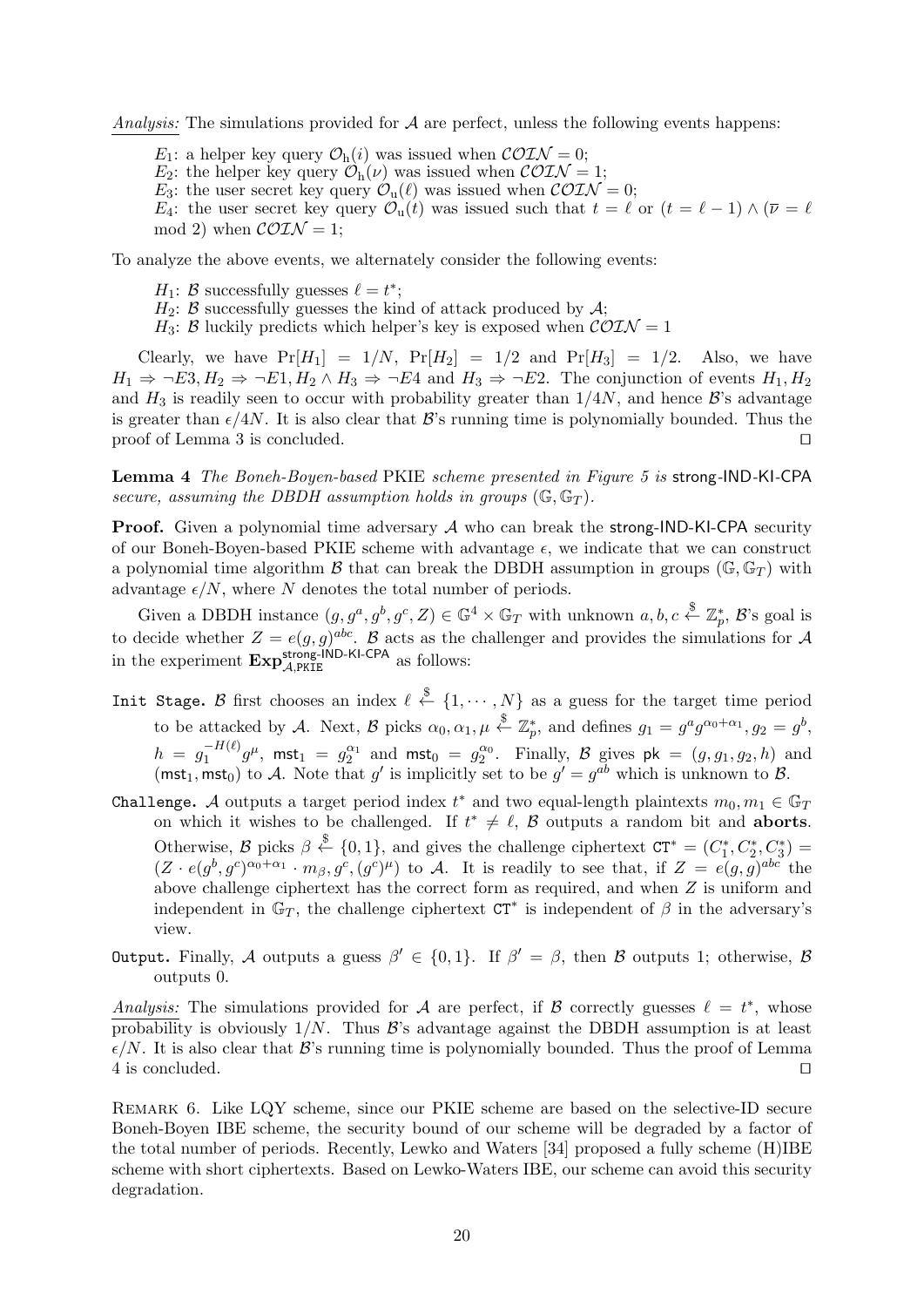## **4.2.2 Efficient Instantiation from Boneh-Boyen-Goh 2-HIBE**

Based on Boneh-Boyen-Goh two-level HIBE scheme [7] which is reviewed in Figure 6, we here present an HIBE-based instantiation of PKIE scheme. The detailed scheme is given in Figure 7. Our scheme consists of two HIBE systems. To improve the efficiency, we do not use the PKE scheme to achieve the strong key-insulated security, instead, we introduce an element  $g' = g_2^{\alpha'}$ into the user secret key. In addition, we further shorten the public key, by sharing the public parameters  $(g, g_2, f)$  and integrating the parameters  $(g^{\alpha'}, g^{\alpha_1}, g^{\alpha_0})$  into a single  $g^{\alpha'+\alpha_1+\alpha_0}$ . The resulting PKIE scheme is comparable with LQY scheme: the same public key size, ciphertext size, encryption cost and decryption cost, only with slight longer user secret keys and heavier cost for user key-updates.

| Setup( $\lambda$ ):                                                                                                                                                                                            |                                                                                                                                                                                                                                |  |
|----------------------------------------------------------------------------------------------------------------------------------------------------------------------------------------------------------------|--------------------------------------------------------------------------------------------------------------------------------------------------------------------------------------------------------------------------------|--|
| 1. pick $\alpha \stackrel{\$}{\leftarrow} \mathbb{Z}_p^*$ , $g, g_2, f, h \stackrel{\$}{\leftarrow} \mathbb{G}$ , and set $g_1 = g^{\alpha}$ ,<br>2. output $param = (g, g1, g2, f, h)$ and $msk = g2\alpha$ . |                                                                                                                                                                                                                                |  |
| Extract( $param, msk, ID1$ ):                                                                                                                                                                                  | or Extract( $param, skID1, ID = (ID1, ID2)$ ):                                                                                                                                                                                 |  |
| 1. pick $r \stackrel{\$}{\leftarrow} \mathbb{Z}_n^*$ ,                                                                                                                                                         | 1. parse $sk_{\text{ID}_1}$ as $(a_{\text{ID}_1}, b_{\text{ID}_1}, c_{\text{ID}_1}),$                                                                                                                                          |  |
| 2. set $a_{\text{ID}_1} = m s k \cdot (g_1^{\text{ID}_1} h)^r$ , $b_{\text{ID}_1} = g^r$ and $c_{\text{ID}_1} = f^r$ ,                                                                                         | 2. pick $r' \stackrel{\$}{\leftarrow} \mathbb{Z}_n^*$                                                                                                                                                                          |  |
| 3. output $sk_{\text{ID}_1} = (a_{\text{ID}_1}, b_{\text{ID}_1}, c_{\text{ID}_1}).$                                                                                                                            | 3. set $a_{\text{ID}} = a_{\text{ID}_1} \cdot c_{\text{ID}_1}^{\text{ID}_2} \cdot (g_1^{\text{ID}_1} f^{\text{ID}_2} h)^{r'}$ and $b_{\text{ID}} = b_{\text{ID}_1} \cdot g^{r'}$ ,<br>4. output $sk_{ID} = (a_{ID}, b_{ID})$ . |  |
| $Enc(param, ID, m):$                                                                                                                                                                                           | $Dec(sk_{\mathsf{ID}}, C)$ :                                                                                                                                                                                                   |  |
| 1. pick $s \stackrel{\$}{\leftarrow} \mathbb{Z}_p^*$ , and set $C_1 = e(g_1, g_2)^s \cdot m, C_2 = g^s$ ,                                                                                                      | 1. parse C as $(C_1, C_2, C_3)$                                                                                                                                                                                                |  |
| 2. if ID is a 2-level identity $(ID_1, ID_2)$ , then set                                                                                                                                                       | 2. parse $sk_{\mathsf{ID}}$ as $(a_{\mathsf{ID}}, b_{\mathsf{ID}})$ or $(a_{\mathsf{ID}}, b_{\mathsf{ID}}, c_{\mathsf{ID}})$ ,                                                                                                 |  |
| $C_3 = (g_1^{\mathsf{ID}_1} f^{\mathsf{ID}_2} h)^s$ ; else set $C_3 = (g_1^{\mathsf{ID}} h)^s$ ,<br>3. return $C = (C_1, C_2, C_3)$ .                                                                          | 3. return $m \leftarrow \frac{C_1 \cdot e(C_3, b_{\mathsf{ID}})}{e(C_2, a_{\mathsf{ID}})}.$                                                                                                                                    |  |

Figure 6: Boneh-Boyen-Goh 2-HIBE Scheme [7]

| KeyGen( $\lambda$ ): Given a security parameter $\lambda$ ,                                                                                                                                                                                                                                                                                                                                                                        |                                                                                                                                                                                                                                                                                                                                                                                                                                                                                                                                                                                                                                                                                                         |  |
|------------------------------------------------------------------------------------------------------------------------------------------------------------------------------------------------------------------------------------------------------------------------------------------------------------------------------------------------------------------------------------------------------------------------------------|---------------------------------------------------------------------------------------------------------------------------------------------------------------------------------------------------------------------------------------------------------------------------------------------------------------------------------------------------------------------------------------------------------------------------------------------------------------------------------------------------------------------------------------------------------------------------------------------------------------------------------------------------------------------------------------------------------|--|
| 1. pick a collision-resistant hash function $H : \mathbb{Z} \to \mathbb{Z}_p^*$ ,                                                                                                                                                                                                                                                                                                                                                  |                                                                                                                                                                                                                                                                                                                                                                                                                                                                                                                                                                                                                                                                                                         |  |
| 2. pick $g, g_2, f, h_0, h_1 \stackrel{\$}{\leftarrow} \mathbb{G}$ and $\alpha_0, \alpha_1, \alpha' \stackrel{\$}{\leftarrow} \mathbb{Z}_p^*$ , and set $g_1 = g^{\alpha' + \alpha_0 + \alpha_1}, g' = g_2^{\alpha'}$ , $\mathsf{mst}_1 = g_2^{\alpha_1}, \mathsf{mst}_0 = g_2^{\alpha_0},$                                                                                                                                        |                                                                                                                                                                                                                                                                                                                                                                                                                                                                                                                                                                                                                                                                                                         |  |
| 3. pick $r_{1,0}, r_{0,0} \stackrel{\$}{\leftarrow} \mathbb{Z}_n^*$ , and set $(a_{1,0}, b_{1,0}) = (\text{mst}_1 \cdot (g_1^{H(-1)} f^{H(0)} h_1)^{r_{1,0}}, g^{r_{1,0}})$ and                                                                                                                                                                                                                                                    |                                                                                                                                                                                                                                                                                                                                                                                                                                                                                                                                                                                                                                                                                                         |  |
| $(a_{0,0}, b_{0,0}, c_{0,0}) = (\text{mst}_0 \cdot (g_1^{H(0)} h_0)^{r_{0,0}}, g^{r_{0,0}}, f^{r_{0,0}}),$<br>4. return $pk = (g, g_1, g_2, f, h_0, h_1)$ , $usk_0 = (g', (a_{1,0}, b_{1,0}), (a_{0,0}, b_{0,0}, c_{0,0}))$ , mst <sub>1</sub> and mst <sub>0</sub> .                                                                                                                                                              |                                                                                                                                                                                                                                                                                                                                                                                                                                                                                                                                                                                                                                                                                                         |  |
| $\Delta$ -Gen(t, mst <sub>t mod 2</sub> ): To generate the update key hsk <sub>t</sub><br>with the matching helper key $mst_{t \mod 2}$ ,<br>1. let $i = t \mod 2$ ,<br>2. pick $r_{i,t} \overset{\$}{\leftarrow} \mathbb{Z}_p^*$ ,<br>3. set $(a_{i,t}, b_{i,t}, c_{i,t}) = \left( \text{mst}_i \cdot (g_1^{H(t)} h_i)^{r_{i,t}}, g^{r_{i,t}}, f^{r_{i,t}} \right),$<br>4. return $\mathsf{hsk}_t = (a_{i,t}, b_{i,t}, c_{i,t}).$ | Update( $t$ , usk <sub><math>t-1</math></sub> , hsk <sub><math>t</math></sub> ): In period $t$ , to update the user<br>secret key from $usk_{t-1}$ to usk <sub>t</sub> ,<br>1. let $i = t \mod 2$ and $j = (t - 1) \mod 2$ ,<br>2. parse hsk <sub>t</sub> as $(a_{i,t}, b_{i,t}, c_{i,t})$ , and usk <sub>t-1</sub> as<br>$(g', (a_{i,t-1}, b_{i,t-1}), (a_{j,t-1}, b_{j,t-1}, c_{j,t-1})),$<br>3. pick $r_{j,t} \overset{\text{*}}{\leftarrow} \mathbb{Z}_n^*$<br>4. set $a_{j,t} = a_{j,t-1} \cdot c_{i,t-1}^{H(t)} \cdot (g_1^{H(t-1)} f^{H(t)} h_j)^{r_{j,t}}$ and<br>$b_{j,t} = b_{j,t-1} \cdot g^{r_{j,t}},$<br>5. return $\text{usk}_t = (g', (a_{i,t}, b_{i,t}), (a_{i,t}, b_{i,t}, c_{i,t})).$ |  |
| $Enc(\mathsf{pk}, t, m)$ : In period t, to encrypt a message m<br>under public key pk,<br>1. let $i = t \mod 2$ and $j = (t - 1) \mod 2$ ,<br>2. pick $s \stackrel{\$}{\leftarrow} \mathbb{Z}_p^*$ , and set $C_1 = e(g_1, g_2)^s \cdot m$ , $C_2 = g^s$ ,<br>$C_3 = (g_1^{H(t-1)} f^{H(t)} h_i)^s$ and $C_4 = (g_1^{H(t)} h_i)^s$ ,<br>3. return $CT = (C_1, C_2, C_3, C_4)$ .                                                    | $Dec(\text{usk}_t, \text{CT})$ : To decrypt a ciphertext CT with user<br>secret key usk <sub>t</sub> ,<br>1. let $i = t \mod 2$ and $j = (t - 1) \mod 2$ ,<br>2. parse CT as $(C_1, C_2, C_3, C_4)$ , and usk <sub>t</sub> as<br>$(g', (a_{j,t}, b_{j,t}), (a_{i,t}, b_{i,t}, c_{i,t})),$<br>3. return $m \leftarrow \frac{C_1 \cdot e(b_{j,t}, C_3) \cdot e(b_{i,t}, C_4)}{e(C_2, g'a_{j,t}a_{i,t})}$ .                                                                                                                                                                                                                                                                                                |  |



**Theorem 5** *The above Boneh-Boyen-Goh-based* PKIE *scheme is strongly key-insulated secure*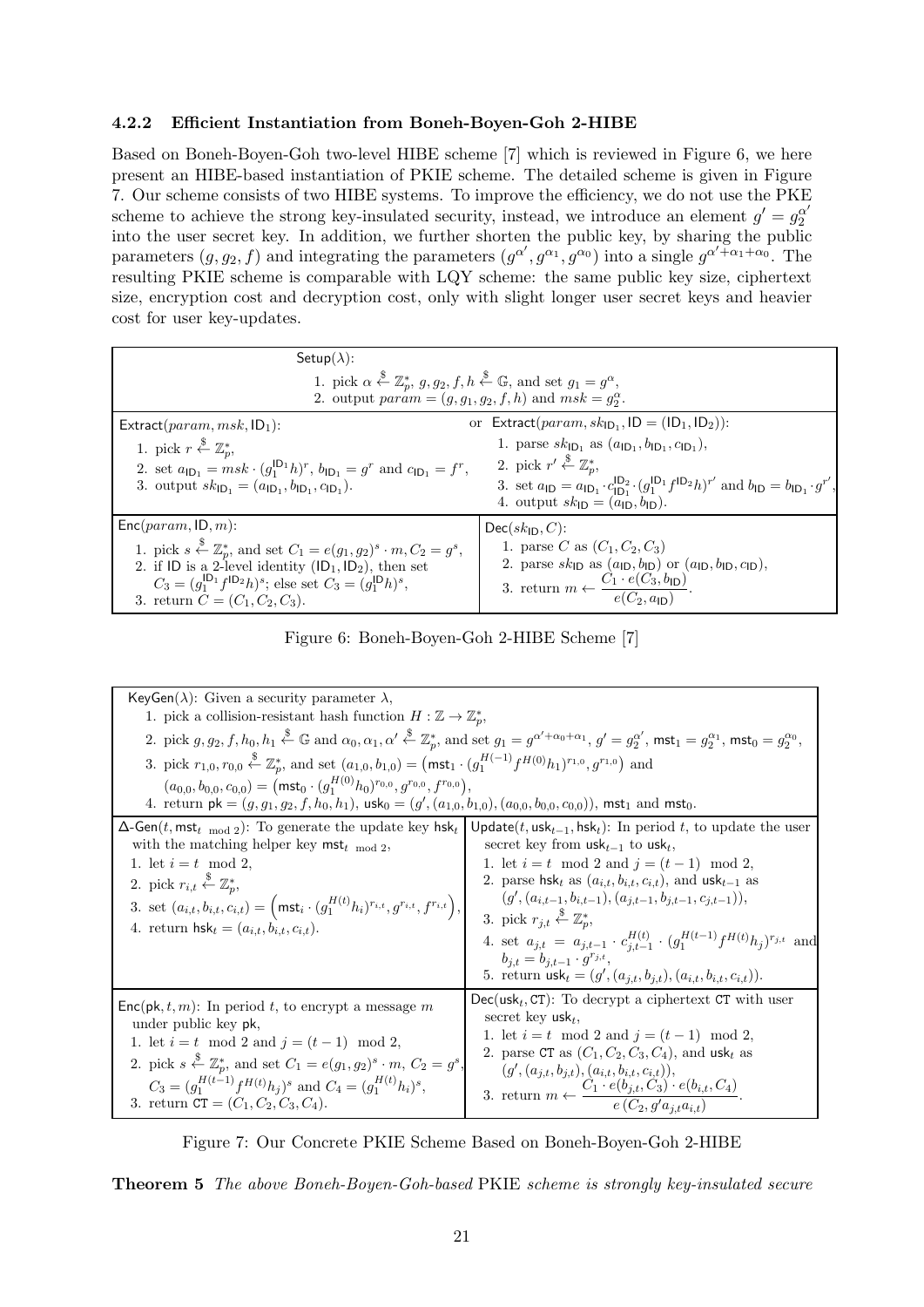*under chosen-plaintext attack, assuming the 2-DBDHE assumption holds in groups* ( $\mathbb{G}, \mathbb{G}_T$ ).

Theorem 5 follows directly from the following Lemmas 5 and 6.

**Lemma 5** *The Boneh-Boyen-Goh-based* PKIE *scheme presented in Figure 7 is* IND*-*KI*-*CPA *secure, assuming the 2-DBDHE assumption holds in groups*  $(\mathbb{G}, \mathbb{G}_T)$ *.* 

**Proof.** Given a polynomial time adversary A who can break the **IND-KI-CPA** security of our Boneh-Boyen-Goh-based PKIE scheme with advantage  $\epsilon$ , we indicate that we can construct a polynomial time algorithm *B* that can break the 2-DBDHE assumption in groups ( $\mathbb{G}, \mathbb{G}_T$ ) with advantage  $\frac{\epsilon}{4N}$ , where *N* denotes the total number of periods.

Given a 2-DBDHE instance  $(g, h, g^a, g^{a^2}, g^{a^4}, Z) \in \mathbb{G}^5 \times \mathbb{G}_T$  with unknown  $a \stackrel{\$}{\leftarrow} \mathbb{Z}_p^*$ ,  $\mathcal{B}$ 's goal is to decide whether  $Z = e(g, h)^{a^3}$ . *B* first tosses a coin  $\mathcal{COLN} \overset{\$}{\leftarrow} \{0, 1\}$  to guess which kind of adversary A will be. If  $\mathcal{COIN} = 0$ , it expects to face a Type I adversary, while for  $\mathcal{COIN} = 1$ , it forecasts a Type II adversary. *B* also chooses an index  $\ell \stackrel{\$}{\leftarrow} \{1, \cdots, N\}$  as a guess for the target time period to be attacked by *A*.

For  $\mathcal{COLN} = 0$ ,  $\mathcal{B}$  acts as the challenger and provides the simulations for  $\mathcal{A}$  in the experiment **Exp**<sup>IND-KI-CPA</sup> as follows:

Init Stage. Let  $i^* = \ell \mod 2$  and  $j^* = (\ell - 1) \mod 2$ . B picks  $\alpha', \alpha_{j^*}, \gamma, \theta, \omega_{i^*}, \omega_{j^*} \stackrel{\$}{\leftarrow} \mathbb{Z}_p^*$ and defines  $g_1 = g^{\alpha' + \alpha_{j^*}} g^a$ ,  $g_2 = g^{a^2} g^{\gamma}$ ,  $g' = g_2^{\alpha'}$ ,  $f = g^{a^2} g^{\theta}$ ,  $h_{i^*} = g_1^{-H(\ell)} g^{\omega_{i^*}}, h_{j^*} = g_2^{-H(\ell)} g^{\omega_{i^*}},$  $g_1^{-H(\ell-1)}f^{-H(\ell)}g^{\omega_{j^*}}$ . Then  $\mathcal{B}_s$  gives  $\mathsf{pk} = (g, g_1, g_2, f, h_0, h_1)$  to A. Note that the helper keys are implicitly  $mst_{i^*} = g^{a^3}g^{a\cdot\gamma}$  and  $mst_{j^*} = g_2^{\alpha_j^*}$  $\frac{\mu}{2}$ <sup>2</sup>. Here mst<sub>i</sub><sup>\*</sup> is unknown to B.

Find Stage**.** In this stage, *A* issues a series of queries, and *B* responds as follows:

- User secret key oracle  $\mathcal{O}_{\mathfrak{u}}(t)$ : If  $t = \ell$ ,  $\mathcal{B}$  outputs a random bit and **aborts**. Otherwise, letting  $i = t \mod 2$  and  $j = (t - 1) \mod 2$ ,  $\beta$  responds to this query according to the following two cases:
	- If  $i = i^*$ : Pick  $r'_{i,t}, r_{j,t} \stackrel{\$}{\leftarrow} \mathbb{Z}_p^*$ , and returns  $\mathsf{usk}_t = (g', (a_{j,t}, b_{j,t}), (a_{i,t}, b_{i,t}, c_{i,t}))$  to *A*, where

$$
a_{j,t} = \text{mst}_j \cdot \left( g_1^{H(t-1)} f^{H(t)} h_j \right)^{r_{j,t}}, \quad b_{j,t} = g^{r_{j,t}}, \tag{5}
$$

$$
a_{i,t} = g^{a \cdot \gamma} \cdot \left( g^{a^2} \right)^{-(\alpha' + \alpha_j + \frac{\omega_i}{H(t) - H(\ell)})} \cdot \left( g_1^{H(t)} h_i \right)^{r'_{i,t}}, \ b_{i,t} = \left( g^{a^2} \right)^{\frac{-1}{H(t) - H(\ell)}} g^{r'_{i,t}}(0)
$$

$$
c_{i,t} = \left(g^{a^4}\right)^{\frac{-1}{H(t) - H(\ell)}} \left(g^{a^2}\right)^{r'_{i,t} - \frac{\theta}{H(t) - H(\ell)}} g^{\theta \cdot r'_{i,t}}.
$$
\n<sup>(7)</sup>

Observe that the above usk<sub>*t*</sub> has the correct form, since if let  $r_{i,t} = \frac{-a^2}{H(t) - H(\ell)} + r'_{i,t}$ ,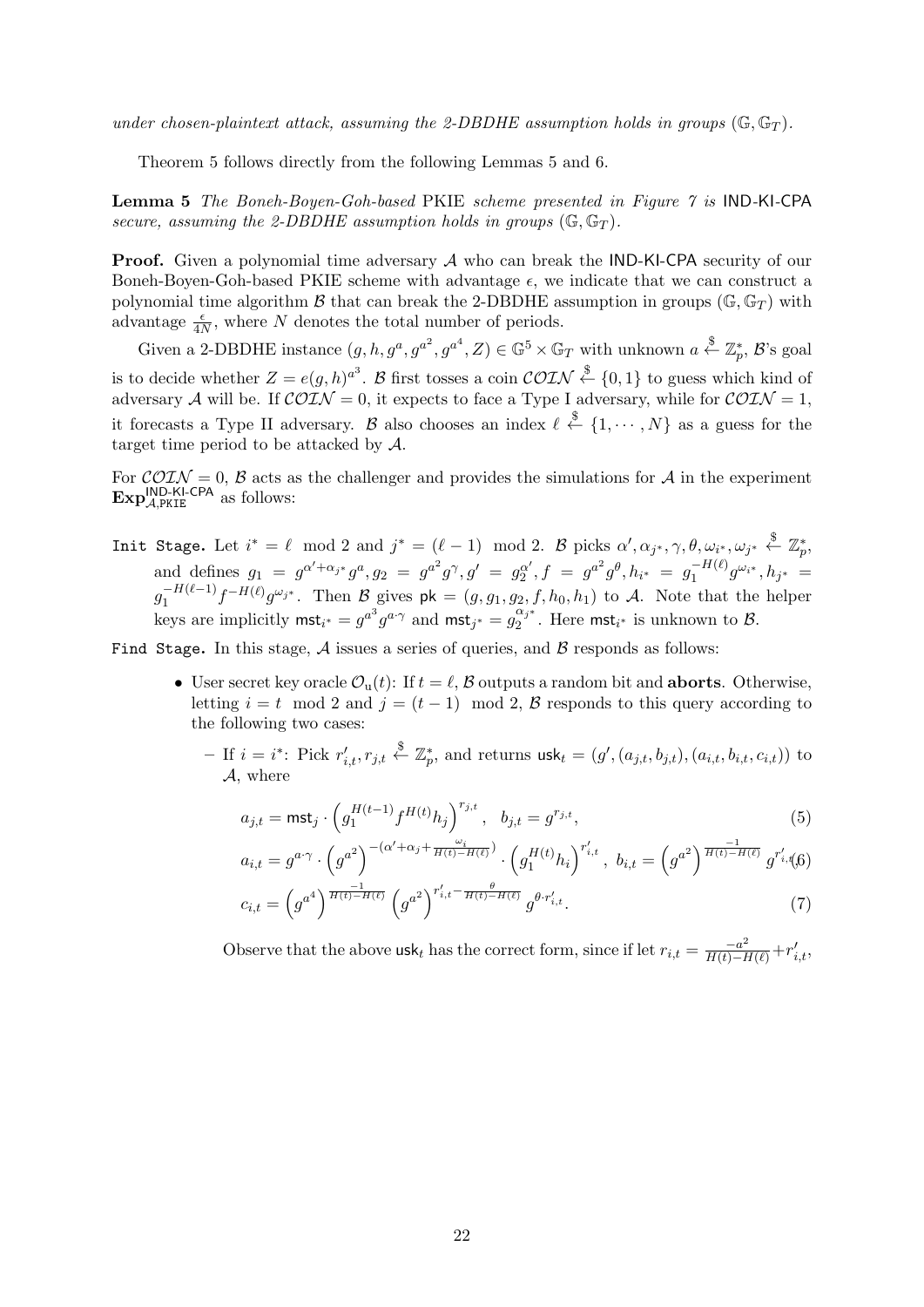we have

$$
a_{i,t} = g^{a\cdot \gamma} \cdot (g^{a^2})^{-(\alpha' + \alpha_j + \frac{\omega_i}{H(t) - H(\ell)})} \cdot (g_1^{H(t)} h_i)^{r'_{i,t}}
$$
\n
$$
= g^{a\cdot \gamma} \cdot (g^{-a^2})^{\alpha' + \alpha_j} (g^{a^2})^{\frac{\omega_i}{H(t) - H(\ell)}} \cdot (g_1^{H(t)} h_i)^{r'_{i,t}}
$$
\n
$$
= g^{a^3} g^{-a^3} g^{a \cdot \gamma} \cdot (g^{-a^2})^{\alpha' + \alpha_j} (g^{a^2})^{\frac{\omega_i}{H(t) - H(\ell)}} \cdot (g_1^{H(t)} h_i)^{r'_{i,t}}
$$
\n
$$
= g^{a^3} g^{a \cdot \gamma} \cdot (g^{\alpha' + \alpha_j} g^a)^{-a^2} (g^{a^2})^{\frac{\omega_i}{H(t) - H(\ell)}} \cdot (g_1^{H(t)} h_i)^{r'_{i,t}}
$$
\n
$$
= g^{a^3} g^{a \cdot \gamma} g_1^{-a^2} (g^{\omega_i})^{\frac{-a^2}{H(t) - H(\ell)}} \cdot (g_1^{H(t)} h_i)^{r'_{i,t}}
$$
\n
$$
= g^{a^3} g^{a \cdot \gamma} \cdot (g_1^{H(t) - H(\ell)} g^{\omega_i})^{\frac{-a^2}{H(t) - H(\ell)}} \cdot (g_1^{H(t)} h_i)^{r'_{i,t}}
$$
\n
$$
= g^{a^3} g^{a \cdot \gamma} \cdot (g_1^{H(t)} g_1^{-H(\ell)} g^{\omega_i})^{\frac{-a^2}{H(t) - H(\ell)}} \cdot (g_1^{H(t)} h_i)^{r'_{i,t}}
$$
\n
$$
= (g^{a^2} g^{\gamma})^a \cdot (g_1^{H(t)} h_i)^{\frac{-a^2}{H(t) - H(\ell)}} \cdot (g_1^{H(t)} h_i)^{r'_{i,t}}
$$
\n
$$
= g_2^{a_i} \cdot (g_1^{H(t)} h_i)^{\frac{-a^2}{H(t) - H(\ell)}} f_1^{H(t)}
$$
\n
$$
= \text{mst}_i \cdot (g_1^{H(t)} h_i)^{\frac{-a^2}{H(t) - H(\ell)}} f_1^{H(t)}
$$
\n
$$
b_{i,t} = (g^{a
$$

 $-$  If  $j = i^*$ : Pick  $r_{i,t}, r'_{j,t}$  $\overset{\$}{\leftarrow} \mathbb{Z}_p^*$ , and returns  $\textsf{usk}_t = (g', (a_{j,t}, b_{j,t}), (a_{i,t}, b_{i,t}, c_{i,t}))$  to *A*, where

$$
a_{j,t} = (g^a)^{\gamma - \theta - \frac{(\alpha' + \alpha_i)(H(t-1) - H(\ell)) + \omega_j}{H(t)}} \left( g^{a^2} \right)^{\frac{H(\ell) - H(t-1)}{H(t)}} \left( g_1^{H(t-1)} f^{H(t)} h_j \right)^{r'_{j,t}}, \tag{8}
$$

$$
b_{j,t} = (g^a)^{\frac{-1}{H(t)}} g^{r'_{j,t}},
$$
\n
$$
c_{j,t} = \text{mct} \left( c^{H(t)} h \right)^{r_{i,t}} \quad h_{j,t} = c^{r_{i,t}} c_{j,t} = f^{r_{i,t}} \tag{10}
$$

$$
a_{i,t} = \text{mst}_i \cdot \left( g_1^{H(t)} h_i \right)^{r_{i,t}}, \quad b_{i,t} = g^{r_{i,t}}, \quad c_{i,t} = f^{r_{i,t}}.
$$
 (10)

Letting  $r_{j,t} = \frac{-a}{H(t)} + r'_{j,t}$ , we can see that the above usk<sub>t</sub> has the correct form as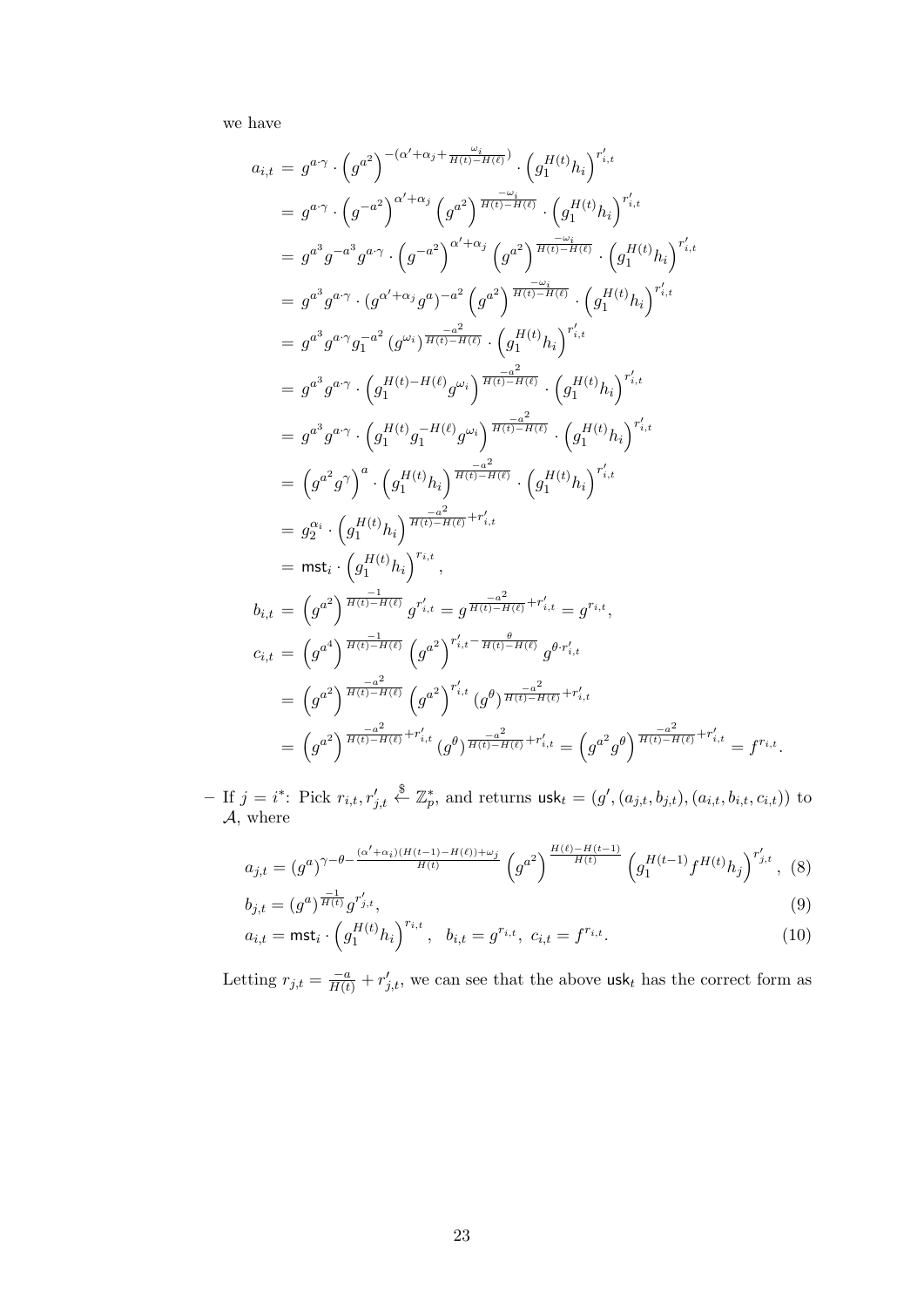required, since

$$
a_{j,t} = (g^a)^{\gamma - \theta - \frac{(\alpha' + \alpha_i)(H(t-1) - H(\ell)) + \omega_j}{H(t)}} \cdot (g^{a^2})^{\frac{H(\ell) - H(t-1)}{H(t)}} (g_1^{H(t-1)} f^{H(t)} h_j)^{r'_{j,t}}
$$
  
\n
$$
= (g^a)^{\gamma - \theta} \cdot (g^{(\alpha' + \alpha_i)(H(t-1) - H(\ell)) + \omega_j} (g^a)^{H(t-1) - H(\ell)})^{\frac{-a}{H(t)}} (g_1^{H(t-1)} f^{H(t)} h_j)^{r'_{j,t}}
$$
  
\n
$$
= g^{a^3} g^{-a^3} (g^a)^{\gamma - \theta} \cdot ((g^{\alpha' + \alpha_i} g^a)^{H(t-1) - H(\ell)} g^{\omega_j})^{\frac{-a}{H(t)}} (g_1^{H(t-1)} f^{H(t)} h_j)^{r'_{j,t}}
$$
  
\n
$$
= g^{a^3} g^{a \cdot \gamma} (g^{a^2} g^{\theta})^{-a} \cdot (g_1^{H(t-1) - H(\ell)} g^{\omega_j})^{\frac{-a}{H(t)}} (g_1^{H(t-1)} f^{H(t)} h_j)^{r'_{j,t}}
$$
  
\n
$$
= g^{a^3} g^{a \cdot \gamma} f^{-a} \cdot (g_1^{H(t-1) - H(\ell)} f^{H(t)} g^{\omega_j})^{\frac{-a}{H(t)}} (g_1^{H(t-1)} f^{H(t)} h_j)^{r'_{j,t}}
$$
  
\n
$$
= (g^{a^2} g^{\gamma})^a \cdot (g_1^{H(t-1) - H(\ell)} f^{H(t)} g_1^{-H(\ell)} g^{\omega_j})^{\frac{-a}{H(t)}} (g_1^{H(t-1)} f^{H(t)} h_j)^{r'_{j,t}}
$$
  
\n
$$
= (g^{a^2} g^{\gamma})^a \cdot (g_1^{H(t-1)} f^{H(t)} h_j)^{\frac{-a}{H(t)}} (g_1^{H(t-1)} f^{H(t)} h_j)^{r'_{j,t}}
$$
  
\n
$$
= (g^{a^2} g^{\gamma})^a \cdot (g_1^{H(t-1)} f^{H(t)} h_j)^{\frac{-a}{H(t)}} r'_{j,t}
$$
  
\n
$$
= \max_j \cdot (g_1^{H(t-1)} f^{H(t)}
$$

- *•* Helper key query  $\mathcal{O}_{h}(i)$  with  $i \in \{0, 1\}$ : *B* outputs a random bit and **aborts**, since it means that *B* guessed the wrong *COIN* .
- Challenge**.** Once *A* decides that guess stage is over, he outputs a target period index *t ∗* and two equal-length plaintexts  $m_0, m_1 \in \mathbb{G}_T$  on which it wishes to be challenged. If  $t^* \neq \ell, \mathcal{B}$ outputs a random bit and **aborts**. Otherwise,  $\mathcal{B}$  picks  $\beta \stackrel{\$}{\leftarrow} \{0,1\}$ , and gives the challenge ciphertext  $CT^* = (C_1^*, C_2^*, C_3^*, C_4^*)$  to *A*, where

$$
C_1^* = Z \cdot e\left(h, (g^a)^{\gamma}(g^{a^2}g^{\gamma})^{\alpha' + \alpha_{j^*}}\right) \cdot m_{\beta}, \quad C_2^* = h, \quad C_3^* = h^{\omega_{j^*}}, \quad C_4^* = h^{\omega_{i^*}}.
$$

Observe that, if  $Z = e(g, h)^{a^3}$ , the above challenge ciphertext has the correct form as required, since letting  $h = g^c$ , we have

$$
C_{1}^{*} = Z \cdot e(h, (g^{a})^{\gamma} (g^{a^{2}} g^{\gamma})^{\alpha' + \alpha_{j^{*}}} ) \cdot m_{\beta}
$$
  
\n
$$
= e(g, g^{c})^{a^{3}} \cdot e(g^{c}, (g^{a})^{\gamma} (g^{a^{2}} g^{\gamma})^{\alpha' + \alpha_{j^{*}}} ) \cdot m_{\beta}
$$
  
\n
$$
= e(g^{a}, g^{a^{2}})^{c} \cdot e(g^{c}, (g^{a})^{\gamma}) \cdot e(g^{c}, (g^{a^{2}} g^{\gamma})^{\alpha' + \alpha_{j^{*}}} ) \cdot m_{\beta}
$$
  
\n
$$
= e(g^{a}, g^{a^{2}})^{c} \cdot e(g^{a}, g^{\gamma})^{c} \cdot e(g^{\alpha' + \alpha_{j^{*}}, g^{a^{2}} g^{\gamma})^{c} \cdot m_{\beta}
$$
  
\n
$$
= e(g^{a}, g^{a^{2}} g^{\gamma})^{c} \cdot e(g^{\alpha' + \alpha_{j^{*}}, g^{a^{2}} g^{\gamma})^{c} \cdot m_{\beta}
$$
  
\n
$$
= e(g^{a}, g^{\alpha'} + \alpha_{j^{*}}, g^{a^{2}} g^{\gamma})^{c} \cdot m_{\beta}
$$
  
\n
$$
= e(g_{1}, g_{2})^{c} \cdot m_{\beta},
$$
  
\n
$$
C_{2}^{*} = h = g^{c},
$$
  
\n
$$
C_{3}^{*} = h^{\omega_{j^{*}}} = (g^{\omega_{j^{*}}})^{c} = (g_{1}^{H(\ell-1)} f^{H(\ell)} g_{1}^{-H(\ell-1)} f^{-H(\ell)} g^{\omega_{j^{*}}})^{c} = (g_{1}^{H(t^{*}-1)} f^{H(t^{*})} h_{j^{*}})^{c},
$$
  
\n
$$
C_{4}^{*} = h^{\omega_{i^{*}}} = (g^{\omega_{i^{*}}})^{c} = (g_{1}^{H(\ell)} g_{1}^{-H(\ell)} g^{\omega_{i^{*}}})^{c} = (g_{1}^{H(\ell)} h_{i^{*}})^{c} = (g_{1}^{H(t^{*})} h_{i^{*}})^{c}.
$$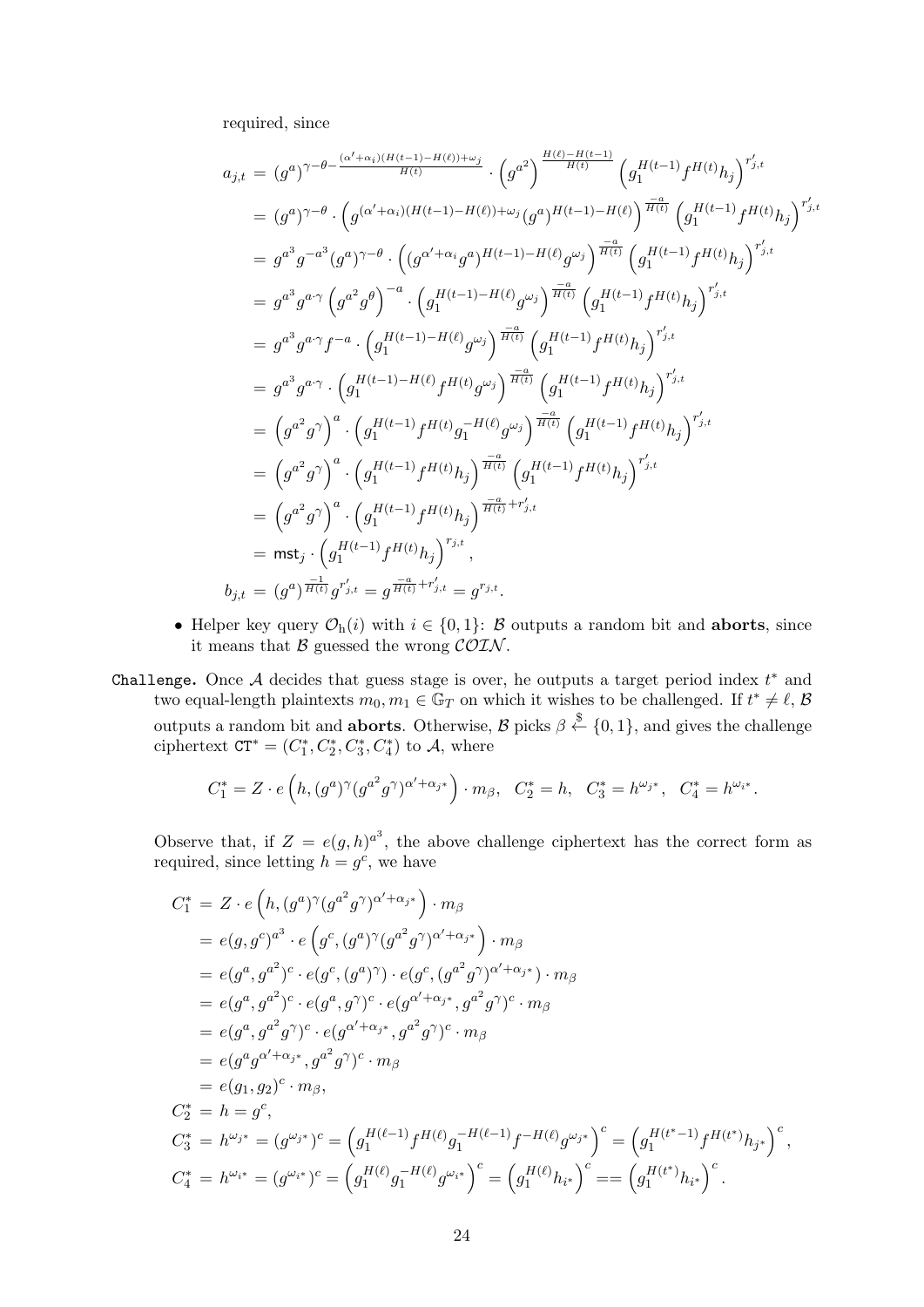On the other hand, when  $Z$  is uniform and independent in  $\mathbb{G}_T$ , the challenge ciphertext CT*∗* is independent of *β* in the adversary's view.

- Guess stage**.** *A* continues to adaptively issue additional queries as in find stage, and *B* also responds as in find stage.
- Output**.** Finally, *A* outputs a guess *β ′ ∈ {*0*,* 1*}*. If *β ′* = *β*, then *B* outputs 1; otherwise, *B* outputs 0.
- If  $\mathcal{COLN} = 1$ ,  $\mathcal{B}$  provides the simulation for  $\mathcal{A}$  as follows:
- Init Stage. *B* first picks a random bit  $\nu \stackrel{\$}{\leftarrow} \{0,1\}$  to guess that *A* will corrupt the helper key mst<sub>*v*</sub>, where *v* denotes  $1 - \nu$ . *B* picks  $\alpha', \alpha_{\nu}, \gamma, \theta, \omega_0, \omega_1 \stackrel{\$}{\leftarrow} \mathbb{Z}_p^*$ , and defines  $g_1 =$  $g^{\alpha'+\alpha_{\overline{\nu}}}g^a$ ,  $g_2 = g^{a^2}g^{\gamma}, g' = g_2^{\alpha'}, f = g^{a^2}g^{\theta}$ . If  $\nu = \ell \mod 2$ ,  $\mathcal B$  defines  $h_{\nu} = g_1^{-H(\ell)}g^{\omega_{\nu}}$  and  $h_{\overline{\nu}} = g_1^{-H(\ell-1)} f^{-H(\ell)} g^{\omega_{\overline{\nu}}}$ . Otherwise,  $\mathcal{B}$  defines  $h_{\overline{\nu}} = g_1^{-H(\ell)} g^{\omega_{\overline{\nu}}}$  and  $h_{\nu} = g_1^{-H(\ell-1)} f^{-H(\ell)} g^{\omega_{\nu}}$ . Then *B* gives  $pk = (g, g_1, g_2, f, h_0, h_1)$  to *A*. Note that the helper keys are implicitly  $m$ st<sub>*ν*</sub> =  $g^{a^3} g^{a \cdot \gamma}$  and  $m$ st<sub>*v*</sub> =  $g_2^{\alpha \gamma}$ , where  $m$ st<sub>*v*</sub> is unknown to *B*.

Find Stage**.** In this stage, *A* issues a series of queries, and *B* responds as follows:

- User secret key oracle  $\mathcal{O}_u(t)$ : *B* outputs a random bit and **aborts** if  $t = \ell$  or  $(t =$  $\ell - 1$ )  $\wedge (\overline{\nu} = \ell \mod 2)$ . Otherwise, let  $i = t \mod 2$ ,  $j = (t - 1) \mod 2$ , and *B* responds to this query according to the following two cases:
	- $-$  Case  $i = \nu$ : Pick  $r'_{i,t}, r_{j,t} \stackrel{\$}{\leftarrow} \mathbb{Z}_p^*$ . If  $\nu = \ell \mod 2$ , generate usk<sub>t</sub> for *A* as in Eqs. (5)-(7). Otherwise, generate  $usk_t = (g', (a_{j,t}, b_{j,t}), (a_{i,t}, b_{i,t}, c_{i,t}))$  for *A* as below:

$$
\begin{aligned} a_{j,t} &= \mathsf{mst}_j \cdot \left( g_1^{H(t-1)} f^{H(t)} h_j \right)^{r_{j,t}}, \quad b_{j,t} = g^{r_{j,t}}, \\ a_{i,t} &= g^{a \cdot \gamma} \cdot \left( g^{a^2} \right)^{-(\alpha' + \alpha_j + \frac{\omega_i - H(\ell) \theta}{H(t) - H(\ell - 1)})} \cdot \left( g^{\alpha^4} \right)^{-\frac{H(\ell)}{H(t) - H(\ell - 1)}} \cdot \left( g_1^{H(t)} h_i \right)^{r'_{i,t}}, \\ b_{i,t} &= \left( g^{a^2} \right)^{\frac{-1}{H(t) - H(\ell - 1)}} g^{r'_{i,t}}, \quad c_{i,t} = \left( g^{a^4} \right)^{\frac{-1}{H(t) - H(\ell - 1)}} \left( g^{a^2} \right)^{r'_{i,t} - \frac{\theta}{H(t) - H(\ell - 1)}} g^{\theta \cdot r'_{i,t}}. \end{aligned}
$$

Letting  $r_{i,t} = \frac{-a^2}{H(t) - H(\ell - 1)} + r'_{i,t}$ , it is readily to see that the above user secret keys  $\mathsf{usk}_t$  have the correct form as required.

**–** Case *j* = *ν*: Pick *ri,t, r′ j,t*  $\overset{\$}{\leftarrow} \mathbb{Z}_p^*$ . If  $\nu = \ell \mod 2$ , generate usk<sub>t</sub> for *A* as in Eqs. (8)-(10). Otherwise, generate  $usk_t = (g', (a_{j,t}, b_{j,t}), (a_{i,t}, b_{i,t}, c_{i,t}))$  for *A* as below:

$$
\begin{split} &a_{j,t} = (g^a)^{\gamma - \theta - \frac{(\alpha' + \alpha_i)(H(t-1) - H(\ell-1)) + \omega_j}{H(t) - H(\ell)}} \left( g^{a^2} \right)^{\frac{H(\ell-1) - H(t-1)}{H(t) - H(\ell)}} \left( g^{H(t-1)} f^{H(t)} h_j \right)^{r'_{j,t}}, \\ &b_{j,t} = (g^a)^{\frac{-1}{H(t) - H(\ell)}} g^{r'_{j,t}}, \\ &a_{i,t} = \mathsf{mst}_i \cdot \left( g_1^{H(t)} h_i \right)^{r_{i,t}}, \quad b_{i,t} = g^{r_{i,t}}, \ c_{i,t} = f^{r_{i,t}}. \end{split}
$$

Letting  $r_{i,t} = \frac{-a}{H(t) - H(\ell)} + r'_{i,t}$ , it is readily to see that the above user secret keys usk<sub>t</sub> have the correct form as required.

*•* Helper key query *O*h(*i*) with *i ∈ {*0*,* 1*}*: If *i* = *ν*, *B* outputs a random bit and **aborts**. Otherwise,  $\beta$  returns mst<sub> $\overline{\nu}$ </sub> to  $\overline{\mathcal{A}}$ .

Challenge**.** Once *A* decides that guess stage is over, he outputs a target period index *t ∗* and two equal-length plaintexts  $m_0, m_1 \in \mathbb{G}_T$  on which it wishes to be challenged. If  $t^* \neq \ell$ , *B* outputs a random bit and **aborts**. Otherwise, *B* picks  $\beta \stackrel{\$}{\leftarrow} \{0,1\}$ , and defines  $C_1^* =$  $Z \cdot e(h,(g^a)^{\gamma}(g^{a^2}g^{\gamma})^{\alpha'+\alpha_{\overline{\nu}}}) \cdot m_{\beta}, C_2^* = h$ . If  $v = \ell \mod 2$ ,  $\beta$  defines  $C_3^* = h^{\omega_{\overline{\nu}}}$  and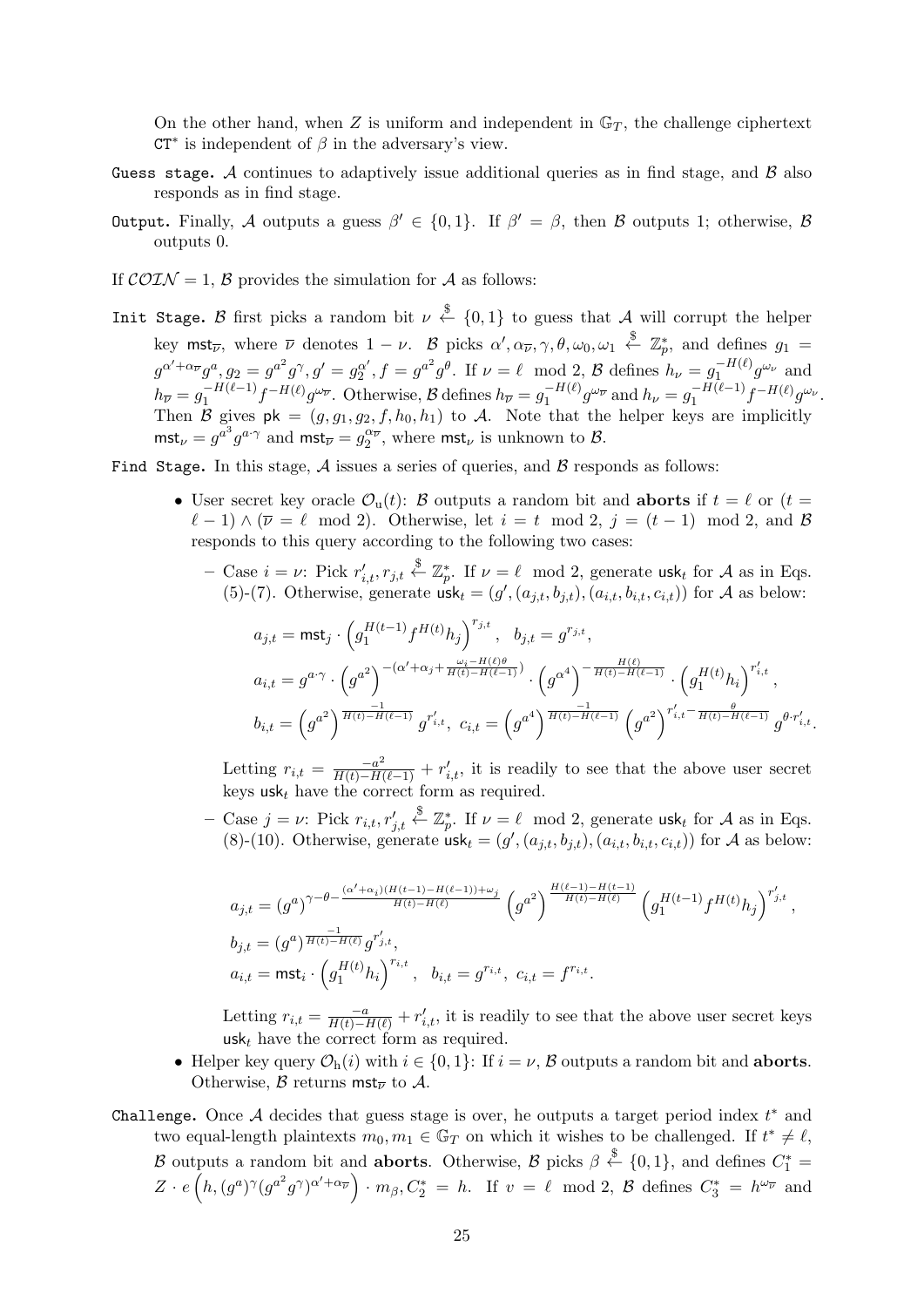$C_4^* = h^{\omega_{\nu}}$ ; otherwise, *B* defines  $C_3^* = h^{\omega_{\nu}}$  and  $C_4^* = h^{\omega_{\overline{\nu}}}$ . Finally, *B* gives the challenge ciphertext  $CT^* = (C^*_1, C^*_2, C^*_3, C^*_4)$  to *A*. It is readily to see that, if  $Z = e(g, h)^{a^3}$ , the above challenge ciphertext CT*<sup>∗</sup>* has the correct form as required, and when *Z* is uniform and independent in  $\mathbb{G}_T$ , the challenge ciphertext  $\mathsf{CT}^*$  is independent of  $\beta$  in the adversary's view.

- Guess stage**.** *A* continues to adaptively issue additional queries as in find stage, and *B* also responds as in find stage.
- Output**.** Finally, *A* outputs a guess *β ′ ∈ {*0*,* 1*}*. If *β ′* = *β*, then *B* outputs 1; otherwise, *B* outputs 0.

This completes the descriptions of the simulation. Similarly to the analysis in Lemma 3, we can see that *B*'s advantage against the 2-DBDHE assumption is at least  $\epsilon/4N$ , and it is also clear that *B*'s running time is polynomially bounded. Thus the proof of Lemma 5 is concluded.

*⊔⊓*

Next, we prove the strong-IND-KI-CPA-security for our Boneh-Boyen-Goh-based PKIE scheme under the the DBDH assumption. Note that it is easy to see that, if the 2-DBDHE assumption holds in groups  $(\mathbb{G}, \mathbb{G}_T)$ , the DBDH assumption certainly holds.

**Lemma 6** *The Boneh-Boyen-Goh-based* PKIE *scheme presented in Figure 7 is* strong*-*IND*-*KI*-*CPA *secure, assuming the DBDH assumption holds in groups*  $(\mathbb{G}, \mathbb{G}_T)$ *.* 

**Proof.** Given a polynomial time adversary *A* who can break the strong-IND-KI-CPA security of our Boneh-Boyen-Goh-based PKIE scheme with advantage  $\epsilon$ , we indicate that we can construct a polynomial time algorithm *B* that can break the DBDH assumption in groups  $(\mathbb{G}, \mathbb{G}_T)$  with advantage  $\epsilon/N$ , where N denotes the total number of periods.

Given a DBDH instance  $(g, g^a, g^b, g^c, Z) \in \mathbb{G}^4 \times \mathbb{G}_T$  with unknown  $a, b, c \stackrel{\$}{\leftarrow} \mathbb{Z}_p^*, \mathcal{B}$ 's goal is *p* to decide whether  $Z = e(g, g)^{abc}$ . *B* acts as the challenger and provides the simulations for *A* in the experiment  $\mathbf{Exp}_{\mathcal{A},\text{PKIE}}^{\text{strong-IND-KI-CPA}}$  as follows:

- Init Stage. *B* first chooses an index  $\ell \stackrel{\$}{\leftarrow} \{1, \cdots, N\}$  as a guess for the target time period to be attacked by *A*. Let  $i^* = \ell \mod 2$  and  $j^* = (\ell - 1) \mod 2$ . Next, *B* picks  $\alpha_0, \alpha_1, \mu_0, \mu_1 \stackrel{\$}{\leftarrow}$  $\mathbb{Z}_p^*,$  and defines  $g_1 = g^a g^{\alpha_0 + \alpha_1}, g_2 = g^b, h_{i^*} = g_1^{-H(\ell)} g^{\mu_{i^*}}, h_{j^*} = g_1^{-H(\ell-1)} f^{H(\ell)} g^{\mu_{j^*}},$  $\mathbf{mst}_1 = g_2^{\alpha_1}$  and  $\mathbf{mst}_0 = g_2^{\alpha_0}$ . Finally, *B* gives  $\mathbf{pk} = (g, g_1, g_2, f, h_0, h_1)$  and  $(\mathbf{mst}_1, \mathbf{mst}_0)$  to *A*. Note that *g*' is implicitly set to be  $g' = g^{ab}$  which is unknown to *B*.
- Challenge. *A* outputs a target period index  $t^*$  and two equal-length plaintexts  $m_0, m_1 \in \mathbb{G}_T$ on which it wishes to be challenged. If  $t^* \neq \ell$ ,  $\beta$  outputs a random bit and **aborts**. Otherwise,  $\mathcal{B}$  picks  $\beta \stackrel{\$}{\leftarrow} \{0,1\}$ , and gives the challenge ciphertext  $CT^* = (C_1^*, C_2^*, C_3^*, C_4^*)$  $(Z \cdot e(g^c, g^b)^{\alpha_0 + \alpha_1} \cdot m_\beta, g^c, (g^c)^{\mu_{j^*}}, (g^c)^{\mu_{i^*}})$  to A.

Observe that, if  $Z = e(g, g)^{abc}$  the above challenge ciphertext has the correct form as required, since

$$
C_1^* = Z \cdot e(g^c, g^b)^{\alpha_0 + \alpha_1} \cdot m_\beta = e(g, g)^{abc} \cdot e(g^{\alpha_0 + \alpha_1}, g^b)^c \cdot m_\beta
$$
  
\n
$$
= e(g^a, g^b)^c \cdot e(g^{\alpha_0 + \alpha_1}, g^b)^c \cdot m_\beta = e(g^a g^{\alpha_0 + \alpha_1}, g^b)^c \cdot m_\beta = e(g_1, g_2)^c \cdot m_\beta,
$$
  
\n
$$
C_2^* = g^c,
$$
  
\n
$$
C_3^* = (g^c)^{\mu_{j^*}} = (g^{\mu_{j^*}})^c = (g_1^{H(\ell-1)} f^{H(\ell)} g_1^{-H(\ell-1)} f^{-H(\ell)} g^{\mu_{j^*}})^c = (g_1^{H(t^*-1)} f^{H(t^*)} h_{j^*})^c,
$$
  
\n
$$
C_4^* = (g^c)^{\mu_{i^*}} = (g^{\mu_{i^*}})^c = (g_1^{H(\ell)} g_1^{-H(\ell)} g^{\mu_{i^*}})^c = (g_1^{H(t^*)} h_{i^*})^c.
$$

On the other hand, when  $Z$  is uniform and independent in  $\mathbb{G}_T$ , the challenge ciphertext CT*∗* is independent of *β* in the adversary's view.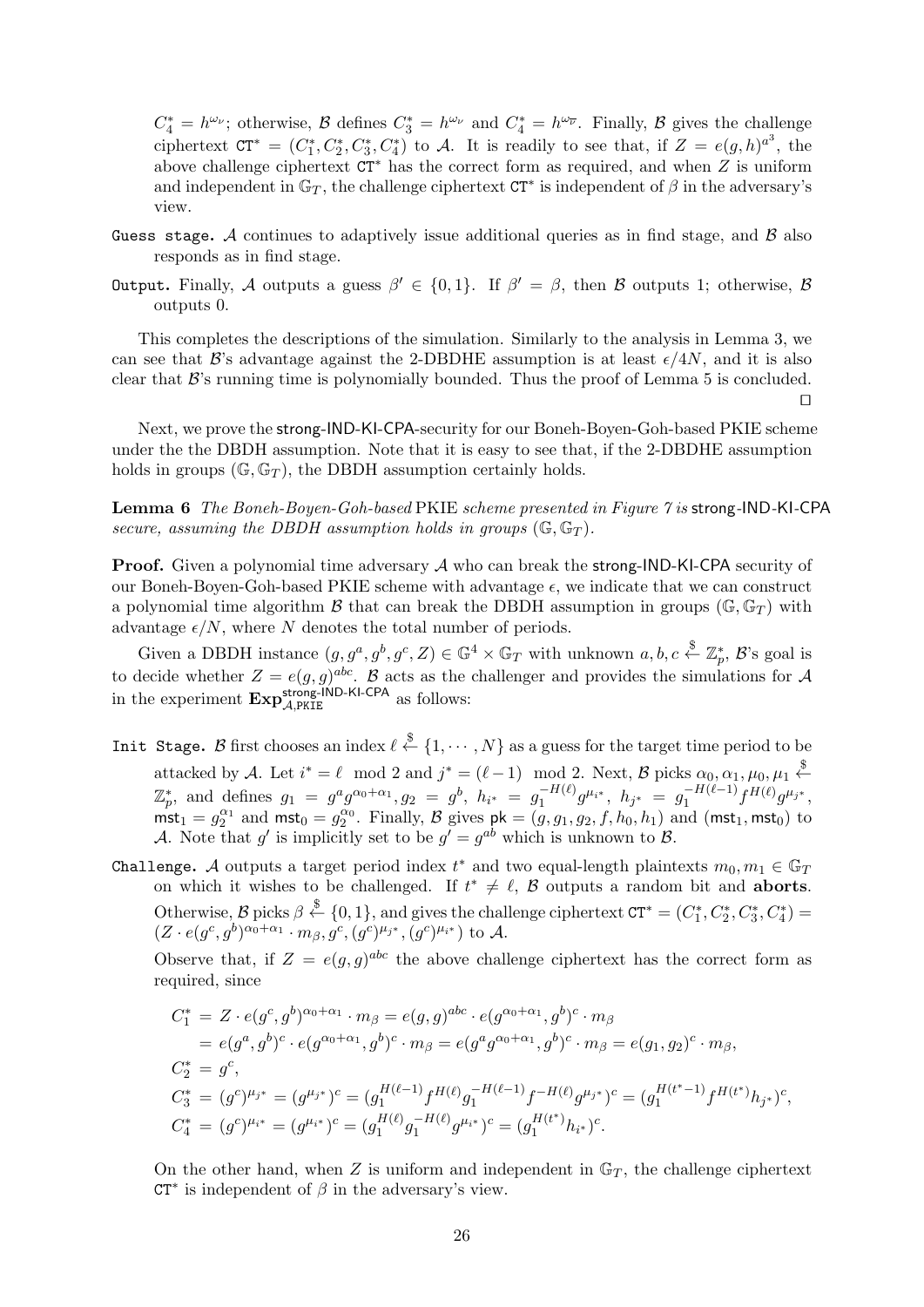Output**.** Finally, *A* outputs a guess *β ′ ∈ {*0*,* 1*}*. If *β ′* = *β*, then *B* outputs 1; otherwise, *B* outputs 0.

*Analysis:* The simulations provided for *A* are perfect, if *B* correctly guesses  $\ell = t^*$ , whose probability is obviously at least 1*/N*. Thus *B*'s advantage against the DBDH assumption is at least  $\epsilon/N$ . It is also clear that *B*'s running time is polynomially bounded. Thus the proof of Lemma 6 is concluded. *⊔⊓*

# **4.3 Extension: PKIE Scheme with** *n* **helpers**

In this section, we discuss how to extend our concrete PKIE scheme to obtain a PKIE scheme with *n* helpers (n-PKIE for short). In such a scheme, these *n* helpers are *alternately* used to update the user secret key. For example, in period t, the helper with helper key  $mst_t$  mod n is used to update the user secret key from  $\text{usk}_{t-1}$  to  $\text{usk}_t$ . While in the next period  $t+1$ , the helper key  $\textsf{mst}_{(t+1)}$  mod *n* will be used to update user secret key from  $\textsf{usk}_t$  to  $\textsf{usk}_{t+1}$ . Similarly to PKIE systems, key-insulated security for an n-PKIE system captures the intuition that, even if up to *n −* 1 helpers are broken into while a given period *t* is exposed, only one other period adjacent to *t* is exposed. Furthermore, the strong key-insulated security ensures that, even if the *n* helpers are simultaneously corrupted, all the periods are still secure. Formal definitions and security notions for n-PKIE is given in Appendix A.

Our PKIE scheme presented in Figure 5 can be naturally extended to an n-PKIE scheme as presented in Figure 8. We here explain the meanings of the subscripts used in the scheme. For the random numbers  $r_{i,k}$  used in algorithms KeyGen and  $\Delta$ -Gen, its subscript k corresponds to the time period index, and *i* corresponds to the index of the helper key mst*<sup>i</sup>* . The subscripts in  $(a_{i,t}, b_{i,t})$  and  $(\hat{a}_{i,t}, \hat{b}_{i,t})$  have the similar meanings.

Since the n-PKIE Scheme in Figure 8 is a natural extension of the Boneh-Boyen-based PKIE scheme presented in Figure 5, its strong key-insulated security under chosen-plaintext attack can be proved under the DBDH assumption in a similar way as Theorem 4. Thus we here omit the detailed proofs.

| KeyGen( $\lambda$ ): Given a security parameter $\lambda$ ,                                                                                                                                                                                                                                                                                                                                                                                                                                                                                                          |                                                                                                                                                                                                                                                                                                                                                                                                                                                                                                                                                                                                                                                                                                        |
|----------------------------------------------------------------------------------------------------------------------------------------------------------------------------------------------------------------------------------------------------------------------------------------------------------------------------------------------------------------------------------------------------------------------------------------------------------------------------------------------------------------------------------------------------------------------|--------------------------------------------------------------------------------------------------------------------------------------------------------------------------------------------------------------------------------------------------------------------------------------------------------------------------------------------------------------------------------------------------------------------------------------------------------------------------------------------------------------------------------------------------------------------------------------------------------------------------------------------------------------------------------------------------------|
| 1. pick $g, g_2, h \stackrel{\$}{\leftarrow} \mathbb{G}$ and $\alpha', \alpha_0, \cdots, \alpha_{n-1} \stackrel{\$}{\leftarrow} \mathbb{Z}_n^*$ , and set $g' = g_2^{\alpha'}$ , $g_1 = g^{\alpha' + \sum_{i=0}^{n-1} \alpha_i}$ .<br>2. set $\text{mst}_i = g_2^{\alpha_i}$ for $i = 0$ to $n-1$ ,<br>3. pick a collision-resistant hash function $H : \mathbb{Z} \to \mathbb{Z}_p^*$ ,<br>4. for $k = 0$ to $n - 1$ ,<br>5. return $pk = (g, g_1, g_2, h)$ , $usk_0 = (g', (a_{0,0}, b_{0,0}), \cdots, (a_{0,n-1}, b_{0,n-1}))$ and $(mst_0, \cdots, mst_{n-1})$ . | compute $a_{0,k} = \left(\prod_{i=1}^{n-1} \text{mst}_i\right) \cdot \left(g_1^{H(k)}h\right)^{\sum_{i=k}^{n} r_{i,k}}$ and $b_{0,k} = g^{\sum_{i=k}^{n} r_{i,k}}$ , where $r_{i,k} \stackrel{\$}{\leftarrow} \mathbb{Z}_p^*$ for $i = k, \cdots, n-1$ ,                                                                                                                                                                                                                                                                                                                                                                                                                                               |
| $\Delta$ -Gen(t, mst <sub>t mod n</sub> ): To generate the update key hsk <sub>t</sub><br>with the matching helper key $mst_{t \mod n}$ ,<br>1. let $i = t \mod n$ ,<br>2. for $k = t$ to $t + n - 1$<br>pick $r_{i,k} \overset{\$}{\leftarrow} \mathbb{Z}_n^*$<br>set $\hat{a}_{i,k} = \text{mst}_i \cdot (g_1^{H(k)} h)^{r_{i,k}}, \hat{b}_{i,k} = g^{r_{i,k}},$<br>3. return $\mathsf{hsk}_t = ((\hat{a}_{i,t}, \hat{b}_{i,t}), \cdots, (\hat{a}_{i,t+n-1}, \hat{b}_{i,t+n-1})).$                                                                                 | Update(t, $usk_{t-1}$ , hsk <sub>t</sub> ): In period t, to update the user secret<br>key from $usk_{t-1}$ to usk <sub>t</sub> ,<br>1. let $i = t \mod n$ and $j = (t-1) \mod n$<br>2. parse usk <sub>t-1</sub> as $(g', (a_{j,t-1}, b_{j,t-1}), \cdots, (a_{j,t+n-2}, b_{j,t+n-2})),$<br>3. parse hsk <sub>t</sub> as $((\hat{a}_{i,t}, b_{i,t}), \cdots, (\hat{a}_{i,t+n-1}, b_{i,t+n-1})),$<br>4. for $k = t$ to $t + n - 2$<br>set $a_{i,k} = a_{j,k} \cdot \hat{a}_{i,k}$ , and $b_{i,k} = b_{j,k} \cdot b_{i,k}$ .<br>5. set $a_{i,t+n-1} = \hat{a}_{i,t+n-1}$ and $b_{i,t+n-1} = \hat{b}_{i,t+n-1}$<br>6. return $\text{usk}_t = (g', (a_{i,t}, b_{i,t}), \cdots, (a_{i,t+n-1}, b_{i,t+n-1})).$ |
| $Enc(\mathsf{pk}, t, m)$ : In period t, to encrypt a message m<br>under public key pk,<br>1. pick $s \stackrel{\$}{\leftarrow} \mathbb{Z}_p^*$ , and compute $C_1 = e(g_1, g_2)^s \cdot m$ ,<br>$C_2 = g^s$ , $C_3 = (g_1^{H(t)}h)^s$ ,<br>2. return $CT = (C_1, C_2, C_3)$ .                                                                                                                                                                                                                                                                                        | $Dec(\text{usk}_t, \text{CT})$ : To decrypt a ciphertext CT with the matching<br>user secret key usk <sub>t</sub> ,<br>1. parse CT as $(C_1, C_2, C_3)$ ,<br>2. parse usk <sub>t</sub> as $(g', (a_{i,t}, b_{i,t}), \cdots, (a_{i,t+n-1}, b_{i,t+n-1})),$<br>3. return $m \leftarrow \frac{C_1 \cdot e(C_3, b_{i,t})}{e(C_2, g' \cdot a_{i,t})}$ .                                                                                                                                                                                                                                                                                                                                                     |

Figure 8: n-PKIE Scheme Based on Boneh-Boyen IBE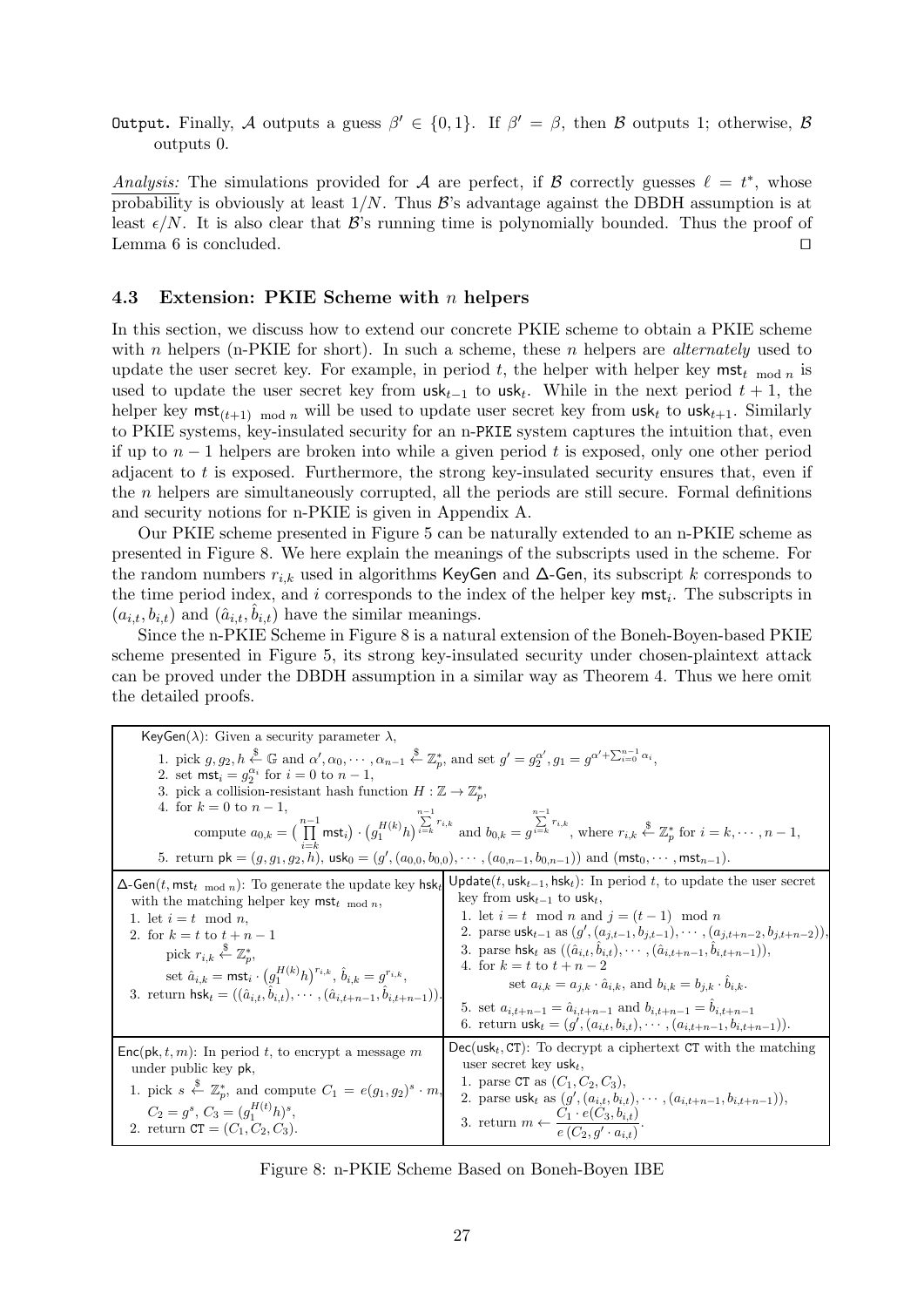# **4.4 Comparisons**

In this section, we compare the efficiency of LQY scheme (which is the currently known best scheme in the standard model) and our proposed PKIE schemes in terms of communication overhead and computational cost. In Table 1,  $|\mathbb{G}|$  and  $|\mathbb{G}_T|$  denote the bit-length of an element in group G and  $\mathbb{G}_T$  respectively,  $t_r, t_m, t_T$  and  $t_p$  denote the computational cost of one regular exponentiation in  $\mathbb{G}$ , one multi-exponentiation [39] in  $\mathbb{G}$ , one regular exponentiation in  $\mathbb{G}_T$ and one pairing in  $(\mathbb{G}, \mathbb{G}_T)$  respectively, and "without-RO" denotes that the security is proved without random oracles. We note that  $t_m$  is approximately equal to  $1.2t_r$  due to the Pippenger algorithm [39].

|                  | LQY PKIE [36]                   | BB-based PKIE                   |                                 | BBG-based PKIE $\parallel$ LQY n-PKIE [36] | BB-based n-PKIE                 |
|------------------|---------------------------------|---------------------------------|---------------------------------|--------------------------------------------|---------------------------------|
| public key       | 6 G                             | 4 G                             | 6 G                             | $(2n+2) \mathbb{G} $                       | 4 G                             |
| user secret key  | 3 G                             | 5 G                             | 6 G                             | $(n+1) \mathbb{G} $                        | $(2n+1) \mathbb{G} $            |
| ciphertext       | $3 \mathbb{G} +1 \mathbb{G}_T $ | $2 \mathbb{G} +1 \mathbb{G}_T $ | $3 \mathbb{G} +1 \mathbb{G}_T $ | $(n+1) \mathbb{G} +1 \mathbb{G}_T $        | $2 \mathbb{G} +1 \mathbb{G}_T $ |
| $\Delta$ -Gen    | $2t_m+1$                        | $2t_m+2t_r$                     | $1t_m+2t_r$                     | $2t_m+1$                                   | $nt_m + nt_r$                   |
| Enc              | $2t_m + 1t_r + 1t_T$            | $1t_m + 1t_r + 1t_T$            | $2t_m + 1t_r + 1t_T$            | $nt_m + 1t_r + 1t_T$                       | $1t_m + 1t_r + 1t_T$            |
| <b>Dec</b>       | $3t_n$                          | $2t_n$                          | $3t_n$                          | $(n+1)t_{n}$                               | $2t_n$                          |
| without RO?      |                                 |                                 |                                 |                                            |                                 |
| strong security? | $\times$                        |                                 |                                 |                                            |                                 |

Table 1: Comparisons between our concrete schemes and LQY schemes [36]

As indicated in Table 1, our proposed schemes are secure in the strengthened security model, while LQY scheme is only secure in the weak model. Our Boneh-Boyen-based scheme is superior to other schemes in many aspects (except for size of user secret key and computational cost for ∆-Gen). In terms of computational cost for ∆-Gen, our Boneh-Boyen-Goh-based PKIE scheme is superior to other schemes, and it is suitable for environments where helpers are computationally weak. LQY scheme is superior to others in terms of size of user secret key. In summary, we have three different PKIE schemes with different advantages, and one can choose an appropriate one from them according to each situation.

As to the extended schemes with *n* helpers, the advantage of our Boneh-Boyen-based n-PKIE scheme over (the n-PKIE version of) LQY scheme becomes more obvious. The public key size, ciphertext size, encryption cost and decryption cost in the n-PKIE version of LQY scheme grows linearly with the number *n* of helpers, while ours are independent of the number of helpers. Honestly, we admit that our scheme still has the following limitations: the computation cost in algorithm ∆-Gen is linear with the number of helpers, and its user secret key size is about twice of LQY scheme. It would be an interesting open problem to construct a PKIE scheme with constant public key size, ciphertext size, encryption cost and decryption cost, and yet with shorter user secret key and lower computational cost for algorithm ∆-Gen.

# **Acknowledgements**

The authors would like to thank Yevgeniy Dodis as a part of this work was inspired by discussion with him. The authors would also like to thank Benoît Libert for his valuable comments. This work is supported by the National Science Foundation of China under Grant No. 60903178, and it also supported by the Fundamental Research Funds for the Central Universities.

# **References**

[1] R. Anderson. Two remarks on public-key cryptology. Invited lecture, 1997. http://www.cl.cam.ac.uk/users/rja14/.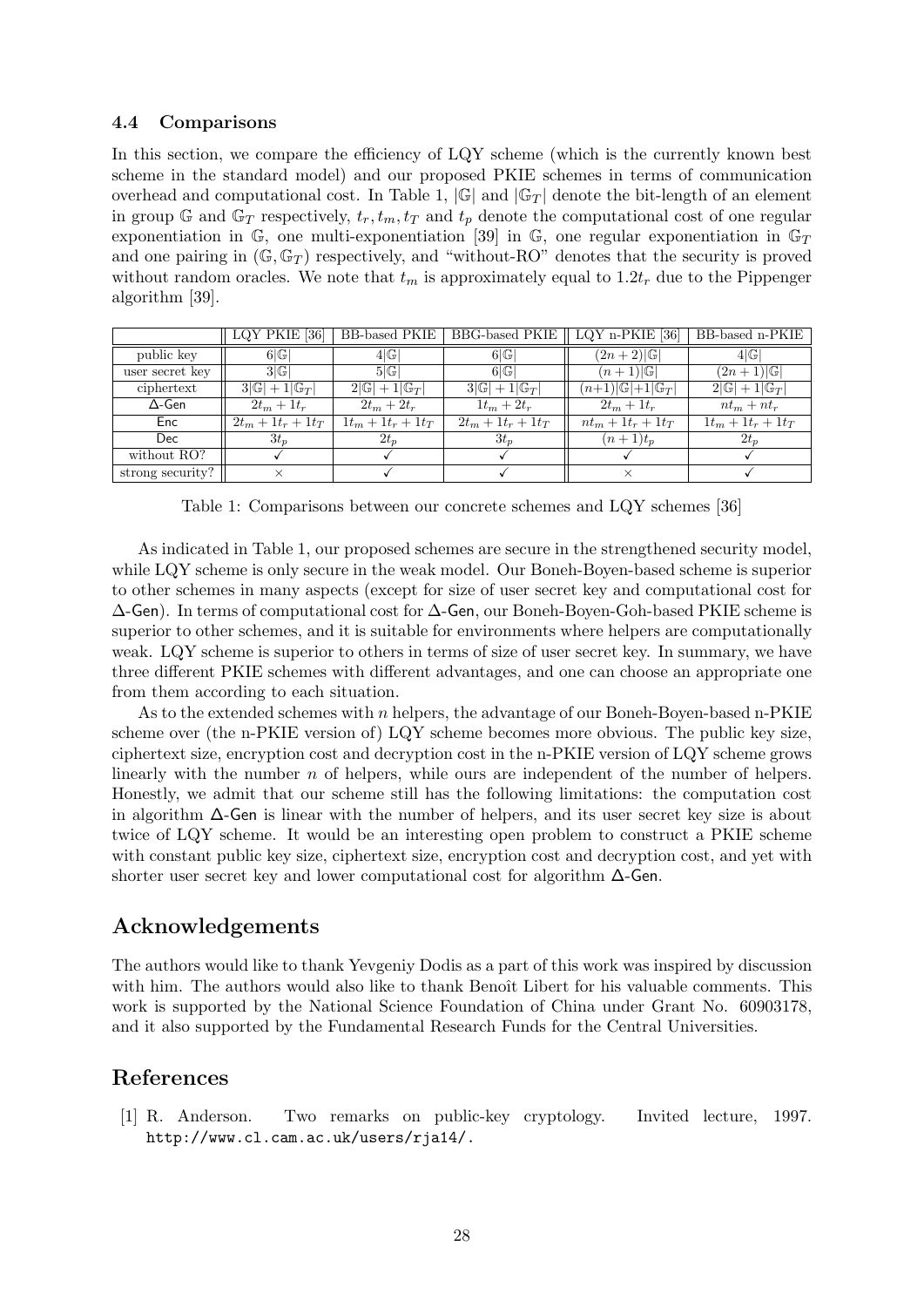- [2] M. Bellare, A. Desai, D. Pointcheval, and P. Rogaway. Relations among notions of security for public-key encryption schemes. In H. Krawczyk, editor, *CRYPTO*, volume 1462 of *Lecture Notes in Computer Science*, pages 26–45. Springer, 1998.
- [3] M. Bellare and S. K. Miner. A forward-secure digital signature scheme. In M. J. Wiener, editor, *CRYPTO*, volume 1666 of *Lecture Notes in Computer Science*, pages 431–448. Springer, 1999.
- [4] M. Bellare and A. Palacio. Protecting against key-exposure: strongly key-insulated encryption with optimal threshold. *Appl. Algebra Eng. Commun. Comput.*, 16(6):379–396, 2006.
- [5] M. Bellare and P. Rogaway. Random oracles are practical: A paradigm for designing efficient protocols. In *ACM Conference on Computer and Communications Security*, pages 62–73, 1993.
- [6] D. Boneh and X. Boyen. Efficient Selective-ID Secure Identity-Based Encryption Without Random Oracles. In Cachin and Camenisch [13], pages 223–238.
- [7] D. Boneh, X. Boyen, and E.-J. Goh. Hierarchical identity based encryption with constant size ciphertext. In R. Cramer, editor, *EUROCRYPT*, volume 3494 of *Lecture Notes in Computer Science*, pages 440–456. Springer, 2005.
- [8] D. Boneh and M. K. Franklin. Identity-based encryption from the weil pairing. In J. Kilian, editor, *CRYPTO*, volume 2139 of *Lecture Notes in Computer Science*, pages 213–229. Springer, 2001.
- [9] D. Boneh, C. Gentry, and M. Hamburg. Space-efficient identity based encryption without pairings. In *FOCS*, pages 647–657. IEEE Computer Society, 2007.
- [10] D. Boneh and J. Katz. Improved efficiency for cca-secure cryptosystems built using identitybased encryption. In A. Menezes, editor, *CT-RSA*, volume 3376 of *Lecture Notes in Computer Science*, pages 87–103. Springer, 2005.
- [11] X. Boyen, Q. Mei, and B. Waters. Direct chosen ciphertext security from identity-based techniques. In V. Atluri, C. Meadows, and A. Juels, editors, *ACM Conference on Computer and Communications Security*, pages 320–329. ACM, 2005.
- [12] X. Boyen, H. Shacham, E. Shen, and B. Waters. Forward-secure signatures with untrusted update. In *CCS '06: Proceedings of the 13th ACM conference on Computer and communications security*, pages 191–200, New York, NY, USA, 2006. ACM.
- [13] C. Cachin and J. Camenisch, editors. *Advances in Cryptology EUROCRYPT 2004, International Conference on the Theory and Applications of Cryptographic Techniques, Interlaken, Switzerland, May 2-6, 2004, Proceedings*, volume 3027 of *Lecture Notes in Computer Science*. Springer, 2004.
- [14] R. Canetti, S. Halevi, and J. Katz. A forward-secure public-key encryption scheme. In E. Biham, editor, *EUROCRYPT*, volume 2656 of *Lecture Notes in Computer Science*, pages 255–271. Springer, 2003.
- [15] R. Canetti, S. Halevi, and J. Katz. Chosen-ciphertext security from identity-based encryption. In Cachin and Camenisch [13], pages 207–222.
- [16] D. Cash, D. Hofheinz, and E. Kiltz. How to delegate a lattice basis. Cryptology ePrint Archive, Report 2009/351, 2009. http://eprint.iacr.org/.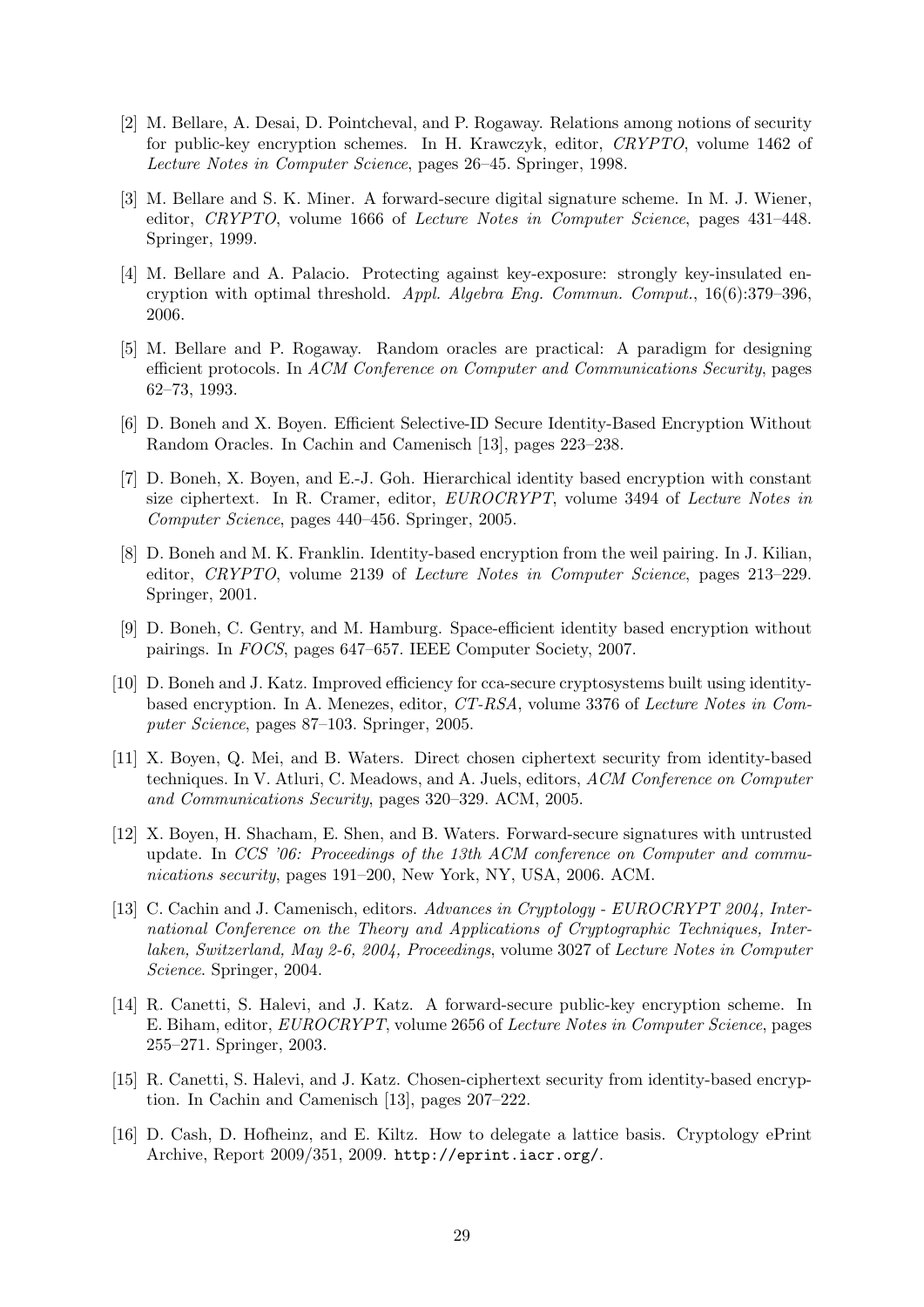- [17] C. Cocks. An identity based encryption scheme based on quadratic residues. In B. Honary, editor, *IMA Int. Conf.*, volume 2260 of *Lecture Notes in Computer Science*, pages 360–363. Springer, 2001.
- [18] Y. Dodis, M. K. Franklin, J. Katz, A. Miyaji, and M. Yung. Intrusion-resilient publickey encryption. In M. Joye, editor, *CT-RSA*, volume 2612 of *Lecture Notes in Computer Science*, pages 19–32. Springer, 2003.
- [19] Y. Dodis, M. K. Franklin, J. Katz, A. Miyaji, and M. Yung. A generic construction for intrusion-resilient public-key encryption. In T. Okamoto, editor, *CT-RSA*, volume 2964 of *Lecture Notes in Computer Science*, pages 81–98. Springer, 2004.
- [20] Y. Dodis and J. Katz. Chosen-ciphertext security of multiple encryption. In J. Kilian, editor, *TCC*, volume 3378 of *Lecture Notes in Computer Science*, pages 188–209. Springer, 2005.
- [21] Y. Dodis, J. Katz, S. Xu, and M. Yung. Key-insulated public key cryptosystems. In Knudsen [33], pages 65–82.
- [22] D. Dolev, C. Dwork, and M. Naor. Non-malleable cryptography (extended abstract). In *STOC*, pages 542–552. ACM, 1991.
- [23] C. Gentry. Practical identity-based encryption without random oracles. In S. Vaudenay, editor, *EUROCRYPT*, volume 4004 of *Lecture Notes in Computer Science*, pages 445–464. Springer, 2006.
- [24] C. Gentry, C. Peikert, and V. Vaikuntanathan. Trapdoors for hard lattices and new cryptographic constructions. In R. E. Ladner and C. Dwork, editors, *STOC*, pages 197–206. ACM, 2008.
- [25] S. Goldwasser and S. Micali. Probabilistic encryption. *J. Comput. Syst. Sci.*, 28(2):270–299, 1984.
- [26] G. Hanaoka, Y. Hanaoka, and H. Imai. Parallel key-insulated public key encryption. In M. Yung, Y. Dodis, A. Kiayias, and T. Malkin, editors, *Public Key Cryptography*, volume 3958 of *Lecture Notes in Computer Science*, pages 105–122. Springer, 2006.
- [27] G. Hanaoka, T. Nishioka, Y. Zheng, and H. Imai. A hierarchical non-interactive key-sharing scheme with low memory size and high resistance against collusion attacks. *Comput. J.*, 45(3):293–303, 2002.
- [28] G. Hanaoka and J. Weng. Generic constructions of parallel key-insulated encryption. In J. A. Garay and R. D. Prisco, editors, *SCN*, volume 6280 of *Lecture Notes in Computer Science*, pages 36–53. Springer, 2010.
- [29] Y. Hanaoka, G. Hanaoka, J. Shikata, and H. Imai. Identity-based hierarchical strongly key-insulated encryption and its application. In B. K. Roy, editor, *ASIACRYPT*, volume 3788 of *Lecture Notes in Computer Science*, pages 495–514. Springer, 2005.
- [30] J. Horwitz and B. Lynn. Toward hierarchical identity-based encryption. In Knudsen [33], pages 466–481.
- [31] G. Itkis and L. Reyzin. Sibir: Signer-base intrusion-resilient signatures. In M. Yung, editor, *CRYPTO*, volume 2442 of *Lecture Notes in Computer Science*, pages 499–514. Springer, 2002.
- [32] J. Katz. A forward-secure public-key encryption scheme. Cryptology ePrint Archive, Report 2002/060, 2009. http://eprint.iacr.org/.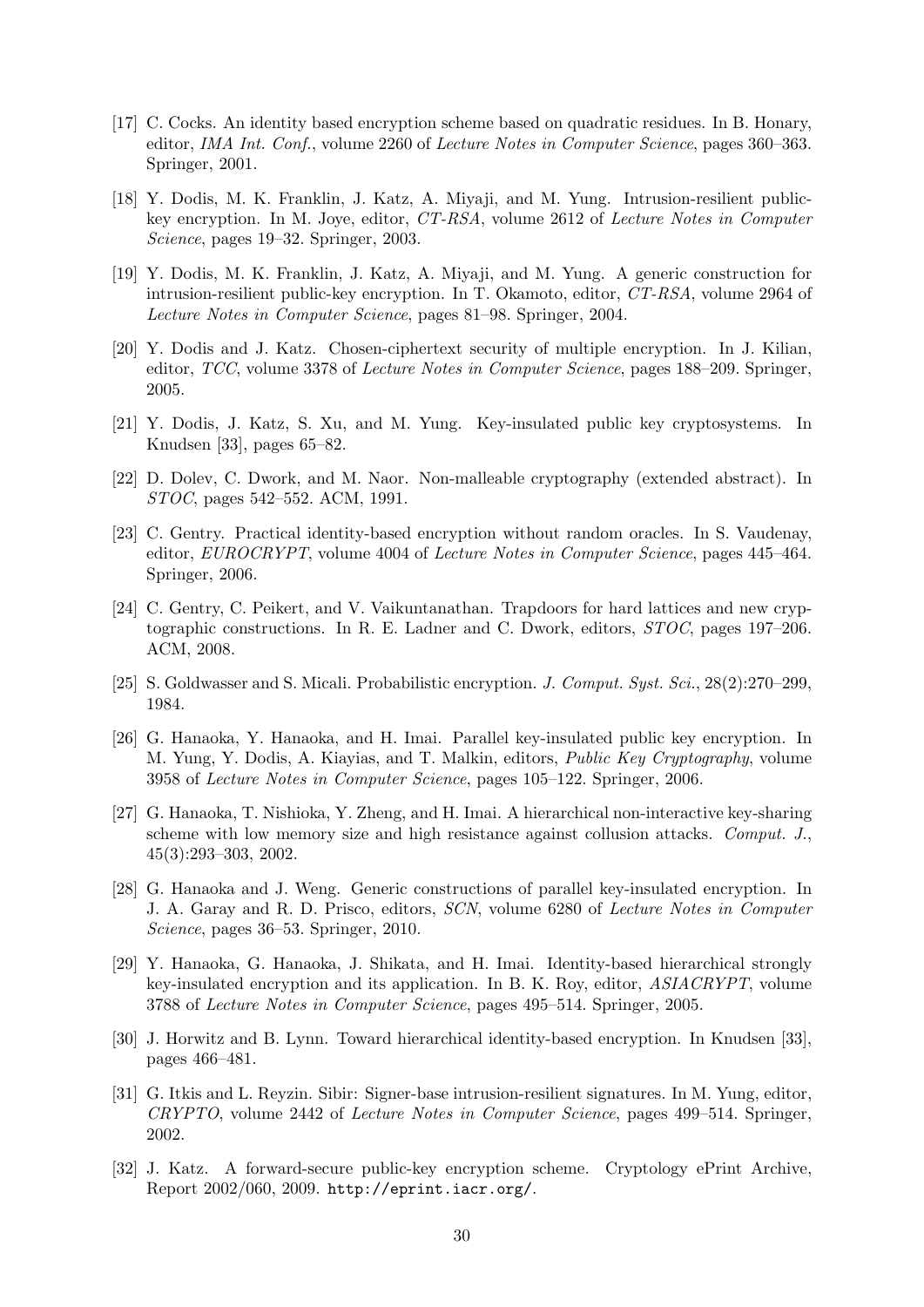- [33] L. R. Knudsen, editor. *Advances in Cryptology EUROCRYPT 2002, International Conference on the Theory and Applications of Cryptographic Techniques, Amsterdam, The Netherlands, April 28 - May 2, 2002, Proceedings*, volume 2332 of *Lecture Notes in Computer Science*. Springer, 2002.
- [34] A. B. Lewko and B. Waters. Fully Secure HIBE with Short Ciphertexts. Cryptology ePrint Archive, Report 2009/482, 2009. http://eprint.iacr.org/.
- [35] B. Libert, J.-J. Quisquater, and M. Yung. Forward-secure signatures in untrusted update environments: efficient and generic constructions. In *CCS '07: Proceedings of the 14th ACM conference on Computer and communications security*, pages 266–275, New York, NY, USA, 2007. ACM.
- [36] B. Libert, J.-J. Quisquater, and M. Yung. Parallel key-insulated public key encryption without random oracles. In T. Okamoto and X. Wang, editors, *Public Key Cryptography*, volume 4450 of *Lecture Notes in Computer Science*, pages 298–314. Springer, 2007.
- [37] C. Peikert. Bonsai trees (or, arboriculture in lattice-based cryptography). Cryptology ePrint Archive, Report 2009/359, 2009. http://eprint.iacr.org/.
- [38] T. L. A. Phan, Y. Hanaoka, G. Hanaoka, K. Matsuura, and H. Imai. Reducing the spread of damage of key exposures in key-insulated encryption. In P. Q. Nguyen, editor, *VI-ETCRYPT*, volume 4341 of *Lecture Notes in Computer Science*, pages 366–384. Springer, 2006.
- [39] N. Pippenger. On the evaluation of powers and related problems. In *SFCS '76: Proceedings of the 17th Annual Symposium on Foundations of Computer Science*, pages 258–263, Washington, DC, USA, 1976. IEEE Computer Society.
- [40] C. Rackoff and D. R. Simon. Non-interactive zero-knowledge proof of knowledge and chosen ciphertext attack. In J. Feigenbaum, editor, *CRYPTO*, volume 576 of *Lecture Notes in Computer Science*, pages 433–444. Springer, 1991.
- [41] O. Regev. On lattices, learning with errors, random linear codes, and cryptography. In H. N. Gabow and R. Fagin, editors, *STOC*, pages 84–93. ACM, 2005.
- [42] R. Sakai and M. Kasahara. ID based cryptosystems with pairing over elliptic curve. IEIC Technical Report, vol.102, no.746, pp. 65-68, 2003.
- [43] J. Weng, S. Liu, K. Chen, and C. Ma. Identity-based parallel key-insulated encryption without random oracles: Security notions and construction. In R. Barua and T. Lange, editors, *INDOCRYPT*, volume 4329 of *Lecture Notes in Computer Science*, pages 409–423. Springer, 2006.
- [44] J. Weng, S. Liu, K. Chen, D. Zheng, and W. Qiu. Identity-based threshold key-insulated encryption without random oracles. In T. Malkin, editor, *CT-RSA*, volume 4964 of *Lecture Notes in Computer Science*, pages 203–220. Springer, 2008.

# **A Parallel Key-Insulated Encryption with** *n* **Helpers**

Similarly to standard PKIE, a parallel key-insulated encryption scheme with *n* helpers consists of five algorithms, i.e., (KeyGen*,* ∆-Gen*,*Update*,* Enc*,* Dec), where the last three algorithms are the same as those in standard PKIE, and the first two algorithms are specified as follows:

• KeyGen( $\lambda$ ): The *key generation* algorithm, on input a security parameter  $\lambda$ , outputs a public key pk, an initial user secret key usk<sub>0</sub> and *n* helper keys ( $mst_0 \cdots$ ,  $mst_{n-1}$ ). We  $\text{write } (\mathsf{pk}, \mathsf{usk}_0, (\mathsf{mst}_0 \cdots, \mathsf{mst}_{n-1})) \leftarrow \mathsf{KeyGen}(\lambda).$